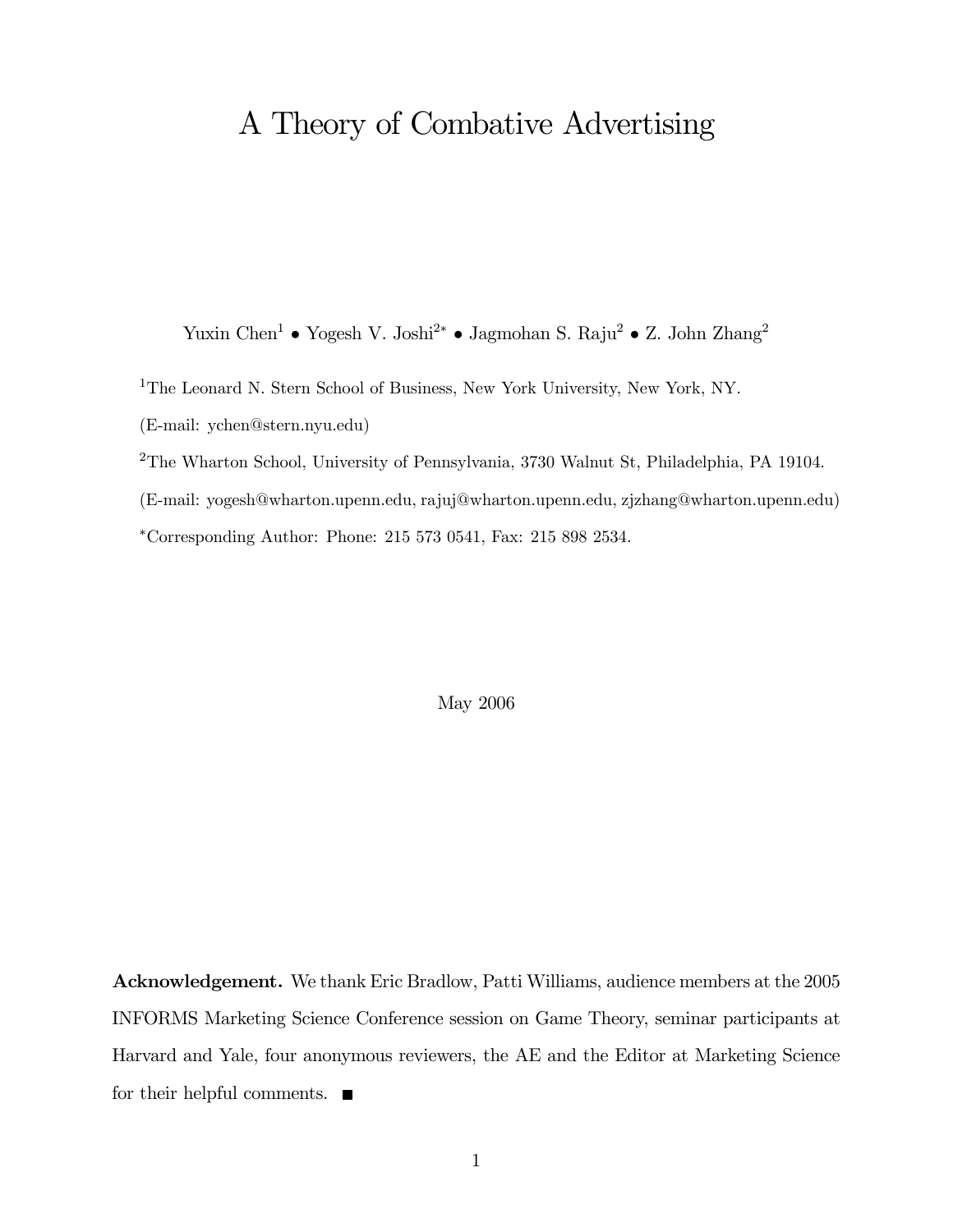#### A Theory of Combative Advertising

#### Abstract

We analyze the effects of combative advertising on market power. Combative advertising, a characteristic of mature markets, is defined as advertising that shifts consumer preferences towards the advertising firm, but does not expand the category demand. We propose a model for combative advertising where advertising changes the distribution of consumer preferences in a tug-of-war. We show that depending on the nature of consumer response, combative advertising can reduce price competition to benefit competing firms. However, it can also lead to a pro-competitive outcome where firms compete harder on price and make lower profits. Because of this pro-competitive effect, we further show that the cost of combative advertising could be a blessing in disguise — with a higher unit cost of advertising, the resulting equilibrium levels of advertising could be lower, leading to higher prices and profits. Further, we conduct a lab experiment to investigate how combative advertising by competing brands influences consumer preferences. Our analysis of the data thus generated offers strong support for our conclusions.

(Keyword: advertising; persuasion, game theory; competitive strategy; consumer behavior)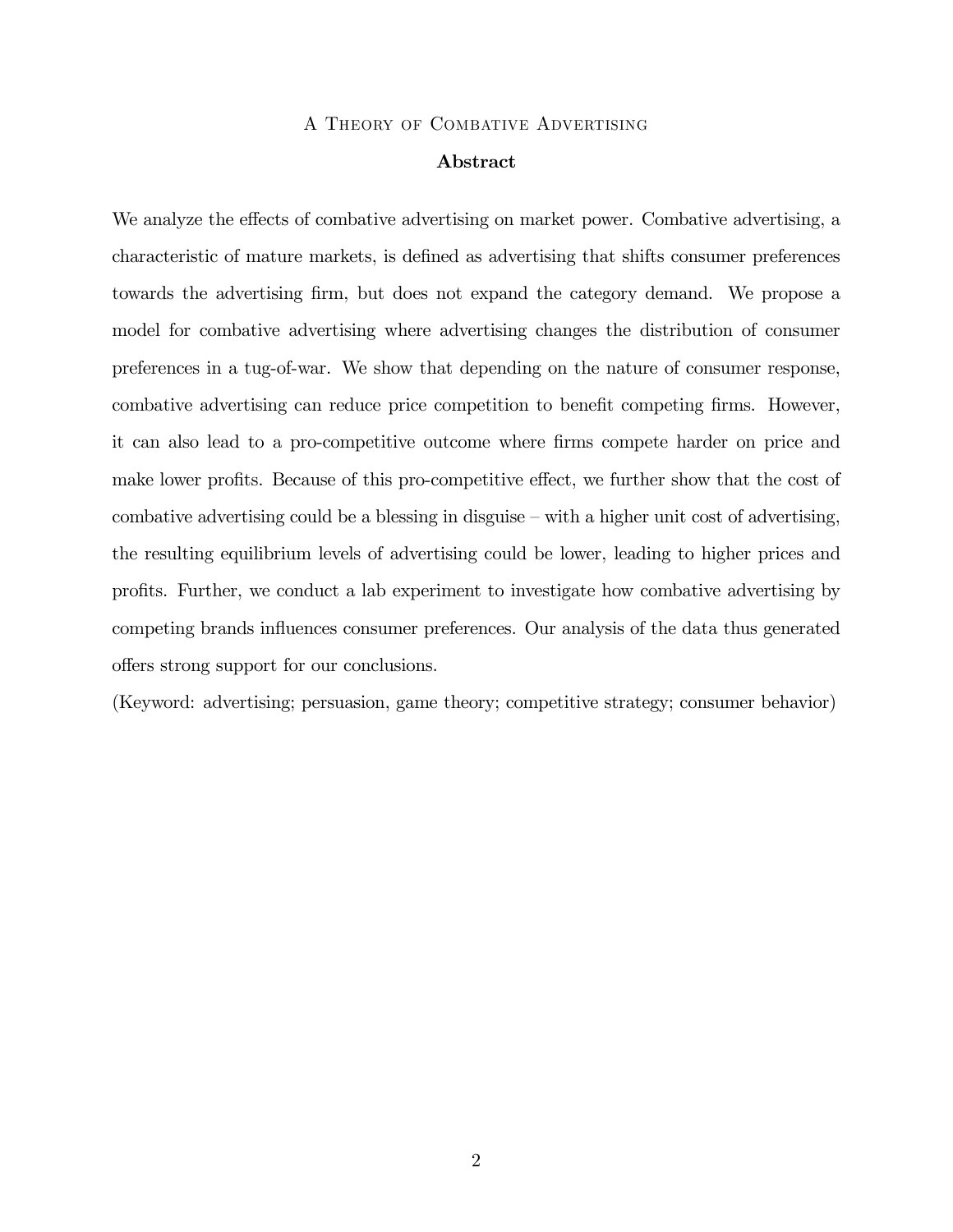### 1 Introduction

In some of the earliest writings on the role of advertising in influencing firm prices and profitability, the renowned economist Alfred Marshall noted the following:

"the nation (America), which excels all others in the energy and inventive ability devoted to developing the efficiency of retail trade, is also the nation that pays the most dearly for the services of that trade." — Marshall (1921), in 'Industry and Trade'.

He believed that part of the reason why one observed high prices in many markets was the advertising efforts of firms; and the fact that much of this advertising spending was not 'constructive', but 'combative'. He defined constructive advertising as all advertising designed to draw the attention of people to the opportunities of buying or selling, of which they may be willing to avail of themselves; and combative advertising as the iterative claims made by a firm in an effort to identify itself with consumers without expanding the market. His contention was that combative advertising helped a firm increase its market power and support a high price.

Over the past century, researchers have developed many theories to explain how advertising helps a firm enhance its market power. Three main views have emerged: the informative, complementary, and persuasive view of advertising (Bagwell 2005). As per the informative view, advertising works by increasing consumer awareness and reducing search costs. This results in an increase in price sensitivity and reduction in market power (the Stigler-Telser-Nelson school of thought). Of course, informative advertising can also enhance a firm's market power if it merely informs consumers of product differences and hence increases product differentiation (Meurer and Stahl 1994). The complementary view recognizes the importance of advertising in the consumption process by providing additional utility to consumers — such as creating a feeling of greater social 'prestige' when the product is appropriately advertised, or by signalling high quality. Therefore, advertising is a 'good' or 'bad' complementary to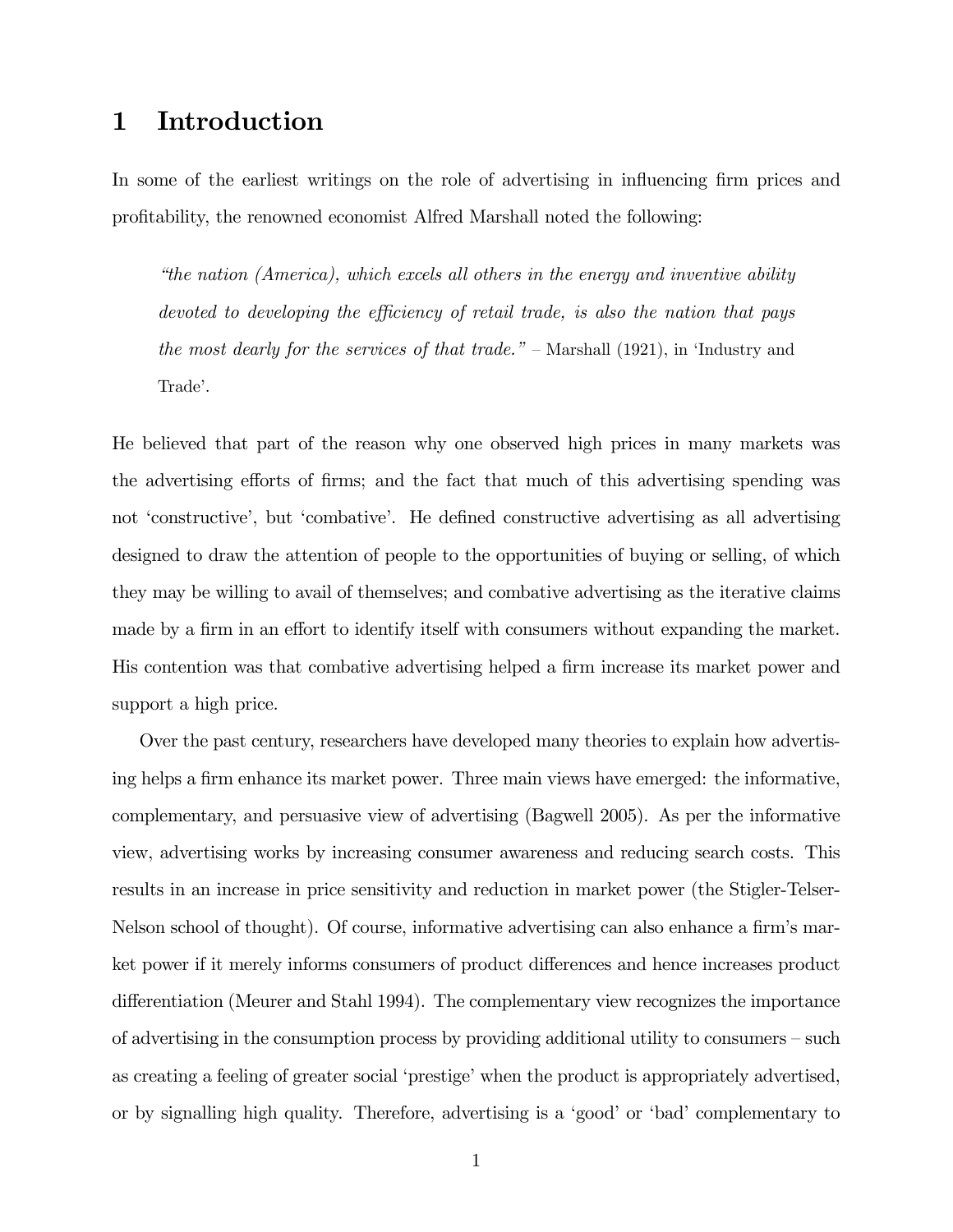consumption. According to this view, advertising can increase a firm's market power if it enhances consumption utility, but need not always (Becker and Murphy 1993).

The view that is closest to capturing combative advertising described by Marshall is the persuasive view of advertising (the Kaldor-Bain-Comanor-Wilson school of thought). This view supports Marshall's thesis (Braithwaite 1928, Kaldor 1950, Comanor and Wilson 1967) and it holds that advertising alters consumer tastes, creates mostly spurious product differentiation, gives rise to entry barriers, and results in an outward shift of the demand curve (Gasmi, Laffont and Vuong 1992; Tremblay and Polasky 2002; Tremblay and Martins-Filho 2001). Ultimately, such advertising decreases consumer price sensitivity and causes demand to become less elastic, thus supporting higher prices and profits in the marketplace (Bagwell 2005).

As mature markets for consumer goods such as detergents and soft drinks are characterized by combative advertising, one would expect, according to the persuasive view, that as a firm increases its advertising expenditure, its demand will shift outward to the benefit of the advertising firm. However, research in marketing does not always corroborate with this view. While there is quite a bit of agreement that advertising in its various forms (rational, emotional, creative) helps shift consumers preferences towards the advertising firm, (Batra, Myers and Aaker, 1996), there is skepticism about advertising being of much help to firms in increasing short-term sales or profitability. Erickson (1985, 2003) suggests that when competing firms are equally-matched (symmetric), combative advertising is harmful (albeit necessary) for firms as it does not provide any additional increase in market share or profits. Tellis and Weiss (1995) further the skepticism of advertising's positive sales impact by showing empirically that the effect of advertising on current sales, based on disaggregate scanner data on detergents, is either weak or non-significant and it is present only when data are aggregated across consumers, or over time. This implies that any sales effect of advertising or any gain in market power may be spurious, most likely due to data aggregation. Other researchers have presented a more mixed view. Kaul and Wittink (1995) reviewed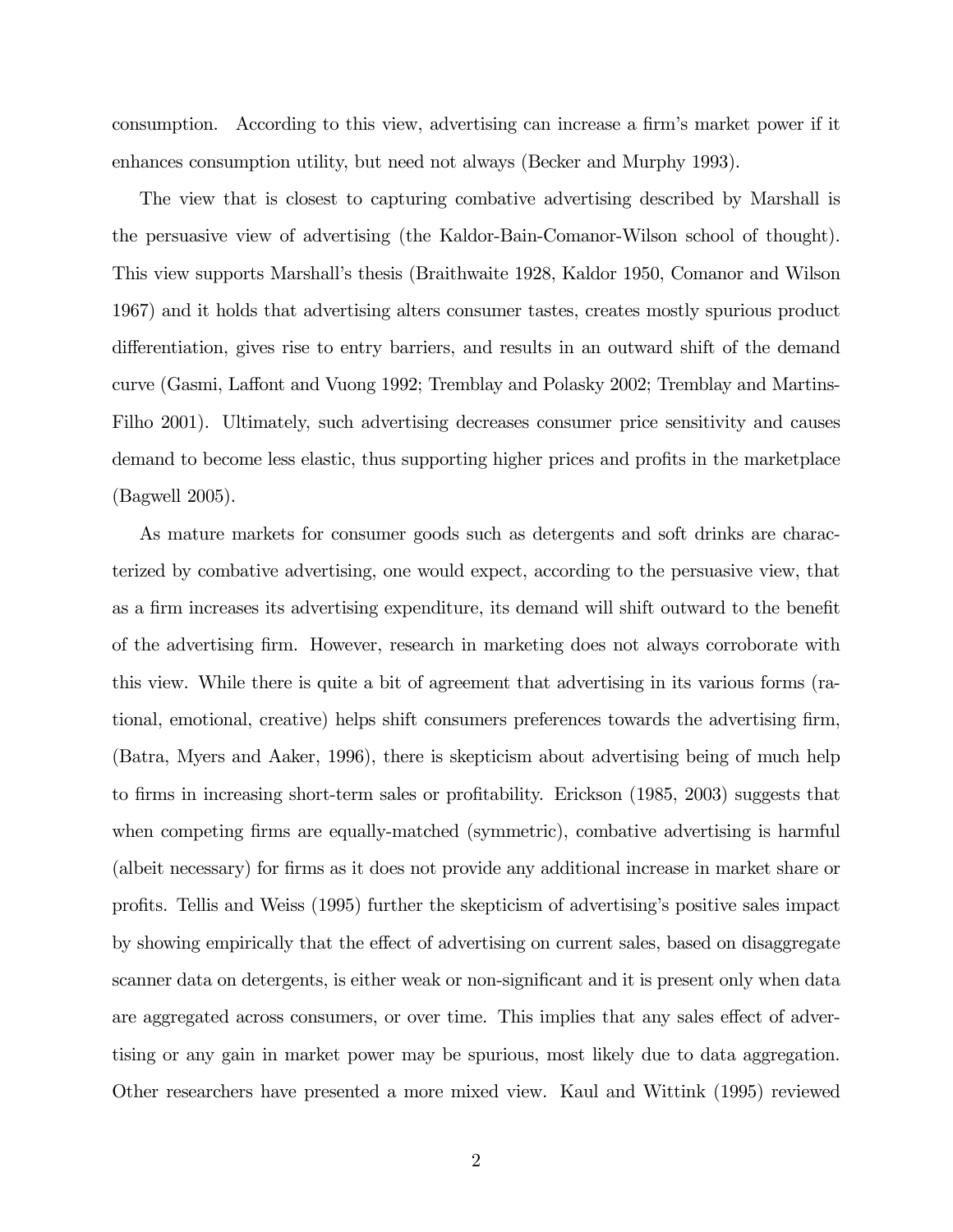14 empirical studies on the effects of non-price advertising<sup>1</sup> and concluded based on the majority results (9 out of 14 studies) that non-price advertising reduces price sensitivity of consumers (mostly for frequently purchased consumer goods). They report studies that suggest non-price advertising could increase price sensitivity particularly in the airline industry (Gatignon 1984) as well as for some categories of consumer goods such as aluminum foil and dog food (Kanetkar et. al. 1992). Albion and Farris (1981) and Lodish et. al. (1995) also have reported mixed evidence about the effect of advertising on sales, thus calling into question the prevalent belief that non—price (combative) advertising is primarily anti-competitive in nature.

These past findings suggest that while the existing theoretical research provides a strong support for the anti-competitive nature of combative advertising, existing empirical research offers at best a mixed support for this thesis. This raises two questions that are currently unaddressed in the literature:

- Is it possible that combative advertising, while altering consumer preferences to favor competing firms, could also lead to pro-competitive effects?
- If the answer to the previous question is yes, then through what mechanism does combative advertising lead to both pro- and anti-competitive effects?

The answers to these two related questions have many implications for our understanding of the role that advertising plays in competition, and for advertising research and practice. In this paper, we seek to provide some answers to these two questions by developing a model that incorporates the preference changing effects of combative advertising. In our model, advertising does not directly enhance a consumer's willing to pay for the advertised product, and it does not alter the advertising firm's positioning in the product space. Rather, the advertising we model is purely persuasive in nature: "each firm tries to convince consumers that what they really want is its particular variety" ( von der Fehr and Stevik 1998). In other

 $1$ In their nomenclature, they classify persuasive advertising as non-price advertising.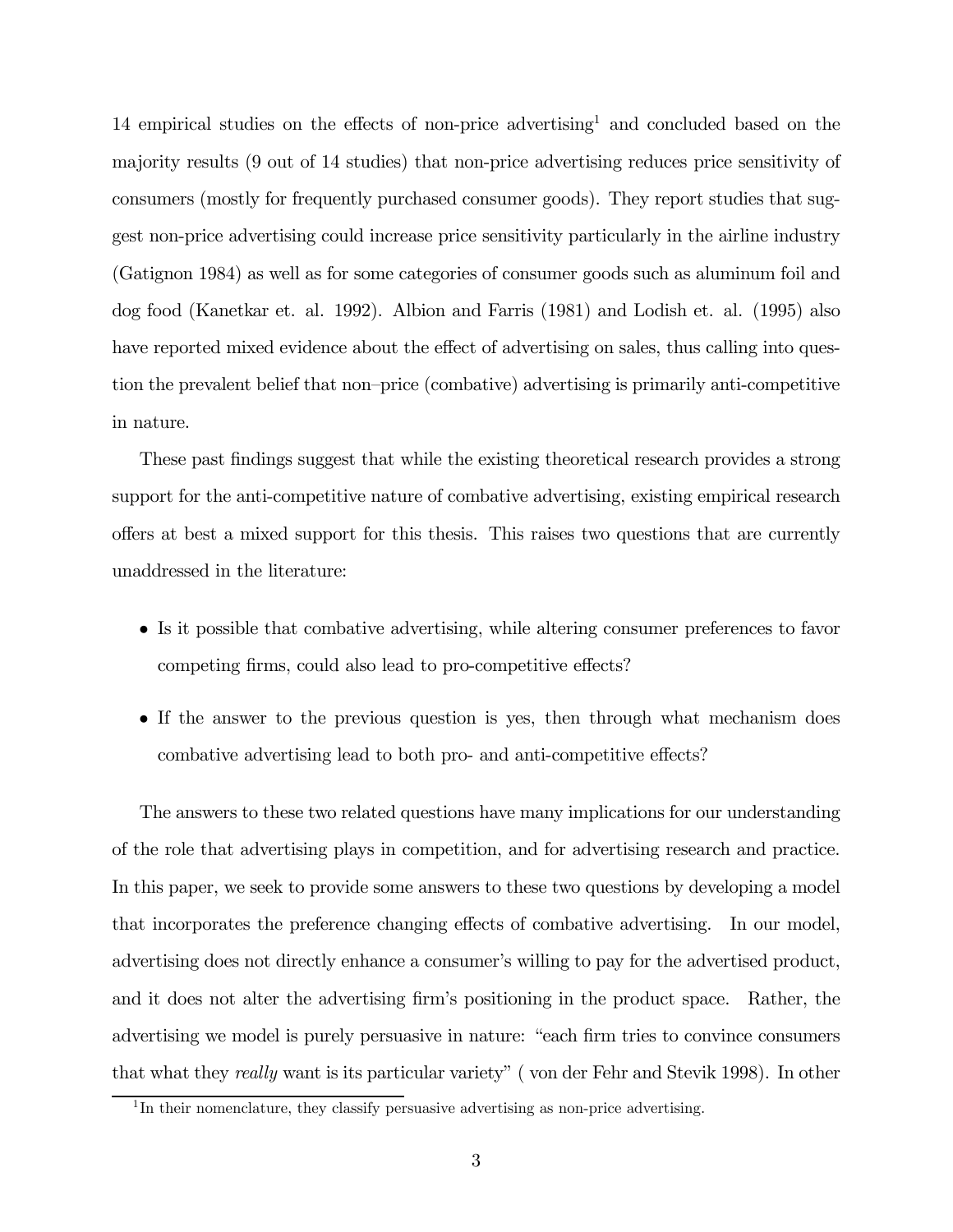words, advertising changes the distribution of consumer ideal points. This sort of advertising is, arguably, most common in the mature markets for consumer goods, as noted previously, where mixed effects of advertising in enhancing a firm's market power are observed.

Two previous studies, von der Fehr and Stevik (1998) and Bloch and Manceau (1999), have investigated this preference transforming effect of advertising in a competitive context. von der Fehr and Stevik (1998) anchor their study in a Hotelling model where advertising by a firm moves consumers located along the Hotelling line uniformly toward the advertising firm. They conclude that in any competitive equilibrium, such advertising will not change the distribution of consumer ideal points and hence should not have any price or sales effect. They came to this conclusion by assuming that all consumers along the Hotelling line are unaffected by advertising whenever competing firms advertise at the same level. Bloch and Manceau (1999), however, suggests that persuasive advertisements may alter consumer preferences in a way to reduce or to intensify price competition. Their study is also anchored in a Hotelling model. According to this study, a firm's advertising can trigger more aggressive pricing by the competing, non-advertising firm, to the detriment of the advertising firm, if consumers already prefer the product of the advertising firm. In other words, persuasive advertising intensifies price competition only under the two conditions. First, when consumer preferences are biased in favor of one of the two competing firms' products, and the favored firm is the one that advertises. Second, the firm in consumers' disfavor cannot advertise and can only respond to the rival's advertising with price.<sup>2</sup> In our paper, we depart from both studies.

Similar to von der Fehr and Stevik (1998) and Bloch and Manceau (1999), the anchor to our analysis is the Hotelling model of a horizontally differentiated duopoly. Compared to von der Fehr and Stevik (1998), we offer a more general specification for the consumer prefer-

<sup>2</sup>Strickly speaking, Bloch and Manceau (1999) does not set up an equilibrium model for advertising decisions, and its main focus is on investigating a firm's incentives to advertise in as general a way as possible. As they point out in the paper, "at this level of generality, we are unable to analyze the firms' choice of the level of advertising expenses and cannot capture the effects of advertising spending by both firms on the distribution of consumers" (p. 565).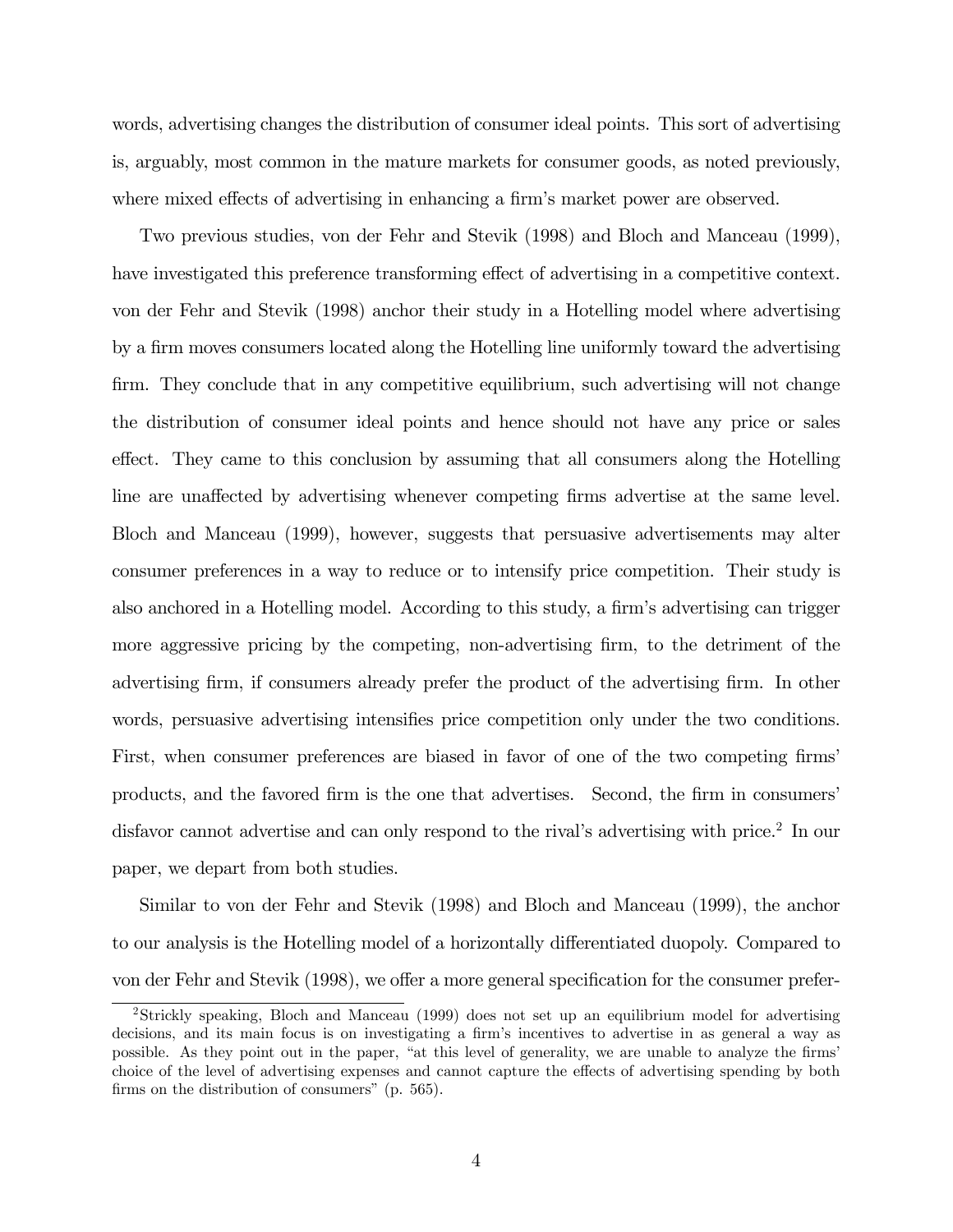ence distribution and model combative advertising as causing a shift in consumer preference towards the advertising firm in a more heterogenous way, consistent with empirical and experimental findings from the existing literature. We also incorporate the commonly observed diminishing returns to advertising in the sales response function. Compared to Bloch and Manceau (1999), we conduct an equilibrium analysis with competing firms setting both prices and the levels of advertising independently. This analysis allows us to identify the mechanism through which combative advertising may reduce or intensify price competition when all competing firms can advertise. Such a mechanism is absent in both studies. In our model, advertising always exerts a force pulling consumers closer to that firm. Surprisingly, however, the effect of such a force can be anti-competitive (all competing firms charge higher prices), or pro-competitive (all competing firms charge lower prices). We will discuss in detail how these pro- and anti-competitive effects of combative advertising come about and what mediates these different outcomes in Sections 3 and 4 after we set up the model in Section 2. Because of this pro-competitive effect, we can shed some new light on the effects of ever escalating advertising costs in Section 5: the rising costs of advertising might be a blessing in disguise. We demonstrate the possibility that with higher unit costs of advertising, the equilibrium levels of advertising could be lower, resulting in higher profits for competing firms. As all our conclusions hinge on the pro-competitive effect, we experimentally test the external validity of this pro-competitive effect in Section 6 and conclude in Section 7 with suggestions for future research.

### 2 A Model for Combative Advertising

We rely on the findings in the literature on advertising to develop a system of advertising response functions for a duopoly market. With these advertising response functions, we show that combative advertising can generate anti-competitive effects in equilibrium. However, the same forces that give rise to the anti-competitive effects of advertising can also, under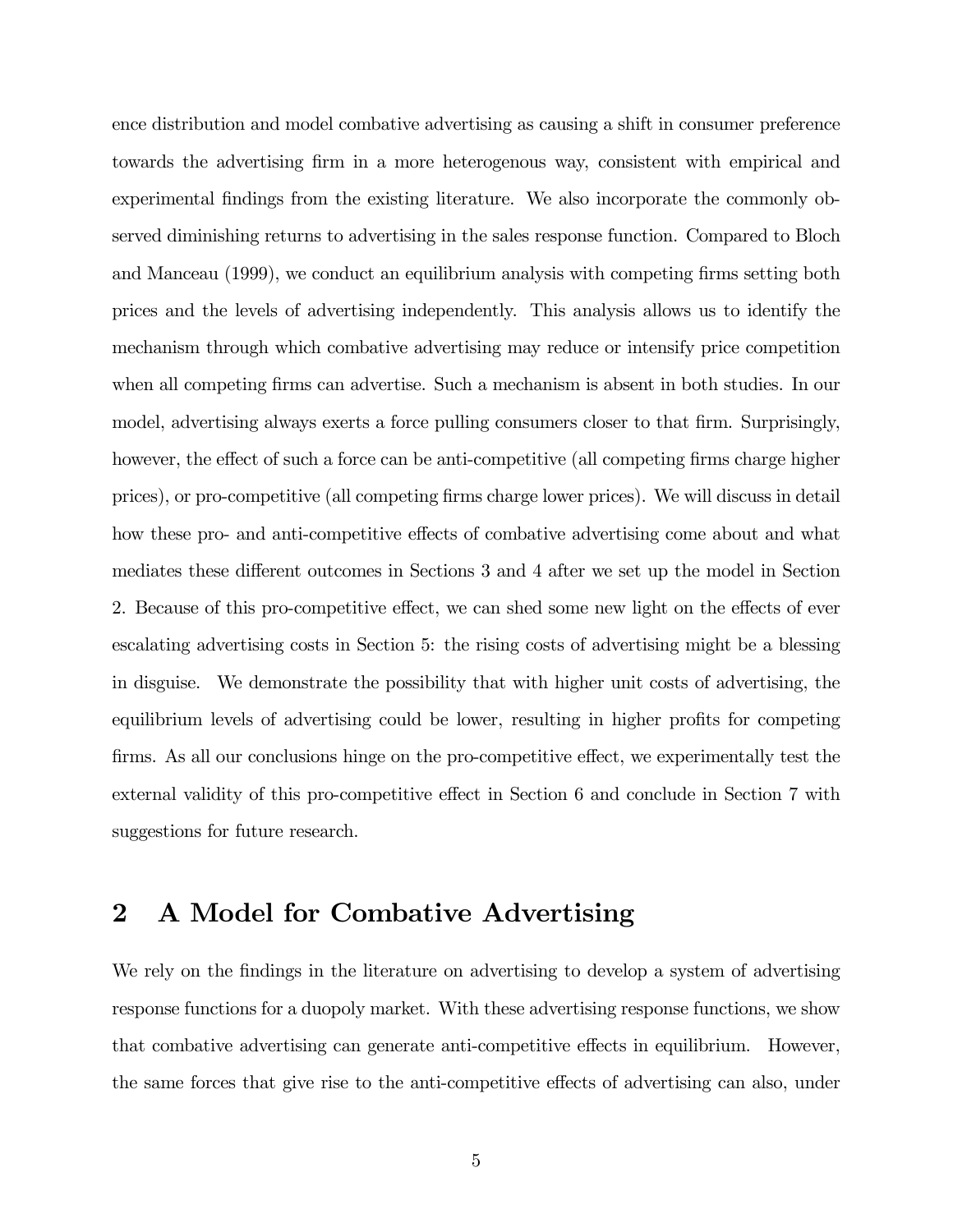other conditions, generate pro-competitive effects.

Many studies show that advertising exposure has a favorable effect on consumer preferences towards the advertised product, and that the consumer response to advertising is concave (Winter 1973, Simon and Arndt 1980, Vakratsas and Ambler 1999). This concave nature of advertising response functions has been reported by Little 1979, Albion and Farris 1981, and also endorsed by Lilien, Kotler and Moorthy (1992), who note that "while a good deal of discussion and modeling concerns S-shaped response, most of the empirical evidence supports concavity". Even when advertising response is S-shaped, typically the equilibrium advertising levels belong to the upper concave part of the S-curve, making the assumption of concavity more reasonable. We embed these important empirical findings in the familiar Hotelling linear city (1929) as the starting point of our analysis.

On the supply side, let two competing firms, 1 and 2 respectively, be located at the two ends of a linear city of unit length: firm 1 at  $x = 0$  and firm 2 at  $x = 1$ . We assume, for simplicity, that both firms' marginal costs of production are zero. Firms play a two-stage game. In the first stage, firms simultaneously decide advertising levels,  $k_i$ . We normalize  $k_i$  to be within [0, 1] where  $k_i = 0$  denotes no advertising and  $k_i = 1$  denotes maximum advertising. We assume that advertising costs are quadratic,  $\frac{1}{2}ck_i^2$  (Tirole 1988, Bagwell 2005), where c is a constant. In the second stage, after observing the other firm's advertising level, each firm simultaneously decides its price  $p_i$  and then consumers optimally make their purchases.

On the demand side, each consumer on the Hotelling line buys at most one unit of the product and incurs a linear transportation cost for shopping at a firm. This transportation cost measures the dis-utility that a consumer suffers by consuming a non-ideal product. We denote the unit transportation cost by  $t$ . The reservation price of each consumer  $V$  is assumed to be sufficiently large compared to  $t$  so that the market is always covered in equilibrium, with or without advertising. This allows us to assume away any possible market expansion effect due to advertising in this market. Thus, a consumer located at x will consider firm  $1$ 's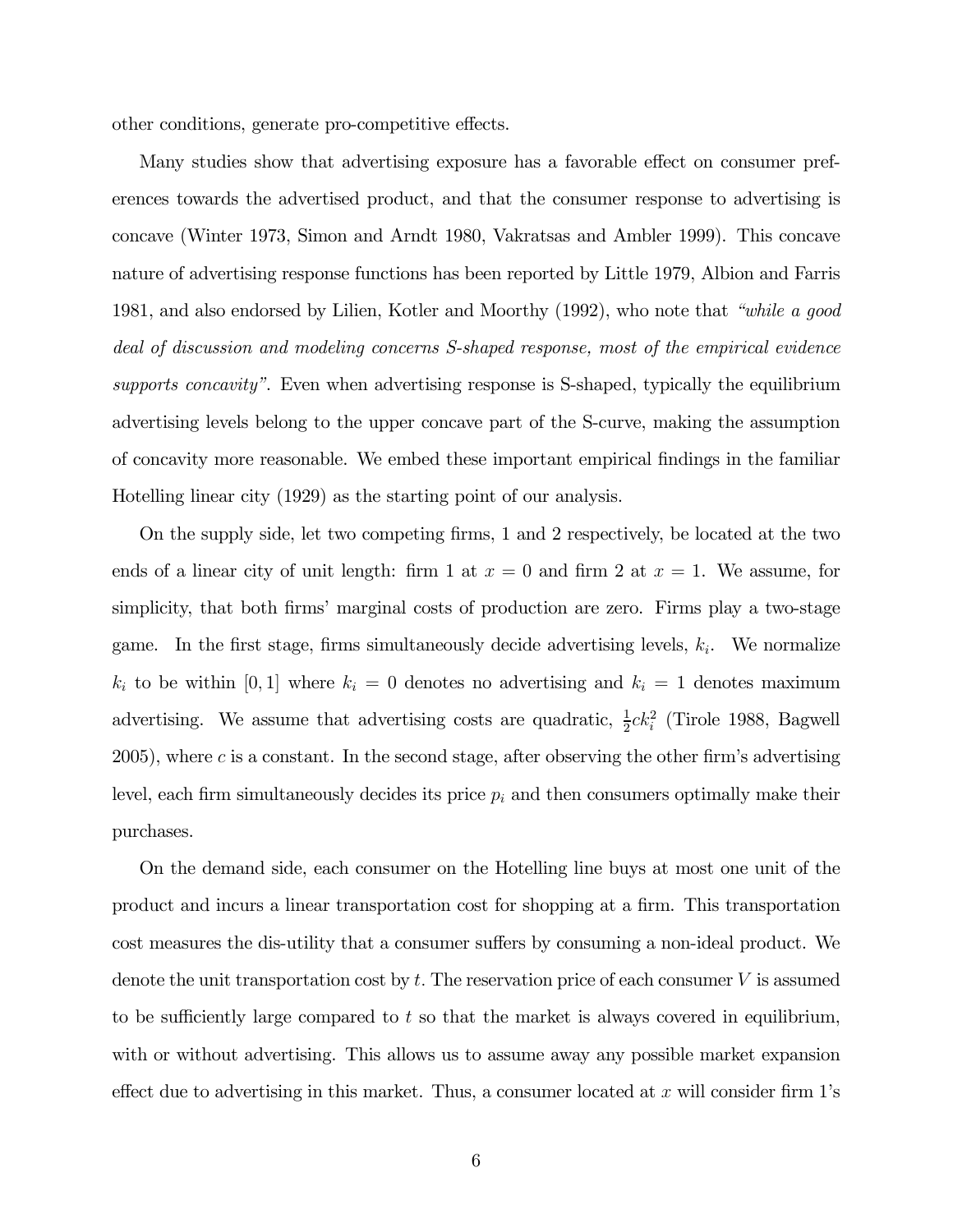(firm 2's) product to be located at a distance  $x((1-x))$  away from her ideal product. Her utility for a product offered by firm 1 is then  $(V - p_1 - tx)$  and  $(V - p_2 - t(1 - x))$  for the product offered by firm 2.

In the past, the effect of persuasive advertising in a Hotelling model has been modeled as increasing either the consumer reservation price  $V$  or the product differentiation parameter t,or as shifting the distribution of consumer ideal points (von der Fehr and Stevik 1998; Tremblay and Polasky 2002). We take the latter modeling approach to better capture combative advertising "as a tug-of-war in which each firm attempts to attract consumers by molding their preferences to fit the characteristics of its product" (von der Fehr and Stevik 1998). This means that the distribution of consumers along the Hotelling line depends on both firms' choices of advertising levels. We can write the consumer distribution density function as  $f(k_1, k_2, x)$ , with the total number of consumers in the market being normalized to 1.

It is important to note here that even though our modeling approach is similar to von der Fehr and Stevik (1998) and Bloch and Manceau (1999), we depart from these models by parameterizing the density function  $f(k_1, k_2, x)$  based on the regularity conditions and the known effects of advertising to generate a tractable, but still fairly general model that lends itself to game-theoretic analysis.<sup>3</sup> As a benchmark, we assume that in the absence of any advertising, consumers are uniformly distributed in the market, so that we have:

$$
f(0,0,x) = 1.
$$
 (1)

Consumers in this market are fully informed about the existence of the two firms, their locations, and prices; hence the effect of a firm's advertising is not to inform consumers about its existence, location, or price, but to engage in a combat with the competitor in shifting

<sup>3</sup>As briefly mentioned before, in Von der Fehr and Stevik (1998), the distribution function of consumer ideal points is uniform and if competing firms advertise at the same level, none of the consumers along the Hotelling line is affected so that the distribution function does not change. Bloch and Manceau (1999) allows for more general density functions. However, the model allows only one firm to advertise.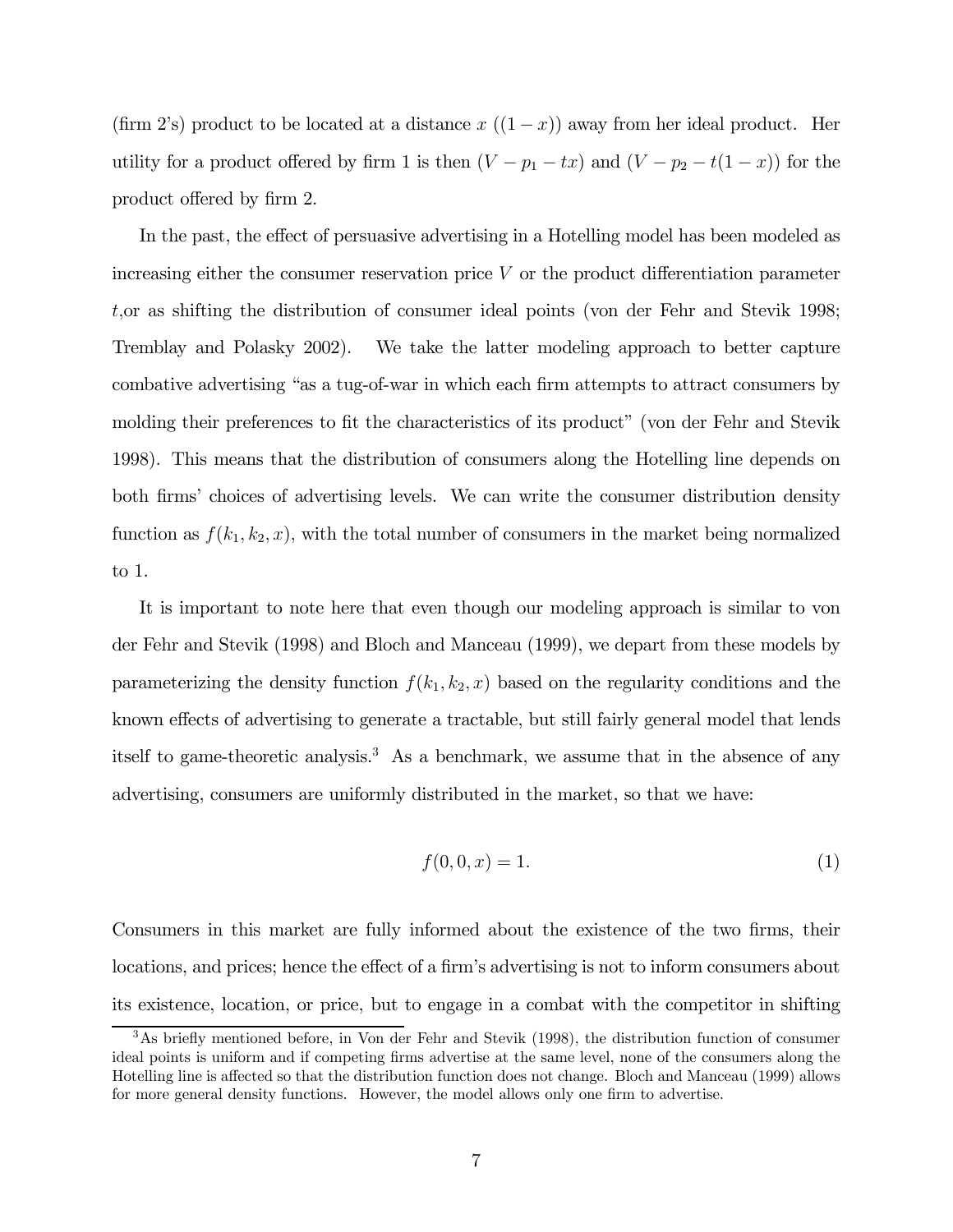consumer preferences towards itself. Thus, under combative advertising, some consumers at location x may move towards firm i due to its advertising  $k_i$ . In other words, they consider the firm's product closer to their ideal product. Consequently, the distribution of consumers along the unit line will change from the uniform distribution to  $f(k_1, k_2, x)$ , with the mean location of consumers in this market being given by:

$$
m(k_1, k_2) = \int_0^1 x f(k_1, k_2, x) dx
$$
 (2)

As a probability density function,  $f(k_1, k_2, x)$  must satisfy the following regularity condition, for all  $k_1$  and  $k_2$ :

$$
\int_0^1 f(k_1, k_2, x) dx = 1.
$$
 (3)

We further impose symmetry on the density function to assume away any firm-specific factors and to focus on the competitive effect of combative advertising. Algebraically, this means the following condition must hold:

$$
f(k_1, k_2, x) = f(k_2, k_1, 1 - x).
$$
\n(4)

This condition rules out the mechanism identified in Bloch and Manceau (1999) as the driving force for competitive effects. To introduce the preference-shifting effect of a firm's advertising, we assume:

$$
\frac{\partial f(k_1, k_2, 0)}{\partial k_1} > 0, \frac{\partial f(k_1, k_2, 1)}{\partial k_2} > 0.
$$
 (5)

Equation (5) is the boundary conditions that ensure that at any given level of advertising by its rival, a firm can, through more of its own advertising, increase the number of customers who would consider its product as the ideal. Hence the density of consumers at  $x = 0$  ( $x = 1$ ) increases as firm 1 (firm 2) unilaterally increases its advertising intensity. We further impose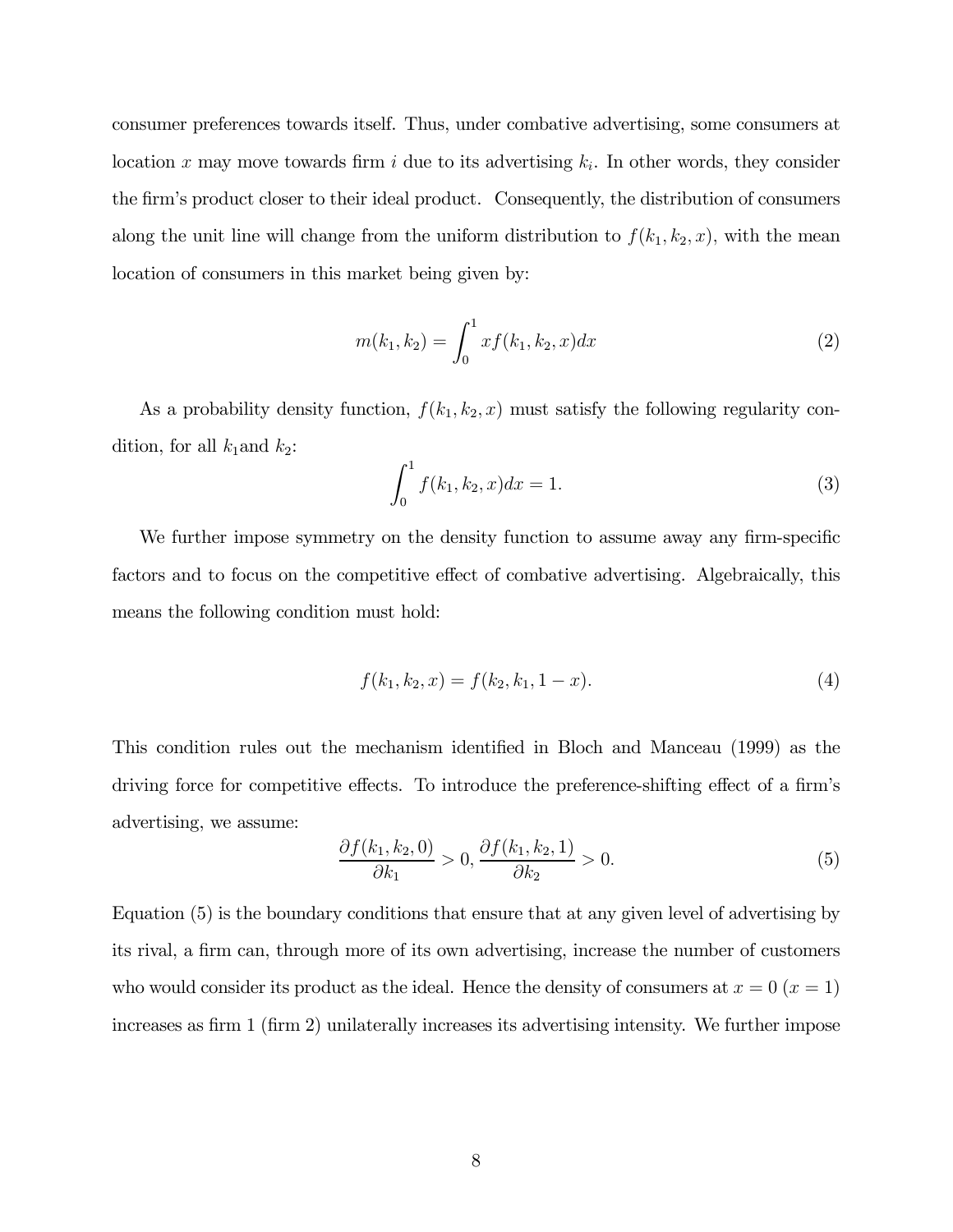a boundary condition below to help us to parameterize the density function:

$$
\frac{\partial f(k_1, 0, 1)}{\partial k_1} < 0, \frac{\partial f(0, k_2, 0)}{\partial k_2} < 0, \frac{\partial f^2(k_1, 0, 1)}{\partial^2 k_1} = \frac{\partial f^2(0, k_2, 0)}{\partial^2 k_2} = 0 \tag{6}
$$

The conditions imposed in Equation (6) are essentially technical in nature and they ensure that the density of consumers at the extreme location  $(x = 0 \text{ or } x = 1)$  who consider the respective firm's product as ideal will decrease with the rival's advertising level, and do so at a constant rate if the rival firm does not do any advertising at all. To scale such preference-shifting effects, we assume:

$$
f(1,0,1) = 0, \t f(0,1,0) = 0.
$$
\t(7)

Equation (7) implies that the effect of a firm's maximum advertising is so strong that it can shift the preference of all consumers farthest away from it toward itself, if the other firm does not advertise at all.<sup>4</sup> Finally, we assume:

$$
\frac{\partial f(k_1, 0, x)}{\partial x} \le 0, \qquad \frac{\partial f(0, k_2, x)}{\partial x} \ge 0.
$$
\n(8)

These two conditions simply state that if the rival firm does not advertise, a firm's advertising should skew the consumer distribution in its favor or should have favorable effects on consumer preferences. Together with (7), (8) ensures that the density of consumer distribution can never become negative.

To determine a specific density function that satisfies all conditions (1)-(8), let us assume that:

$$
f(k_1, k_2, x) = v_1(k_1, x) + v_2(k_2, x),
$$
\n(9)

i.e.,  $f(k_1, k_2, x)$  is of an additive form in terms of the impact of  $k_1$  and  $k_2$  on the shifts in the

<sup>&</sup>lt;sup>4</sup>Note that as this assumption is only one of the many possible ways to scale the effect of advertising, we can easily relax this assumption by using any  $0 \le f(k_1, 0, 1) = f(0, k_2, 0) < 1$  without changing our main results.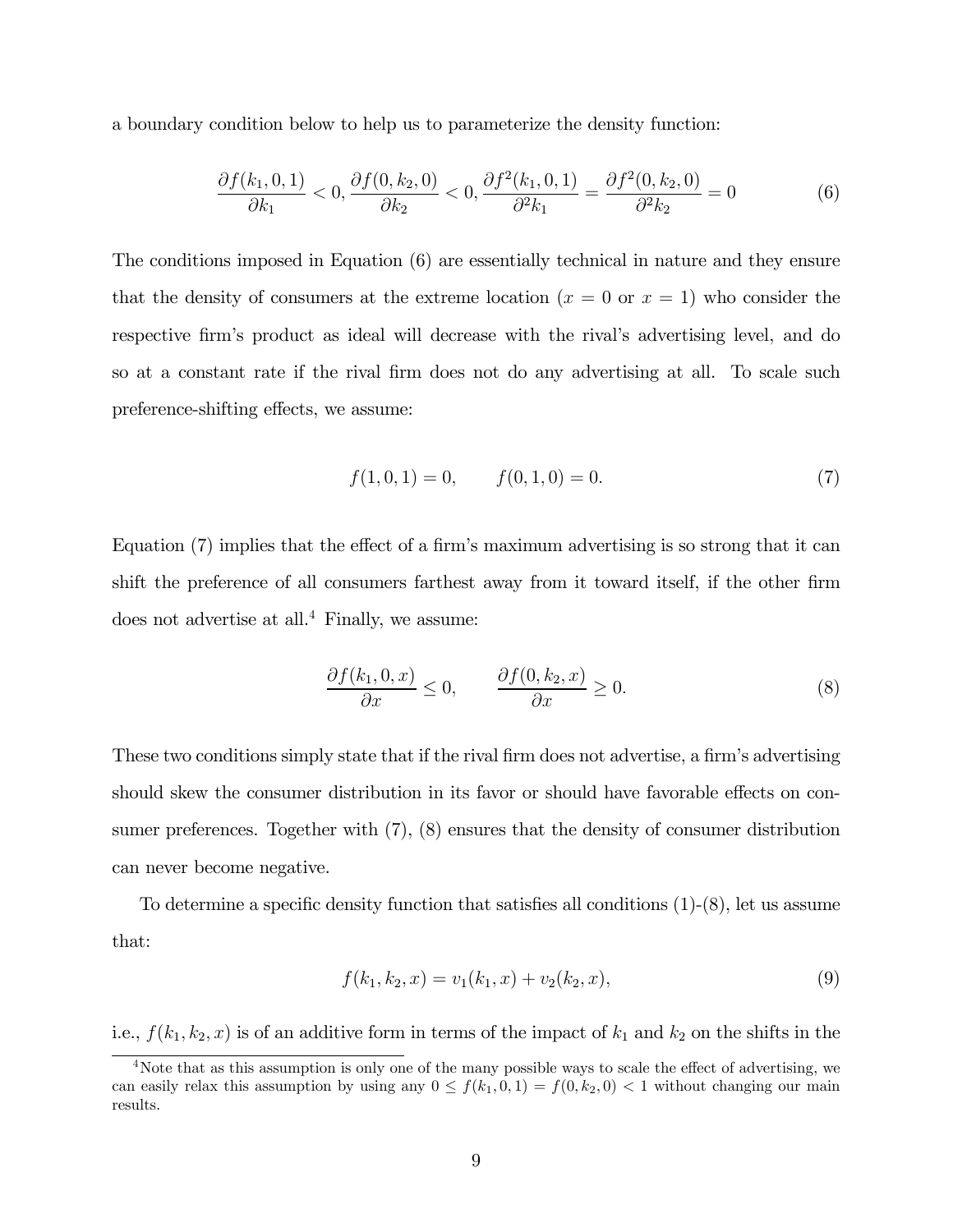distribution of preferences. While an additive form simplifies our analysis, our conclusions do not hinge on this assumption.<sup>5</sup> Intuitively,  $v_i$  captures the effects of firm i's advertising. We thus view the density at any given x, i.e.,  $f(k_1, k_2, x)$ , as resulting from two opposing advertising forces: consumers at  $x$  may be pulled away from  $x$  and at the same time consumers at other locations may be pulled to  $x$  when subject to combative advertising. We let  $v_1$  take on the following, general quadratic form<sup>6</sup> with respect to both x and  $k_1$ :

$$
v_1(k_1, x) = a_0 + a_1k_1 + a_2k_1^2 + a_3x + a_4k_1x + a_5k_1^2x + a_6x^2 + a_7k_1x^2 + a_8k_1^2x^2.
$$
 (10)

We can analogously specify  $v_2(k_2, x)$ . Now it is straightforward to use conditions (1)–(8) to derive the following parameterized functions:<sup>7</sup>

$$
v_1(k_1, x) = \frac{1}{2} + k_1[(12a - 1) - 6(8a - 1)x + 6(6a - 1)x^2] - 12bk_1^2[1 - 4x + 3x^2]
$$
(11)  

$$
v_2(k_2, x) = \frac{1}{2} + k_2[(12a - 1) - 6(8a - 1)(1 - x) + 6(6a - 1)(1 - x)^2]
$$
(12)

$$
-12bk_2^2[1-4(1-x)+3(1-x)^2]
$$

where  $\frac{1}{8} < a < \frac{5}{12}$  and  $max\{0, a - \frac{1}{4}\} < b < min\{a - \frac{1}{8}, \frac{a}{2} - \frac{1}{24}\}$ . With these functions, we can easily write down the distribution density function under combative advertising by substituting  $v_1$  and  $v_2$  in Equation (9).

Note that this derived density function has only two parameters,  $a$  and  $b$ . To understand what they represent, we first derive the mean location of consumers in this market:

$$
m(k_1, k_2) = \frac{1}{2} - a(k_1 - k_2) + b(k_1 - k_2)(k_1 + k_2).
$$
 (13)

<sup>&</sup>lt;sup>5</sup>We can show that our main results still hold if we have an interaction term  $k_1k_2$  in the specification of  $f(k_1, k_2, x)$ , i.e.  $f(k_1, k_2, x) = v_1(k_1, x) + v_2(k_2, x) + k_1k_2v_3(k_1, k_2, x)$ .<br>
<sup>6</sup> $v_2$  also takes on a similar form, given Equation (4).

<sup>&</sup>lt;sup>7</sup>where  $a = \frac{1+a_1}{12}$  and  $b = -\frac{a_2}{12}$ .

For additional details on the intermediate steps in this derivation, a technical appendix is available upon request from the corresponding author.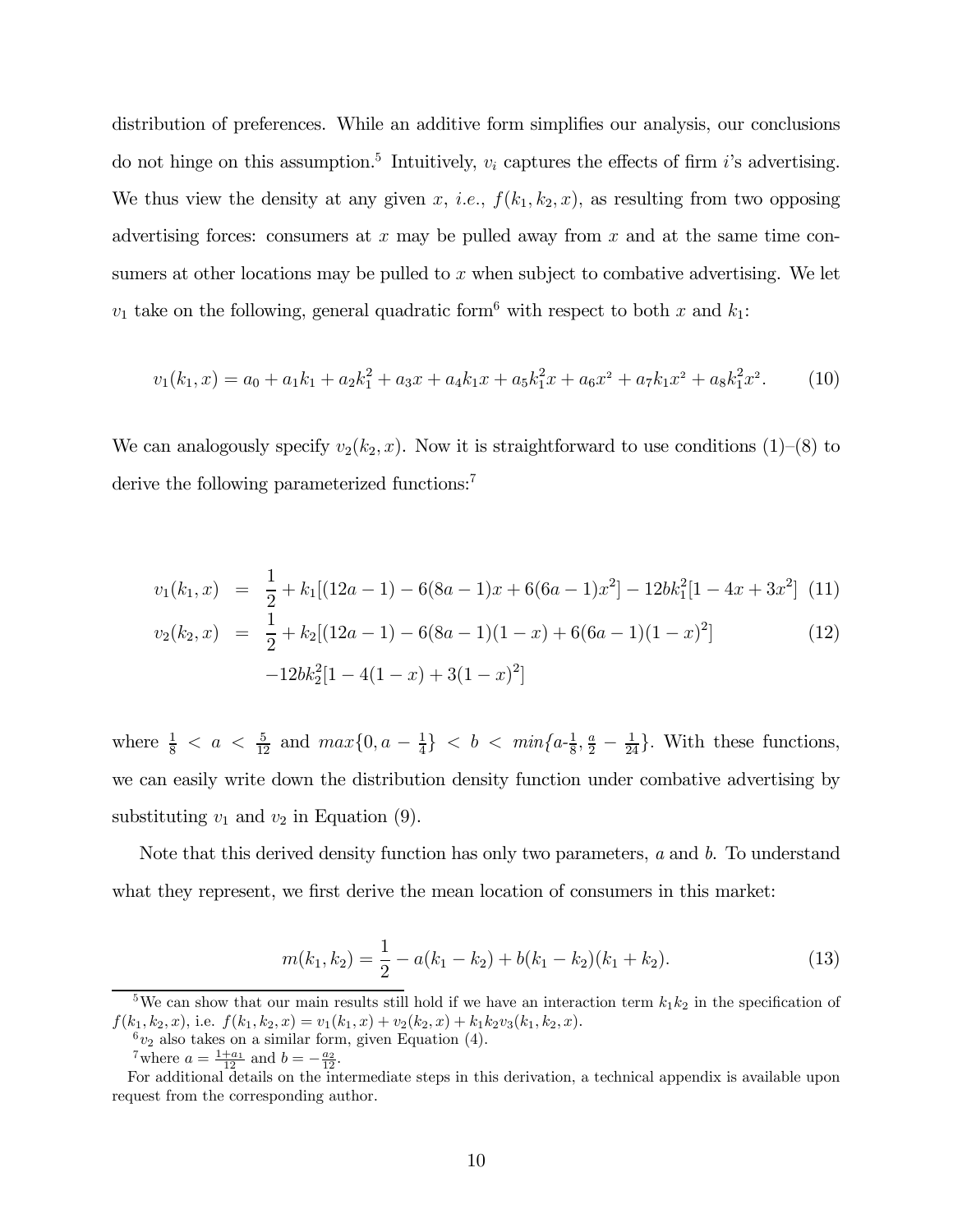With assumptions (1)- (8), it is straightforward to show that the density function satisfies the following conditions:

$$
\frac{\partial m(k_1, k_2)}{\partial k_1} < 0, \frac{\partial^2 m(k_1, k_2)}{\partial k_1^2} > 0; \text{ and } \frac{\partial m(k_1, k_2)}{\partial k_2} > 0, \frac{\partial^2 m(k_1, k_2)}{\partial k_2^2} < 0. \tag{14}
$$

They imply that the average consumer location moves toward a firm as the firm increases its advertising intensity, given the rival's advertising level, but the rate of such movements diminishes as the firm's advertising level increases. In other words, a firm's increased advertising should, on average, make the firm's product closer to being the ideal product for the consumers in the market, given any level of the rival's advertising, but such preferenceshifting effect diminishes as the firm does more and more advertising. This means that, holding the prices to be the same in the market, the sales response function for a firm's advertising is increasing and concave, as we set out to look for.

In Equation (13), we see clearly how these two effects come about. The term  $(k_1 - k_2)$ captures the relative advertising intensity, while  $(k_1 + k_2)$  captures the aggregate advertising intensity in the market. As a firm (say firm 1) increases its advertising intensity, consumers prefer firm 1's product so that the mean consumer location shifts towards firm 1 by the distance of a per unit of advertising intensity. This is the first order effect of advertising in shifting consumer preference. However, this mean shift is tempered by the second order effect of the diminishing returns to advertising efforts, captured in the term  $b(k_1 + k_2)$ . This second order effect depends on the aggregate advertising intensity in the marketplace as expected. Thus, a larger a means that the consumers are, on average, more responsive to advertising, and a larger b means that the consumers are more easily satiated with advertising appeals. If the two competing firms have the same advertising level, then the mean location of consumers, or the mean consumer preference, does not change and is fixed at  $\frac{1}{2}$ . This is rather expected in the context of combative advertising when the two competing firms are equally matched.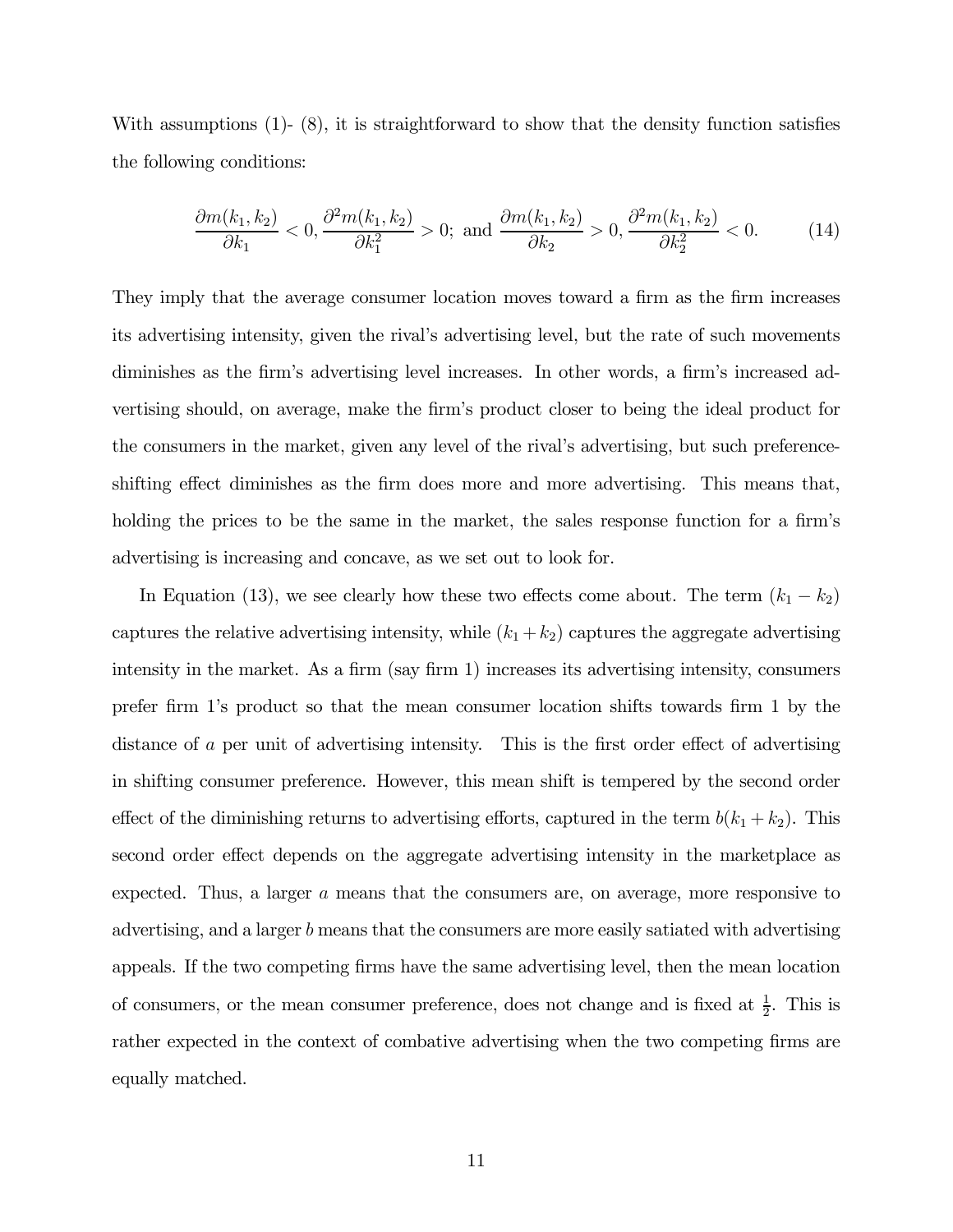In this market, two competing firms engage in a tug-of-war in advertising. If only one firm has the ability to advertise, that firm will pull consumers over, gaining on the market share as pointed out in Bloch and Manceau (1999). If both firms advertise to the same extent and yet the distribution of consumer preferences is not altered as a result, the tug-of-war is at a dead draw everywhere along the Hotelling line. In that case, as pointed out by von der Fehr and Stevik (1998), combative advertising does not generate any price effect at all. Of course, when consumers in the market are all subject to two opposing forces, it is perhaps unrealistic to expect that the distribution of consumer preferences does not change at all. With this more general and empirically grounded consumer preference distribution function, we can conduct an explicit equilibrium analysis to investigate how the consumer distribution and hence price competition may change due to combative advertising.

### 3 Equilibrium Analysis

Let d be the location of marginal consumer who is indifferent between the two firms:  $d = \frac{t-p_1+p_2}{2t}$ . The demand functions for the two firms are:  $D_1 = \int_0^d f dx = F(d)$ ; and  $D_2 = \int_d^1 f dx = 1 - F(d)$ . Given demand,<sup>8</sup> the profit functions for the two firms are:

$$
\pi_1 = p_1 D_1 - \frac{1}{2} c k_1^2; \text{ and } \pi_2 = p_2 D_2 - \frac{1}{2} c k_2^2 \tag{15}
$$

We now proceed to derive the equilibrium using backwards induction.

In the second stage, both firms independently set their prices for any given pair of advertising levels  $(k_1, k_2)$  chosen in the previous stage. In equilibrium, both firms' prices must satisfy the following two first order conditions:

$$
\frac{\partial \pi_1(p_1, p_2, k_1, k_2)}{\partial p_1} = 0; \frac{\partial \pi_2(p_1, p_2, k_1, k_2)}{\partial p_2} = 0 \tag{16}
$$

<sup>8</sup>One can easily verify that the sales response to advertising in this market is concave for both firms.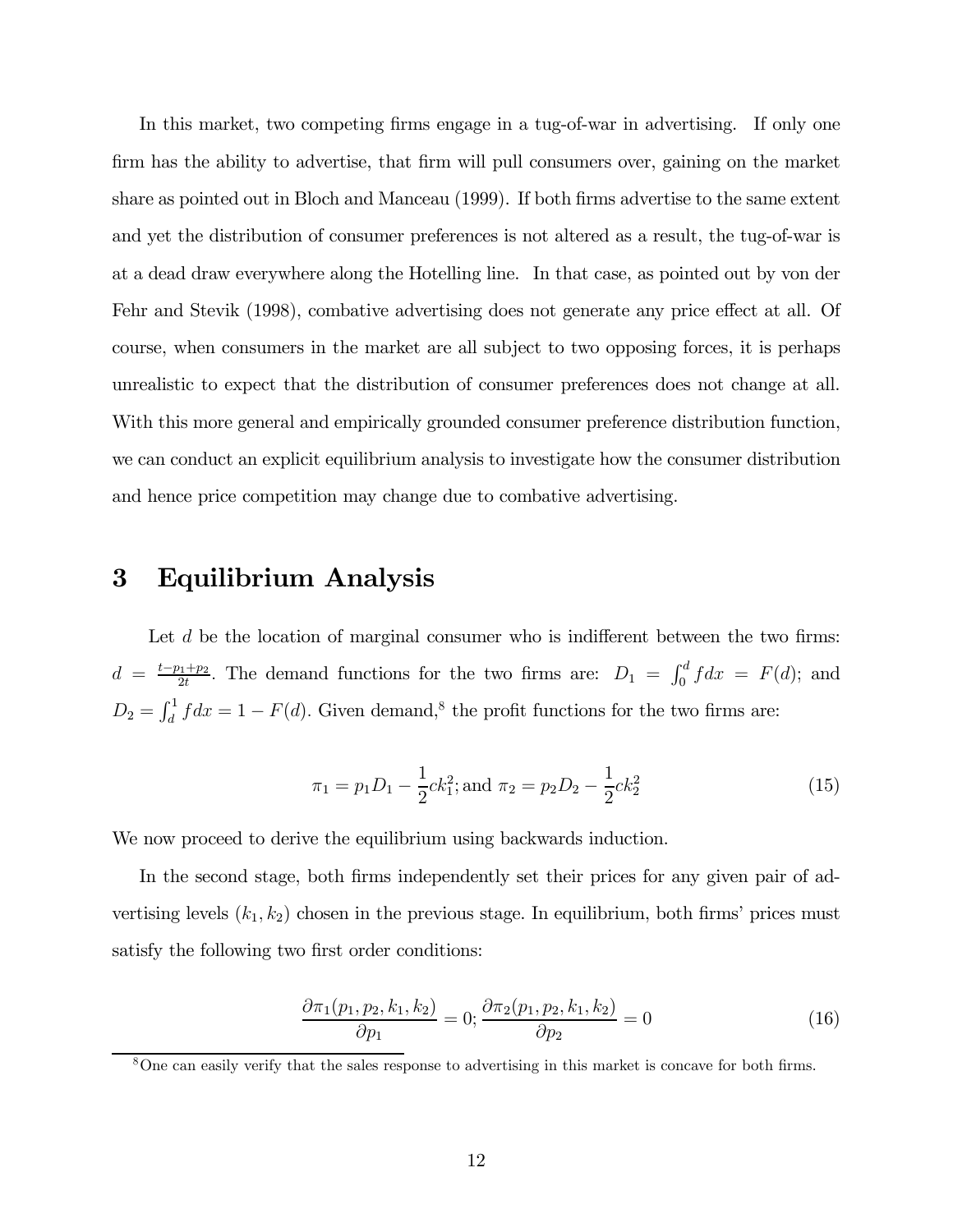As we show in Appendix 1, although the equilibrium prices  $p_1^*(k_1, k_2)$  and  $p_2^*(k_1, k_2)$  cannot be solved explicitly without any further simplifying assumptions, they exist and are unique. In other words, the second stage equilibrium always exists and is unique for any pair of  $(k_1, k_2)$ . When  $k_1 = k_2$ , we can write out the second stage price equilibrium explicitly below:

$$
p^*|_{k_1=k_2=k} = \frac{t}{1+k-6ak+6bk^2}, \quad \pi^*|_{k_1=k_2=k} = \frac{t}{2(1+k-6ak+6bk^2)} - \frac{1}{2}ck^2.
$$
 (17)

The above expressions reveal what happens to price competition in this market when two competing firms are equally matched in advertising. Note that for  $k = 0$ , the above solutions reduce to the familiar Hotelling (1929) results as expected. Surprisingly, however, the relationship between advertising and price is not monotonic. Even more surprisingly, the market price may be lower because of combative advertising. In Figure  $1<sup>9</sup>$  we illustrate the optimal price in the second stage as a function of advertising.

**Proposition 1** When competing firms are equally matched in advertising, equilibrium prices can be increasing or decreasing with the level of advertising in the market, dependent on the level of advertising  $\left(\frac{\partial p^*}{\partial k} > 0 \right)$  when  $k < \frac{6a-1}{12b}$ . More importantly, combative advertising can intensify or moderate price competition in a market, relative to the case of no advertising.

Given that empirical evidence in the literature largely suggests that manufacturer prices are increasing in advertising (Steiner 1973, Farris and Reibstein 1979, Tellis 2004, Reibstein, Joshi and Farris 2004), the anti-competitive effect of advertising in Proposition 1 is perhaps not so surprising. However, the pro-competitive effect in Proposition 1 is. At a high level of advertising  $(k > \frac{6a-1}{12b})$ , an increase in advertising would lead to a decrease, rather than an increase, in equilibrium prices. Indeed, if the advertising level is sufficiently high  $(k > \frac{6a-1}{6b})$ , the market price with advertising falls below that without any advertising. How does the pro-competitive effect come about? Equation (17) offers some clues. We can see that the equilibrium price increases as the advertising response becomes steeper (a increases), and

<sup>&</sup>lt;sup>9</sup>The graph is plotted for sample values by setting  $t = 1, a = 0.2, b = 0.055$ .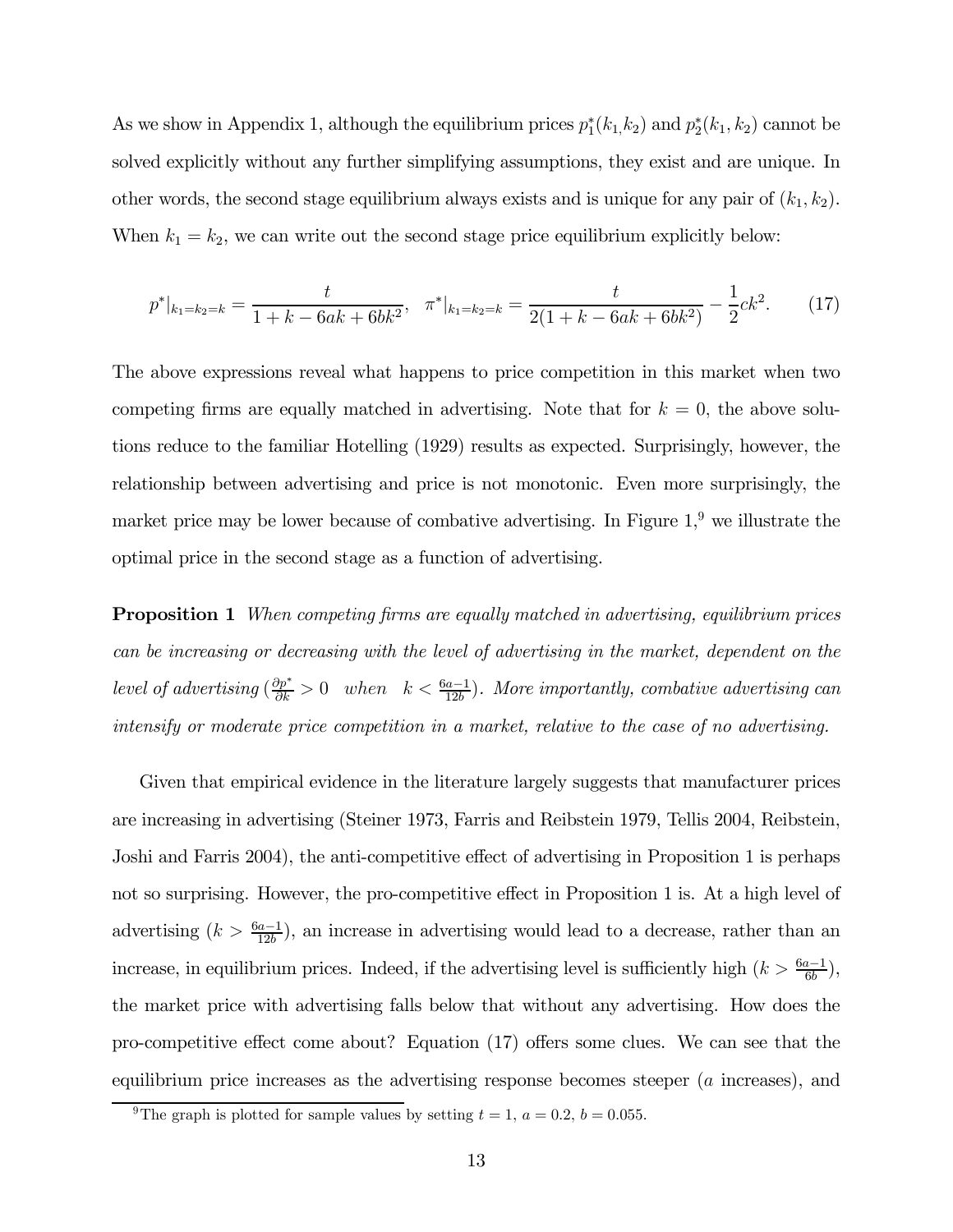decreases as the rate of diminishing returns becomes stronger (b increases), in addition to responding to the level of advertising. In other words, the shape of the advertising response function can have significant competitive implications.



Figure 1: Effect of Combative Advertising on Equilibrium Price

Before we further discuss how a higher level of advertising in the market may lead to a lower price, we first show that competing firms may indeed optimally choose a level of advertising that would lead to a lower market price. We can do this by solving for the first stage equilibrium.

### 4 Competitive Effects of Combative Advertising

In the first stage, both firms set their advertising level, anticipating how their choice may affect their subsequent pricing decisions. Then, in the first stage equilibrium, the following two first order conditions must be satisfied: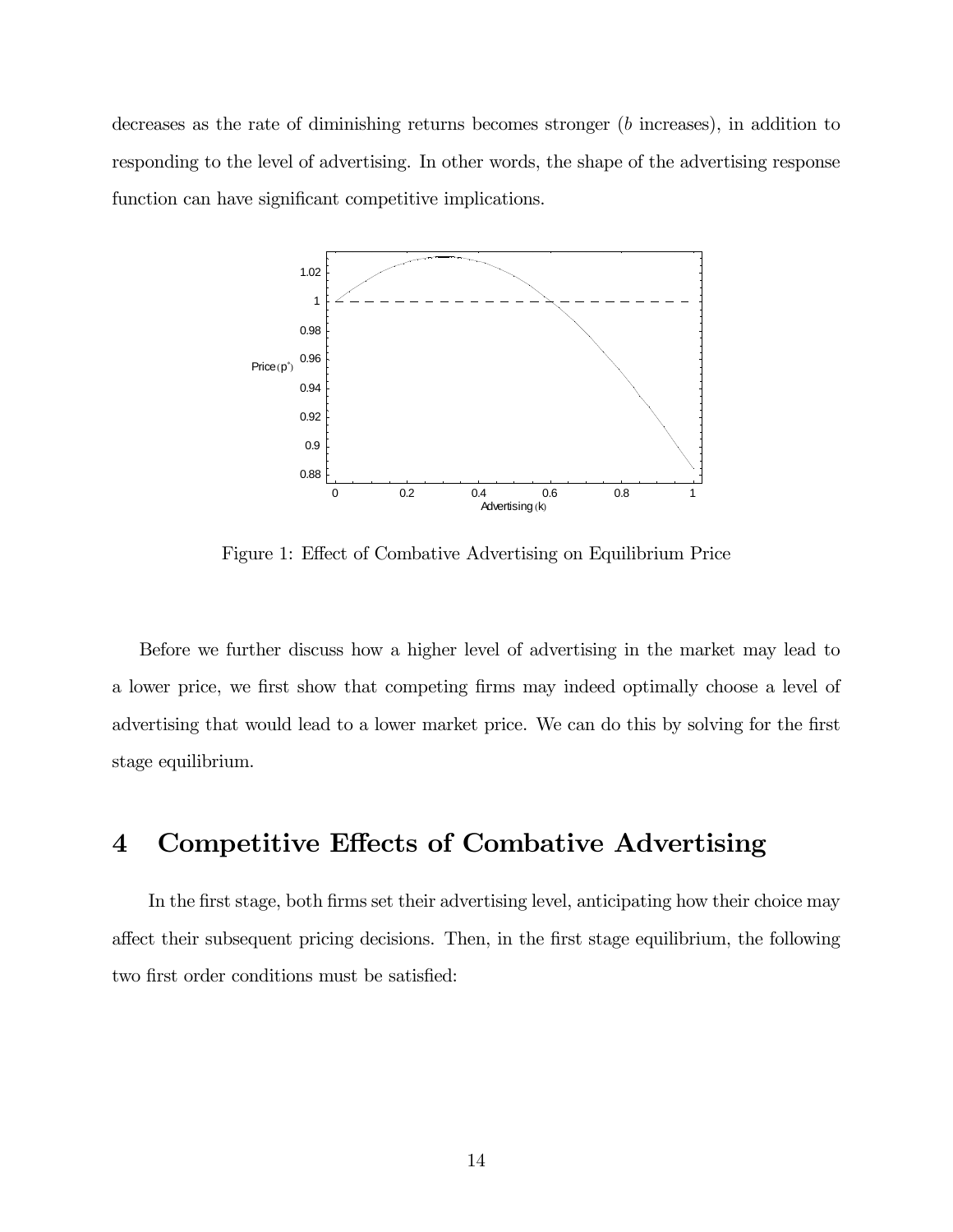$$
\frac{\partial \pi_1(p_1^*(k_1, k_2), p_2^*(k_1, k_2), k_1, k_2)}{\partial k_1} = \frac{\partial \pi_1}{\partial k_1} + \frac{\partial \pi_1}{\partial p_1} \frac{\partial p_1^*}{\partial k_1} + \frac{\partial \pi_1}{\partial p_2} \frac{\partial p_2^*}{\partial k_1} = 0, \qquad (18)
$$
\n
$$
\frac{\partial \pi_2(p_1^*(k_1, k_2), p_2^*(k_1, k_2), k_1, k_2)}{\partial k_2} = \frac{\partial \pi_2}{\partial k_2} + \frac{\partial \pi_2}{\partial p_1} \frac{\partial p_1^*}{\partial k_2} + \frac{\partial \pi_2}{\partial p_2} \frac{\partial p_2^*}{\partial k_2} = 0.
$$

It is fairly tricky to solve for the equilibrium advertising levels based on the implicit expressions of  $p_1^*(k_1, k_2)$  and  $p_2^*(k_1, k_2)$  as defined by Equation (16). We first note that in the second stage equilibrium, we must have for any  $k_i \in [0,1]$  where  $i = 1,2$ :

$$
\frac{\partial \pi_1(p_1^*, p_2^*, k_1, k_2)}{\partial p_1} = 0, \qquad \frac{\partial \pi_2(p_1^*, p_2^*, k_1, k_2)}{\partial p_2} = 0 \tag{19}
$$

By differentiating these two identities, we have:

$$
\frac{\partial^2 \pi_1}{\partial p_1 \partial k_1} + \frac{\partial \pi_1^2}{\partial p_1^2} \frac{\partial p_1^*}{\partial k_1} + \frac{\partial \pi_1^2}{\partial p_1 \partial p_2} \frac{\partial p_2^*}{\partial k_1} = 0, \n\frac{\partial^2 \pi_1}{\partial p_1 \partial k_2} + \frac{\partial \pi_1^2}{\partial p_1^2} \frac{\partial p_1^*}{\partial k_2} + \frac{\partial \pi_1^2}{\partial p_1 \partial p_2} \frac{\partial p_2^*}{\partial k_2} = 0, \n\frac{\partial^2 \pi_2}{\partial p_2 \partial k_1} + \frac{\partial \pi_2^2}{\partial p_1 \partial p_2} \frac{\partial p_1^*}{\partial k_1} + \frac{\partial \pi_2^2}{\partial p_2^2} \frac{\partial p_2^*}{\partial k_1} = 0, \n\frac{\partial^2 \pi_2}{\partial p_2 \partial k_2} + \frac{\partial \pi_2^2}{\partial p_1 \partial p_2} \frac{\partial p_1^*}{\partial k_2} + \frac{\partial \pi_2^2}{\partial p_2^2} \frac{\partial p_2^*}{\partial k_2} = 0.
$$
\n(20)

To obtain the symmetric equilibrium, we note that all second order derivatives in the above system of equations, *i.e.*  $\frac{\partial^2 \pi_i}{\partial p_i \partial k_i}, \frac{\partial^2 \pi_i}{\partial p_i \partial k_j}, \frac{\partial \pi_i^2}{\partial p_i^2}$ , and  $\frac{\partial \pi_i^2}{\partial p_i \partial p_j}$ , as well as the first order derivatives in Equation (18), *i.e.*  $\frac{\partial \pi_i}{\partial p_i}$  and  $\frac{\partial \pi_i}{\partial p_j}$ , can be obtained directly from differentiating the profit expressions in Equation (15) and then substituting in  $p^*|_{k_1=k_2=k}$  from Equation (17). This means that we can solve  $\frac{\partial p_i^*}{\partial k_i}$  and  $\frac{\partial p_i^*}{\partial k_j}$  from Equation (20) and substitute them into Equation (18). By imposing the symmetry condition  $k_1 = k_2 = k$  in the first stage, the two independent first order conditions in Equation (18) will be reduced to one, leading to a unique symmetric solution for  $k^*$ , the candidate equilibrium we are looking for. In the case of  $c = 0$ , we obtain a closed form solution, which is given in Appendix 2. In Figure 2, we illustrate the parameter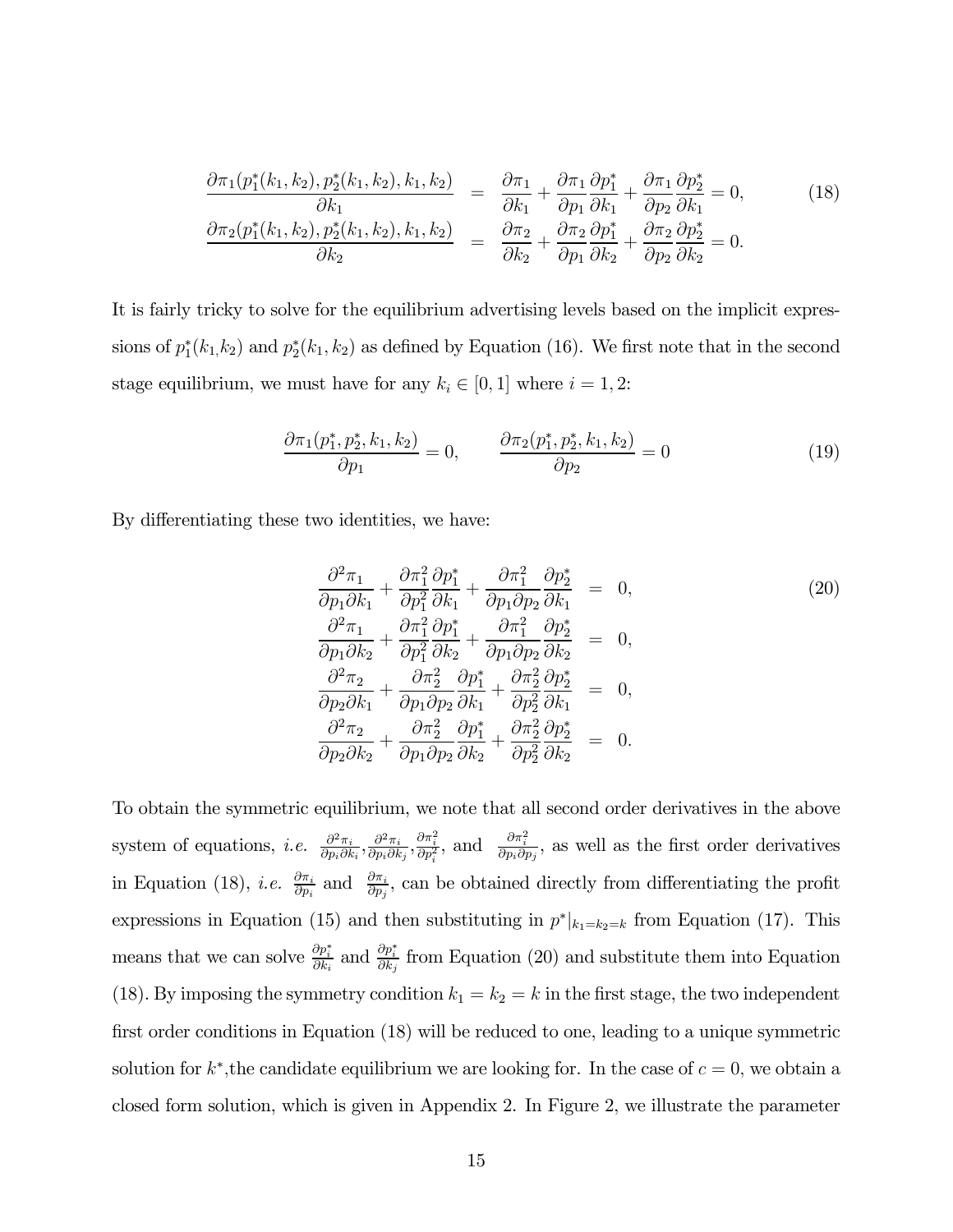space where we have  $k^* \in [0, 1]$  for the case of  $c = 0$ . In the case of  $c > 0$ , we solve numerically for the equilibrium for all feasible parameters. In both cases, we numerically verify that the proposed equilibrium is indeed the equilibrium of the game, as neither firm has any incentive to deviate. For now, we will focus on the first case, as this is the simpler case that would give us all the qualitative conclusions. We will pick up the second case in Section 6.

Our analysis shows, as expected, that a firm's optimal advertising level  $k^*$  is increasing in a. This suggests that as consumers are more responsive to firms' advertising, firms will optimally choose to increase their advertising level. Also as expected, k<sup>∗</sup> is decreasing in b, suggesting that if the advertising response exhibits higher diminishing returns, firms will optimally choose to do less advertising. With this equilibrium value of  $k^*$ , we now assess the consequences of combative advertising on equilibrium pricing and profitability. The comparison of profits and prices with and without combative advertising is indicated in Figure 2. Firms' prices and profits fall in the vertically shaded region (Region 1), and they rise in the horizontally shaded region (Region 2).



Figure 2: Combative Advertising and Equilibrium Profitability

**Proposition 2** Under combative advertising, competing firms' prices and profits are higher as compared to the case of no advertising if consumers in the market are sufficiently responsive to advertising (Region 2). However, prices and profits are lower when consumers are not sufficiently responsive (Region 1).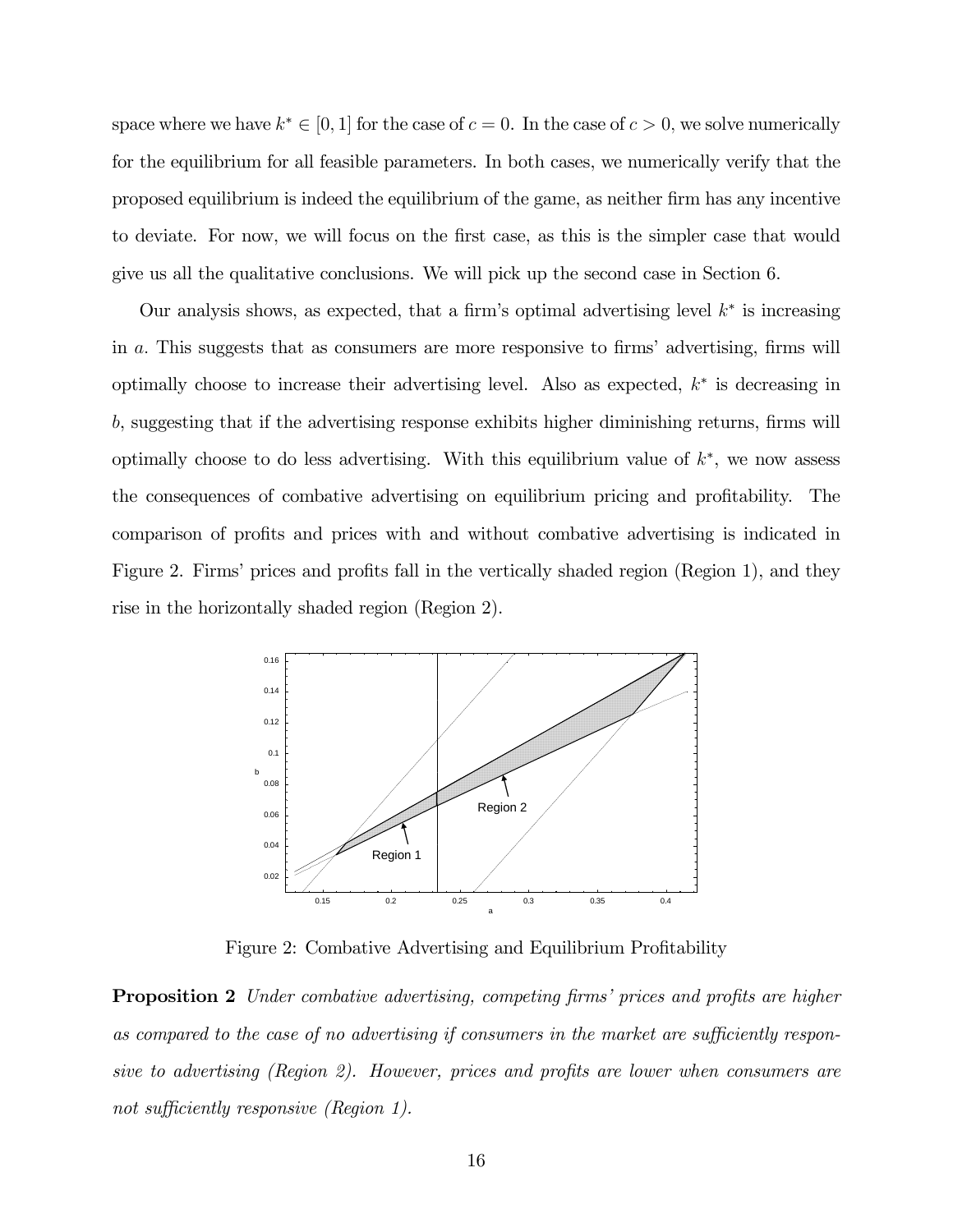Proposition 2, based on the first order effect, suggests that whether a firm can benefit from combative advertising will depend on whether consumers in the market are sufficiently impressionable so that a firm's product becomes more ideal to them if the firm does more advertising. How does consumer responsiveness to advertising determine whether or not competing firms benefit from combative advertising? To better address that question, we need to investigate how combative advertising changes the distribution of consumer preferences in a market.



Figure 3: Effect of Combative Advertising on Distribution of Consumer Preferences

In Figure 3, we illustrate two different outcomes in the consumer preference distribution due to combative advertising. These outcomes depend on the responsiveness of consumers to advertising, as well as the extent of advertising done by firms in equilibrium. In the first case, the figure on the left, consumers are very responsive to advertising, and they are pulled strongly towards the firm that does the advertising. In this case, both firms pursue a high level of advertising. The net effect of high levels of combative advertising in this responsive market is to create "partisan consumers," or what Braithwaite (1928) termed as "reputation monopolies," leading to an accumulation of consumers near firms. As a result, the distribution density function  $f$  is convex in equilibrium, indicative of increased product differentiation in the minds of consumers. Increased product differentiation, in turn, leads to higher prices and profits. This conclusion is consistent with the traditional school of thought that combative advertising has an important anti-competitive effect (Braithwaite 1928, Kaldor 1950, Comanor and Wilson 1967, Krishnamurthi and Raj 1985, Pedrick and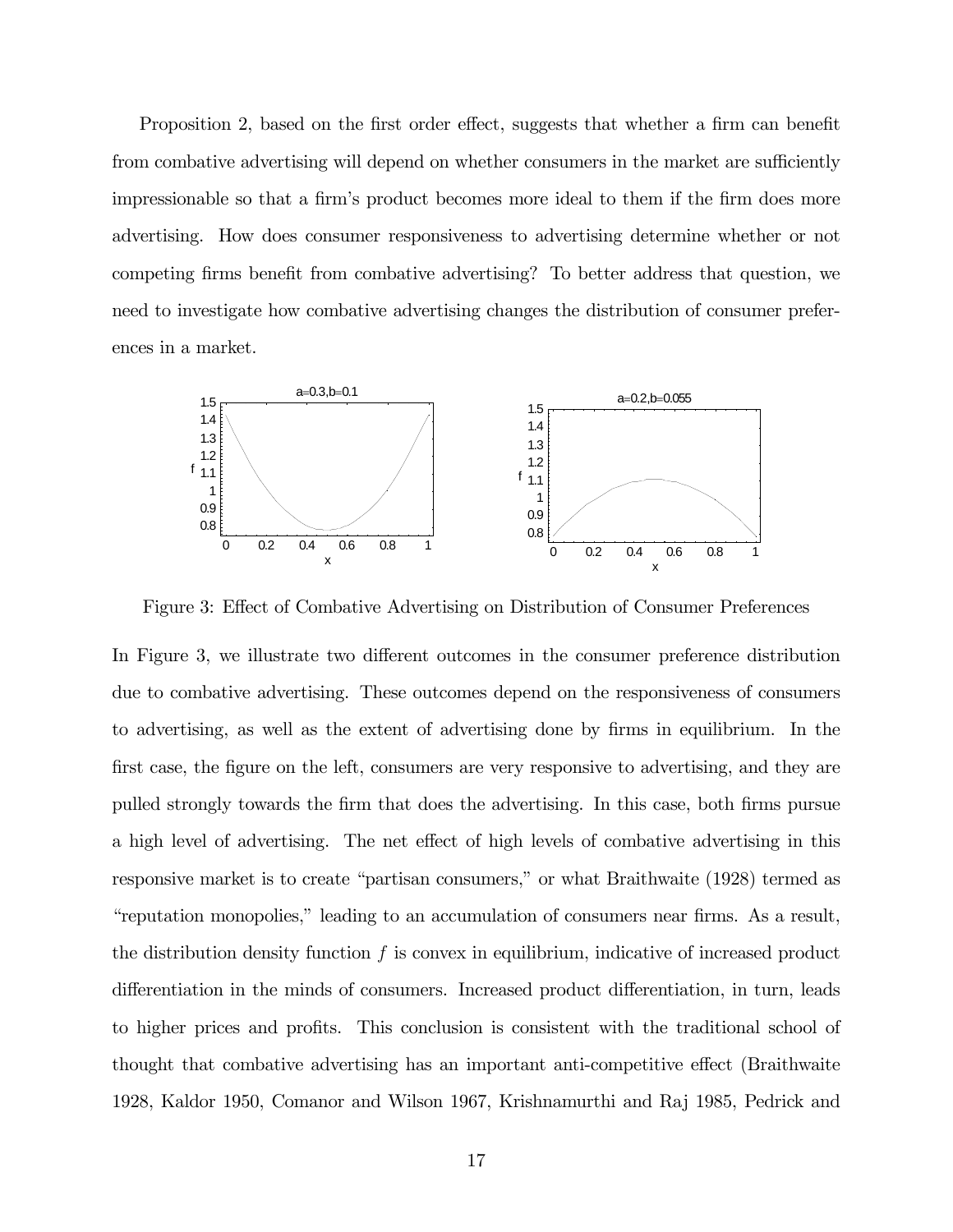Zufryden 1991, Bagwell 2005). In that regard, our model provides a distinct rationale and mechanism for this anti-competitive effect.

However, combative advertising is not always anti-competitive. As illustrated by the graph on the right in Figure 3, when consumers are not very responsive to advertising or the value of  $a$  is low, in equilibrium, firms spend less on advertising. In this case, consumers do not receive enough dosage of advertising to become partisan, and combative advertising simply generates more "indifferent customers." This is manifested by a net accumulation of consumers in the middle of the market and fewer consumers located closer to firms as compared to a market without advertising. As a result, the distribution density function f in equilibrium is concave, implying reduced differentiation, hence lower prices and profits for firms competing in such a market.

While the profit implications of Proposition 2 are not surprising given price implications, the price implications themselves are surprising. Nevertheless, Proposition 2 seems consistent with what we frequently observe in the marketplace. As competing firms combat, engaging in extensive advertising campaigns touting the virtues of their own product, one of two things can happen. In the first instance, consumers are bombarded with so much advertising and become so convinced by their respective firms that they become partisan customers to the firm. In that case, it would take a lot of convincing for these consumers to consider purchasing a product from a rival firm.10 In the second instance, consumers receive a good dosage of advertising from both firms and they see merits in both firms' products such that they feel more indifferent about buying from either firm, rather than partisan about buying from a specific firm. It is this latter possibility, the creation of indifferent customers, that the previous literature on advertising overlooks. Our model shows that the critical moderating factor for these two outcomes is how responsive consumers are to advertising in a market.

It is important to note here that the concave distribution function of consumer prefer-

<sup>&</sup>lt;sup>10</sup>The case that best illustrates this posssibility is, perhaps, from the political marketplace where competing candidates use media-based political campaigns to garner more votes. By and large, such combative political persuasion "mainly reinforces voters' preexisting partisan loyalties" (Iyengar and Simon 2000).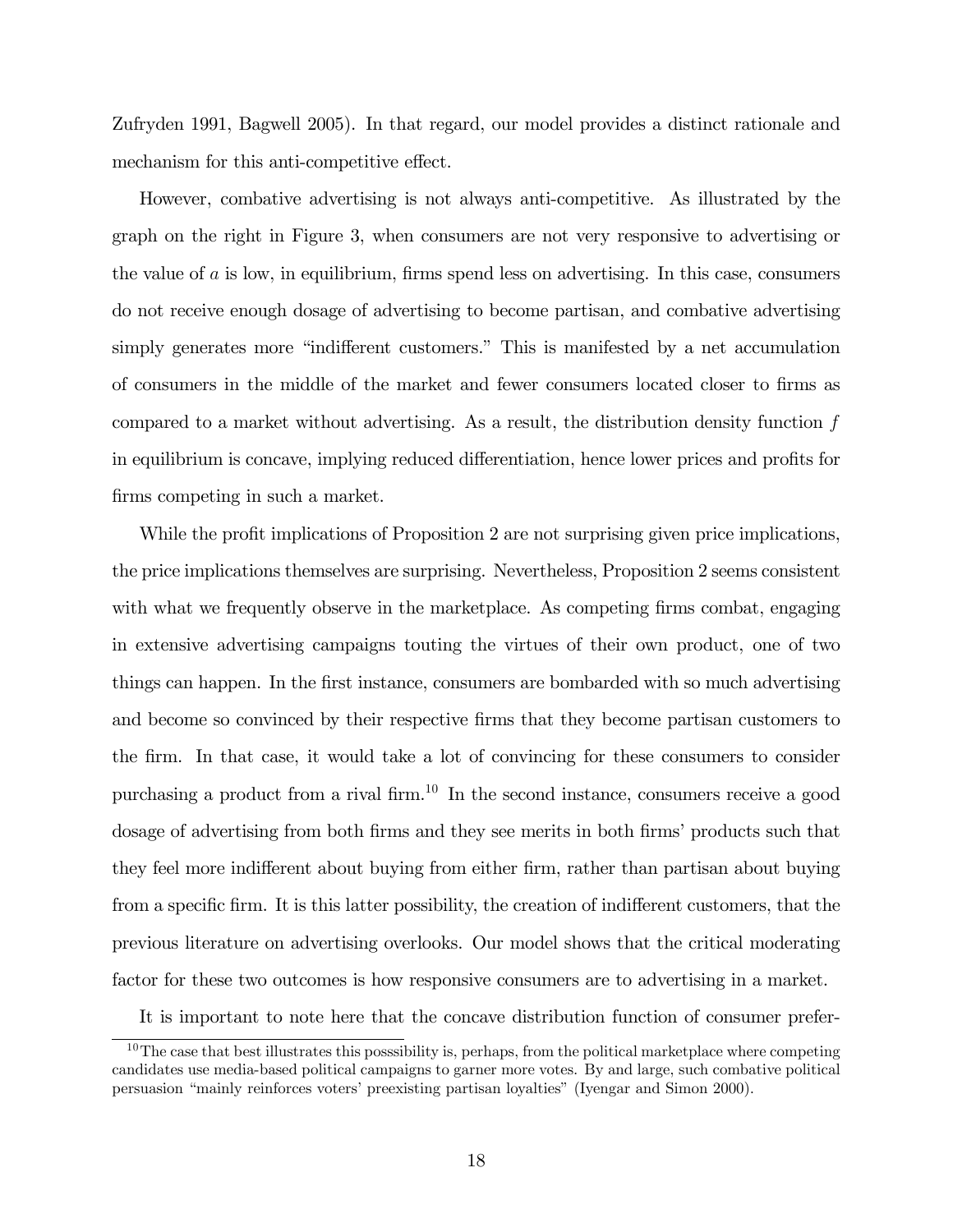ences in Figure 3 is an endogenous outcome of the equilibrium strategies and not assumed apiori. Given  $a = 0.2$  and  $b = 0.055$ , the distribution function is concave only when the advertising intensity in the market is larger than 0.606061, as can be inferred from equation (17). When the advertising intensity is less than that cutoff point, the distribution of consumer preferences in the market is convex, as shown in Figure 4. However, competing firms are incentivized in this market to escalate their advertising intensities above and beyond that cutoff point and the equilibrium level of advertising intensity for both firms is 0.946128, resulting in the concave distribution function in Figure 3.



Figure 4: Variation in preference distribution with advertising.

### 5 The Role of Advertising Costs

In their study of informative advertising, Grossman and Shapiro (1984) found that an increase in c could have two effects: a direct increase in total advertising costs resulting in a reduction in profits; and also a reduction in the degree of competition as measured by demand elasticities, which results in higher profits. Their explanation was that advertising improves information available to consumers and reduces profits — with increased costs, the amount of advertising reduces, resulting in a reduction in the information available to consumers, as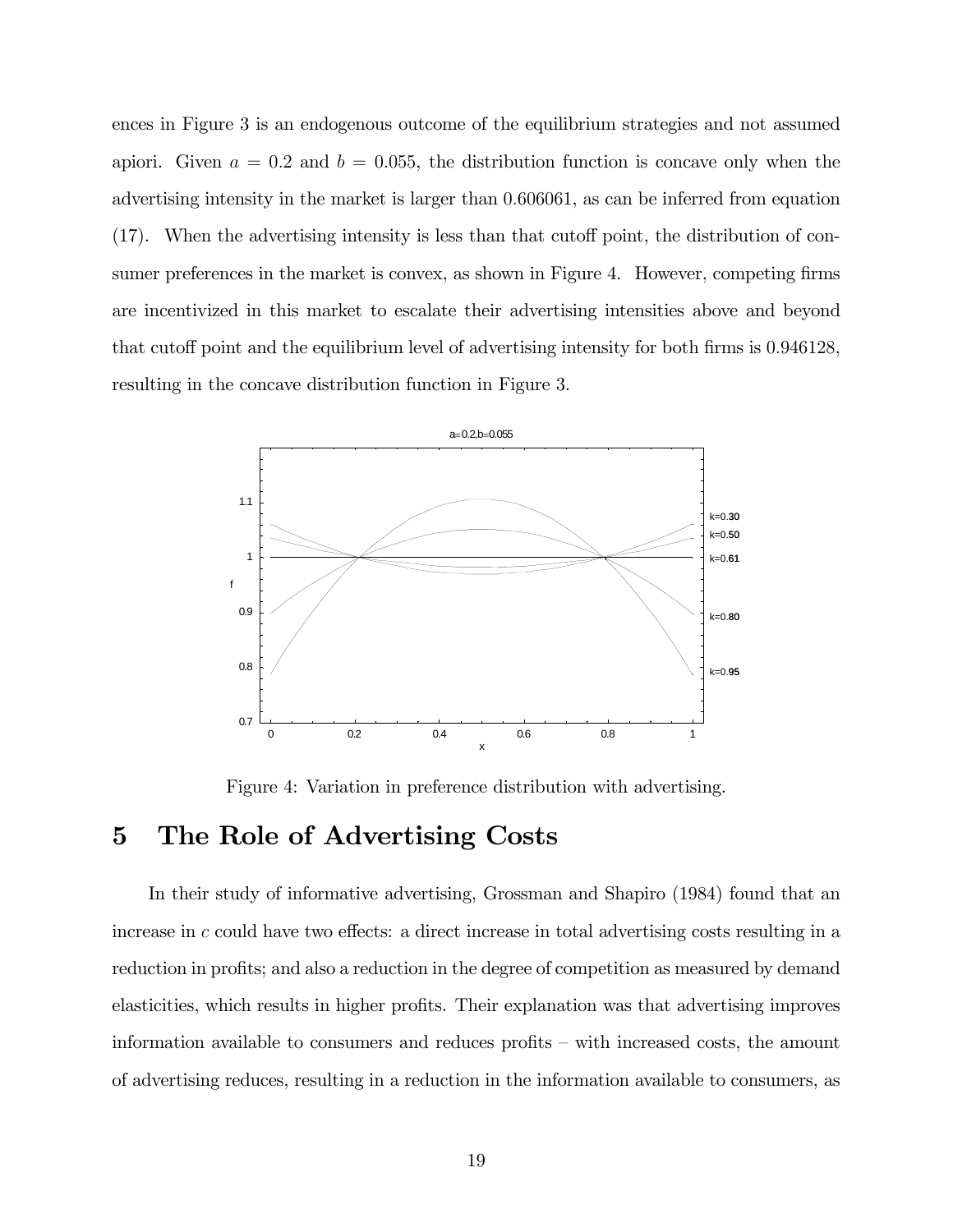a result allowing firms to charge higher prices.

In our analysis of combative advertising, an increase or decrease in advertising does not have any effect on the amount of information available to consumers. Hence, the above reasoning is not applicable to markets where consumers are already informed about the available products. Do the same relationships between costs and firms' prices and profits hold in the context of combative advertising?

To answer this question, we note that for any  $c > 0$ , we can no longer write down an explicit expression for  $k^*$  as a function of c; however, we can numerically analyze this case. We find, as expected, that the equilibrium level of advertising decreases as the unit cost of advertising increases ( $\frac{\partial k^*}{\partial c} < 0$ ). But what does this mean in terms of equilibrium profit levels? Note that from Equation (15), a firm's equilibrium profit can be written as  $\pi^* = \pi(k^*(c), c)$ . Therefore, we have:

$$
\frac{d\pi^*}{dc} = \frac{\partial \pi(k^*(c), c)}{\partial k^*} \frac{\partial k^*(c)}{\partial c} + \frac{\partial \pi(k^*(c), c)}{\partial c} \tag{21}
$$

The second term in Equation (21) is the direct effect of the advertising cost on a firm's profitability, which is always negative. The first term captures the indirect effect of advertising cost on a firm's profitability through advertising. As mentioned before,  $\frac{\partial k^*(c)}{\partial c}$  in the first term is negative. Furthermore, it can be shown that  $\frac{\partial \pi(k^*(c), c)}{\partial k^*}$  is also negative. This is because firms always advertise too much to maximize their profits, a feature of combative advertising. Thus, the first term, or the indirect effect, is always positive. This implies that a firm's profitability must decrease (increase) with the costs of advertising c, i.e.  $\frac{d\pi^*}{dc} < 0$  $\left(\frac{d\pi^*}{dc} > 0\right)$ , if the direct effect is larger (smaller) than the indirect effect. The relative sizes of these two effects depend, in turn, on consumer responsiveness to advertising. The direct effect is larger (smaller) than the indirect effect, as we show in Figure 5, when consumers in the market are sufficiently responsive (unresponsive) so that firms are already (not) engaging in a high level of advertising.

**Proposition 3** With combative advertising, as the unit cost of advertising increases, equi-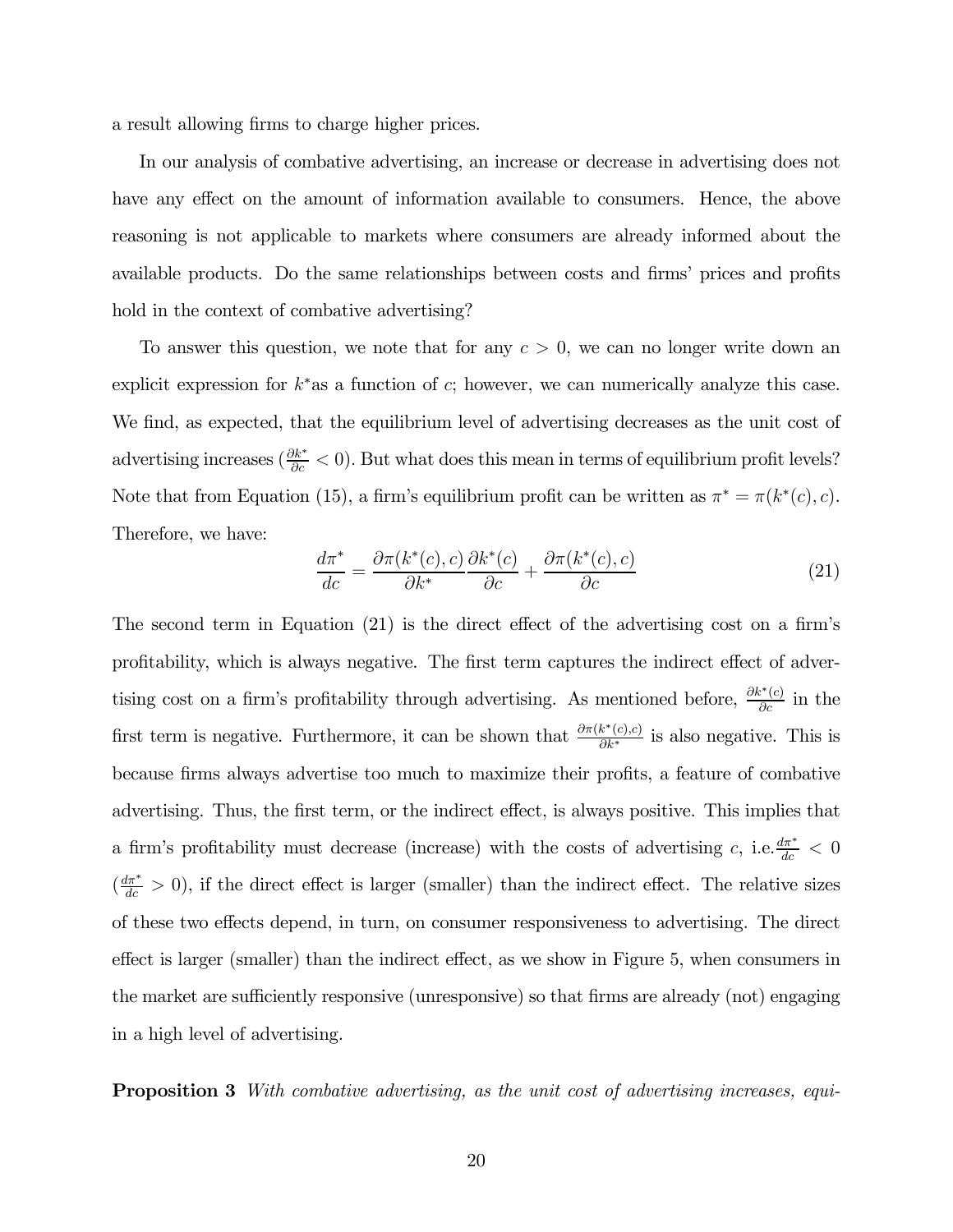librium profit decreases when consumers are sufficiently responsive to advertising, and equilibrium profit increases when consumers are not sufficiently responsive to advertising.

Proposition 3 thus suggests that the intuition we have gained about the effect of advertising costs in the context of informative advertising does not always carry over to combative advertising. Higher advertising costs can indeed hurt the bottom line of competing firms, as much anecdotal evidence seems to suggest. In fact, as shown in Figure 5, firms that tend to get hurt by higher advertising cost are the firms in markets where the consumers are sufficiently responsive to advertising; and the firms that tend to benefit from higher advertising costs are the firms in markets where consumers are sufficiently unresponsive to advertising. This implication of our model is testable with suitable data.<sup>11</sup>



Figure 5: Effect of advertising costs

<sup>11</sup>Understanding how the variation in profits with costs relates to variation in prices with costs could further facilitate conducting an empirical test. Since our modeling assumptions imply a fixed size market and symmetric market share, expected variation in profits would be positively correlated with the expected variation in prices. Thus, we expect that as the unit cost of advertising increases, equilibrium prices would decrease if consumers are sufficiently responsive to advertising, and equilibrium prices would increase if consumers were not sufficiently responsive to advertising. Since changes in prices and costs are relatively easier to monitor in a market than changes in profits and costs, these pricing implications of our cost analysis would be amenable to empirical testing in future research.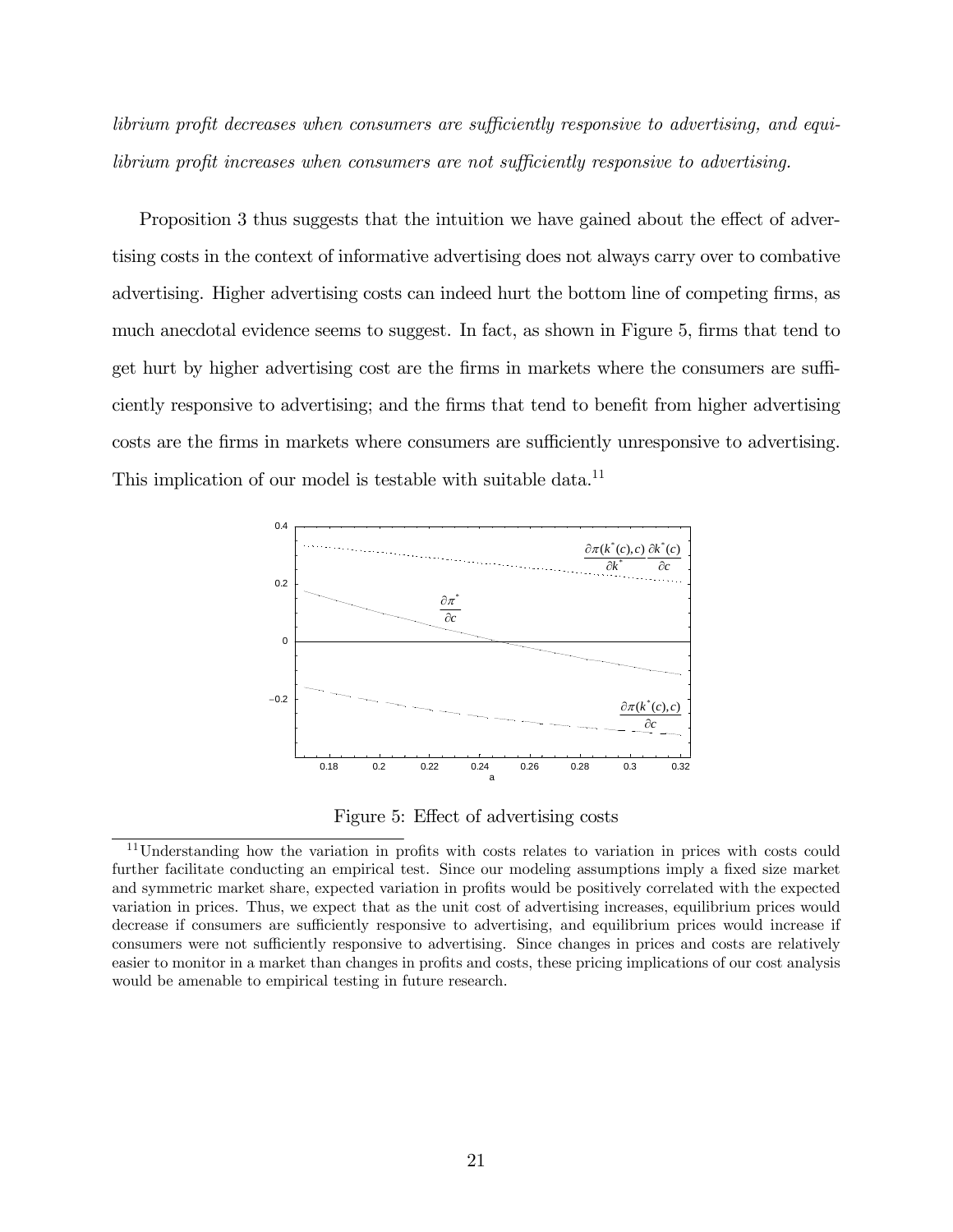# 6 Effect of Combative Advertising on Consumer Preferences: Empirical Analysis

Our analysis so far has demonstrated that if combative advertising results in more indifferent consumers, it can result in lower prices and profits. While it is well documented that combative advertising can influence consumer preferences in favor of the advertising firms, to the best of our knowledge, there are no studies that demonstrate that combative advertising can result in more indifferent consumers. We therefore conducted experiments to investigate the effects of combative advertising on consumer preferences.<sup>12</sup> The objective of our empirical study is not to test the validity of our model's predictions but to merely demonstrate that combative advertising has the potential to result in more indifferent consumers, a key driver behind our pricing implications.

#### 6.1 Description of the Study

We limited our attention to product categories with two equally matched competitors actively engaged in combative advertising to sway consumer preferences. While many product categories can fit this description, our choice was further limited by the availability of current TV commercials, and also whether these product categories were relevant to our experimental subjects — undergraduate students at a major east coast business school. The product categories and the brands chosen were as follows:

- 1. Credit Cards: Visa and Mastercard
- 2. Courier Services: Fedex and UPS
- 3. Batteries: Duracell and Energizer
- 4. Toothpastes: Colgate and Aquafresh
- 5. Cars: BMW and Audi

The study was conducted in a state of the art behavioral lab. 164 subjects participated

 $12$ We thank two anonymous reviewers for encouraging us to conduct these experiments.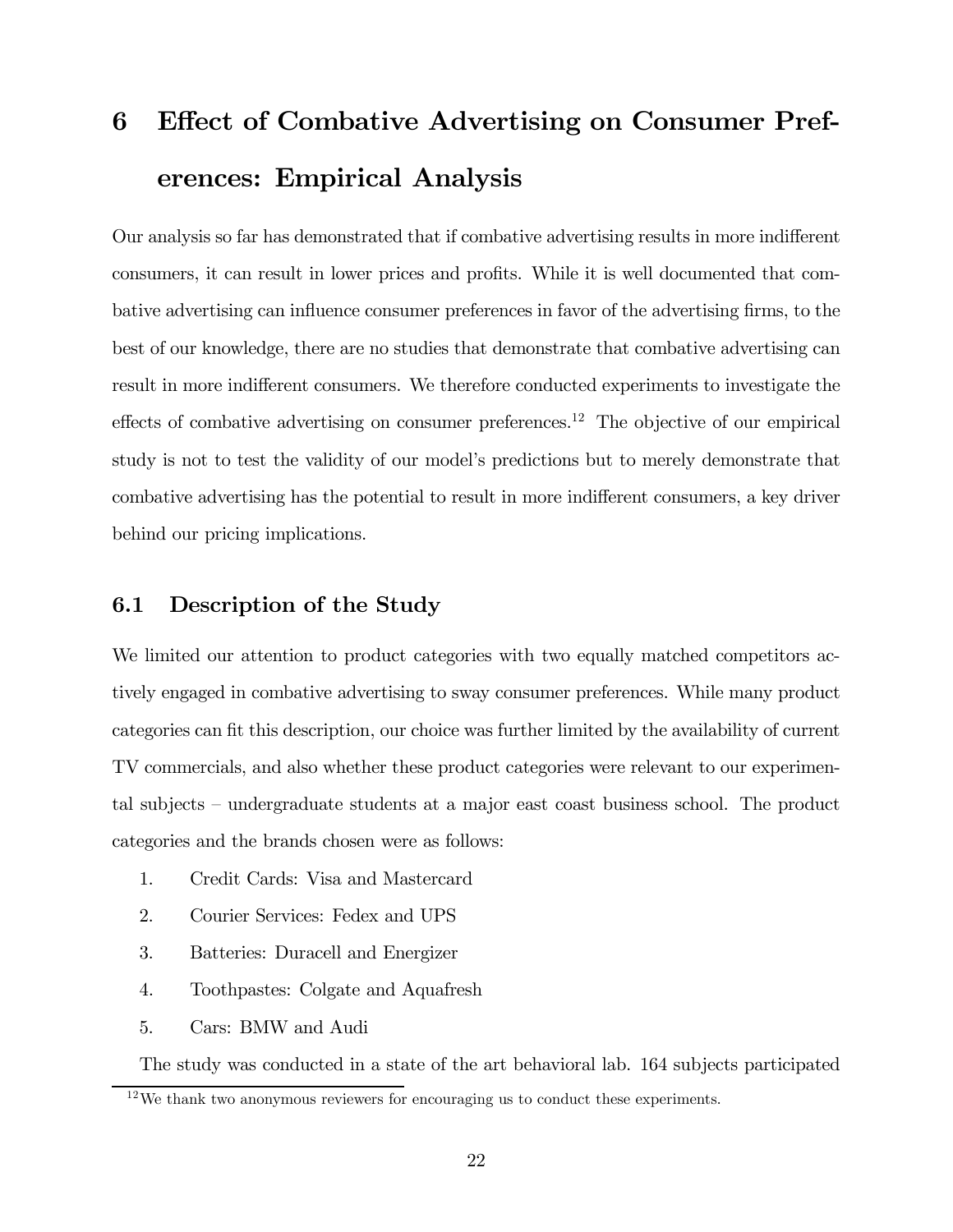in the study. The subject entered the lab, was greeted by the lab administrator, and was asked to fill out a questionnaire to report their preferences for each of the two brands in the five product categories. This was done by allocating 100 points between each brand pairs. The responses were collected and the subject was then exposed to advertising stimuli of the two brands in each of the five categories. The order in which the advertisements were shown was rotated across categories and also within each category.<sup>13</sup> After viewing the TV commercials for a product category, the subjects were asked to report their preferences for the two brands again by allocating 100 points to the two brands — more to the one they preferred. The process was repeated for all five product categories.

#### 6.2 Analysis and Results

The summary statistics are reported in Table 1. To analyze the effect of combative advertising on consumer preferences, we grouped subjects into two groups based on their reported preferences prior to being exposed to the stimuli. For example, those who assigned more than 50 points to Fedex are put in Group 1 and those who assigned less than 50 points to Fedex were put in Group 2. Those assigning exactly 50 points were randomly assigned to the two groups.14 We then computed the pre- and post-advertising preferences for each of these consumers. If advertising generates more indifferent consumers, we expect the conditional means of both these groups to move closer to 50. If advertising generates more partisan consumers, we expect the conditional means to move away from 50. The results are reported in Table 2.

#### INSERT TABLE 1 ABOUT HERE

Results in Table 2 suggest that for three of the five product categories (courier services, toothpaste and cars), the conditional means move closer to 50 and this change is significant at p=0.05. For credit cards, it is also in the same direction, but the results are not statistically

<sup>&</sup>lt;sup>13</sup>The stimuli used in the study are available from the corresponding author's website.

<sup>&</sup>lt;sup>14</sup>The reader may recognize that this is consistent with assigning the consumers to a Hotelling line.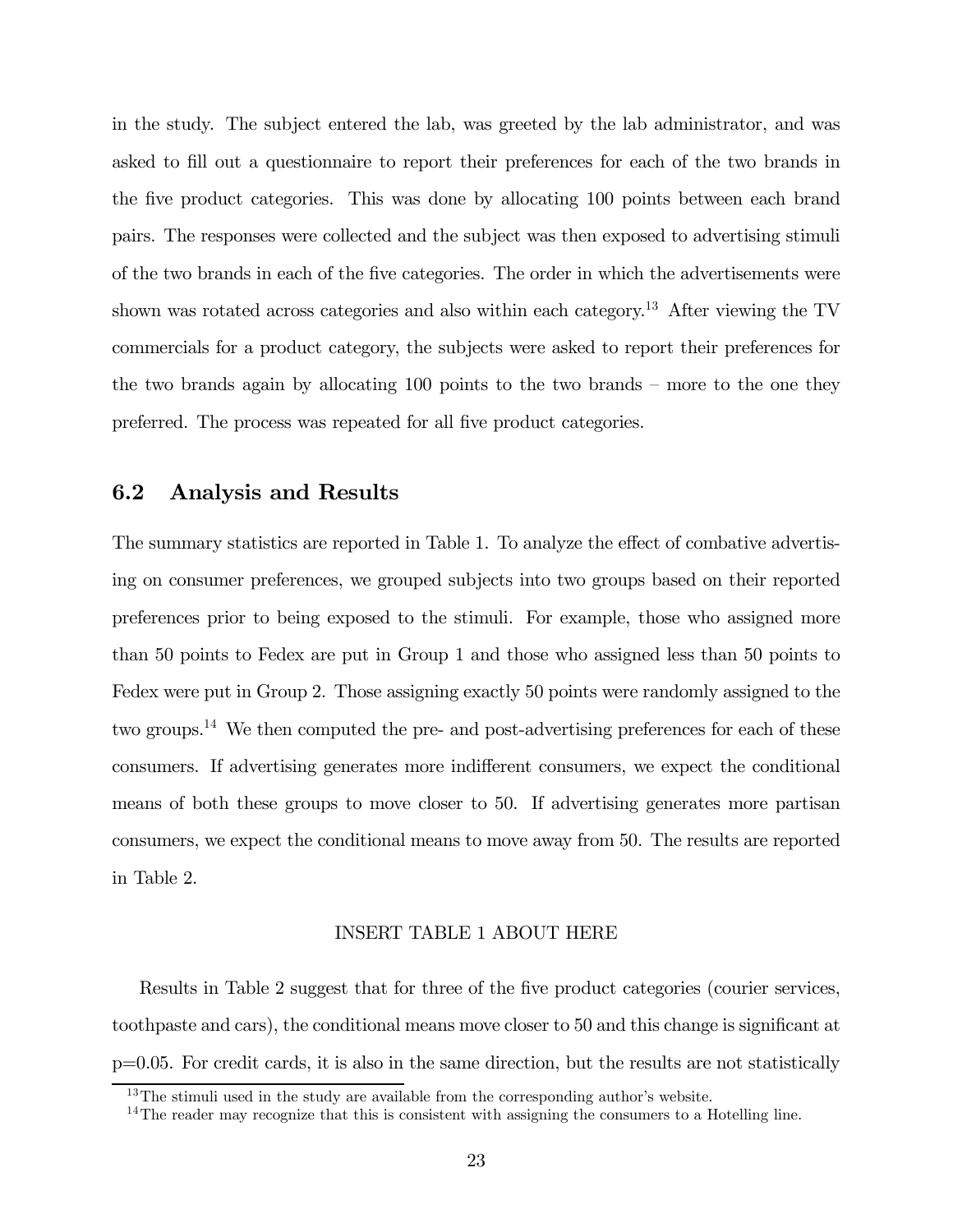significant  $(p=0.10)$ . For the fifth product category (batteries), the conditional means move away from 50, implying more partisan consumers  $(p=0.10)$ . The results do not depend on whether the two groups were formed based on mean or median.

One could argue that the movement of conditional means towards 50 could be because of regression to the mean (RTM). As we show in Appendix 3, if experimental subjects tend to give a small number after giving a large number or vice versa, the conditional means as we have calculated will move closer to the indifference point, regardless of whether advertising has any effect. In order to rule this out as a possible explanation, we conducted two additional statistical tests.

#### INSERT TABLE 2 HERE

The first test we conduct is an F-test on the variance of pre- and post-advertising data. The basic idea is as follows: the variance in the data consists of two parts — the true variance in the data ( $\sigma_B$  or  $\sigma_A$ ) and the error variance ( $\sigma_0$ ) that causes the RTM drift (Morrison 1973). As the latter variance should be the same for both the pre- and post- advertising data, it is easy to see that any significant difference in the measured total variance between pre-  $(\sigma_B + \sigma_0)$  and post-advertising data series  $(\sigma_A + \sigma_0)$  must imply that  $\sigma_B$  and  $\sigma_A$  are significantly different. The difference must be due to advertising exposures, not due to any RTM effect. However, when the difference between  $(\sigma_B + \sigma_0)$  and  $(\sigma_A + \sigma_0)$  is not significant by the F-test, the difference between  $\sigma_B$  and  $\sigma_A$  can still be significant. In other words, the F-test here is an overly restrictive test for our purposes. Table 3 shows that in the categories of cars and credit cards, subjects become significantly more indifferent due to advertising exposures, as the post-advertising variance is significantly smaller than the pre-advertising variance (at the 5% level). In the toothpaste category, subjects become more indifferent at the 10% significance level. In the battery category, the variance moves in the direction that would indicate more partisan customers, however, the difference is not statistically significant.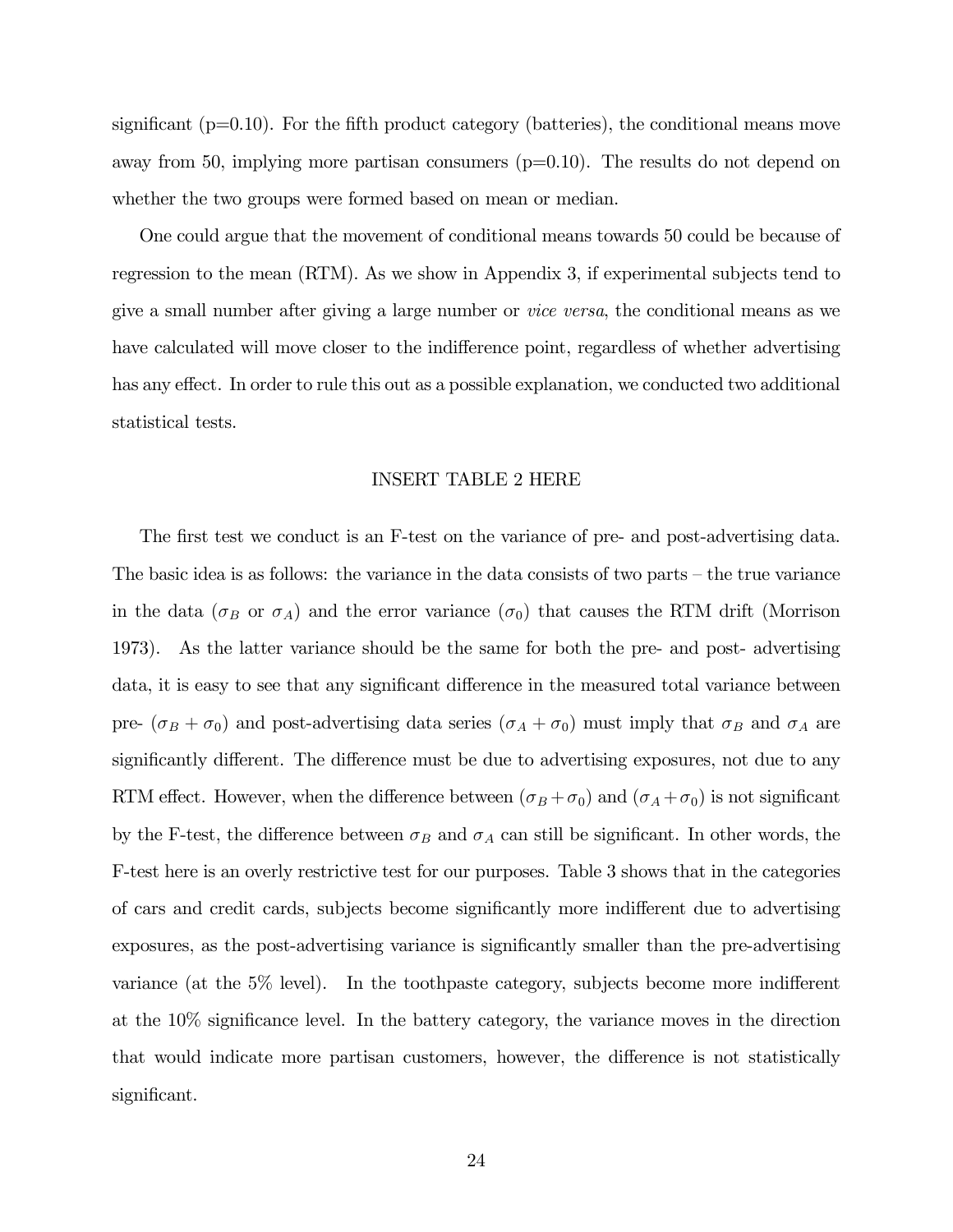#### INSERT TABLE 3 HERE

Another test that incorporates a clearer indifference point is the distance dispersion test. With this test, we can also statistically eliminate the preference bias in favor of a brand and control for the possible differences in commercials' potency. To do this test, we first compute the mean for both the pre- and post-advertising preferences. Then, we subtract the respective mean from each pre- and post-advertising observations to de-mean the two data-sets. In other words, we statistically center both the pre- and post-advertising preference distributions at zero. Then, for each subject  $i$ , we compute the distance of his or her preference from zero in absolute value, respectively for both pre- and post-advertising cases. The difference in the pre- and the post-advertising distances then measures the change in a subject's preference: the subject's preference moves closer to the center when the difference is positive and further away from the center when the difference is negative. We can compute such a difference measure for all experimental subjects and find the mean difference for the population. As we show in Appendix 4, this procedure should eliminate the RTM effect. We expect that the mean difference for the population is not zero due to the effect of the advertisements. Table 4 reports the results of this analysis.

#### INSERT TABLE 4 HERE

Consistent with the analysis contained in Tables 2 and 3, Table 4 shows that the dispersion in preferences for the two product categories of credit cards and cars shrinks even after controlling for any mean shift. The shrinkage is strongly significant statistically, implying that subjects become more indifferent between two brands in those two product categories after the ad exposure. For toothpaste, the change in subjects' preferences is in the same direction of indifference, but it is statistically significant only at the 10% level as in the Ftest. However, with this test, the dispersion of subjects' preferences increases for the battery category with a strong statistical significance. Overall, this test once again confirms that combative advertisements can produce indifferent customers.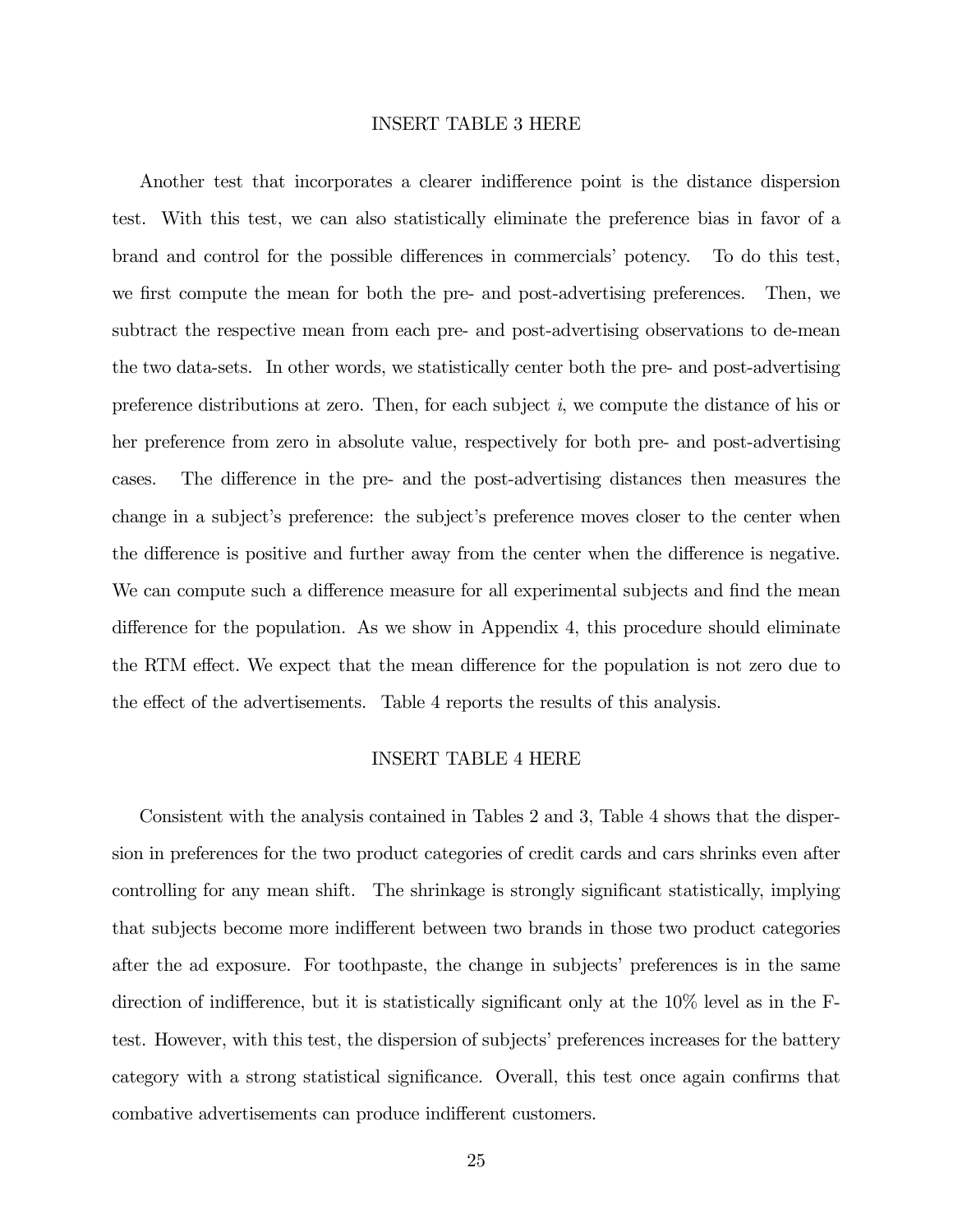#### 6.3 Pricing Implications

Although preferences may change due to advertisements in a statistically significant way, one may still question whether the change is economically significant so as to modify a brand's pricing behavior as predicted by our model.<sup>15</sup> We address this question in the context of our experiment by fitting continuous cumulative distribution functions to the preference data within a product category. We estimate two such functions for each category, using respectively the pre- and post-advertising data. Of course, we expect these functions to be highly non-linear. To accommodate non-linearity, we specify each function as a Taylor series to the fifth power to achieve the proper goodness-of-fit.<sup>16</sup> We subsequently assume a common reservation price as in the Hotelling model and set the unit transportation cost t (a scaling factor) to 1, and marginal costs for both brands to zero. This allows us to numerically solve for the equilibrium in the pre- and post-advertising pricing games, and see if the post-advertising price competition intensifies in a product category, as predicted by our model.

As illustrated in Figure 6, the pre-advertising price equilibrium for the category of cars is 0.68 for BMW and  $0.48$  for Audi and the post-advertising equilibrium prices are respectively 0.52 and 0.41. In other words, price competition intensifies in the post-advertising market, because combative advertisements have generated more indifferent customers.

Correspondingly, the equilibrium profit for BMW decreases from 0.3956 to 0.2924 and for Audi from 0.2007 to 0.1795. In Table 4, we report the equilibrium analysis for the rest of the product categories. Note that the post-advertising equilibrium prices go down for two additional categories — credit cards and toothpaste, and they increase for the batteries category, consistent with the preference shifts in Table 3. Interestingly, even if equilibrium prices decrease (increase) for both competing brands, not every brand is worse off (better

<sup>15</sup>We thank an anonymous reviewer for suggesting this analysis.

 $16$ We need to fit a continuous *cdf* to guarantee the existence of price equilibrium. Otherwise, a brand's pricing strategy is continuous, but its demand is not, such that a pricing equilibrium may not exist. For all ten estimated functions, the minimum  $R^2$  we get is 0.81 and the highest 0.96, with the average being 0.92.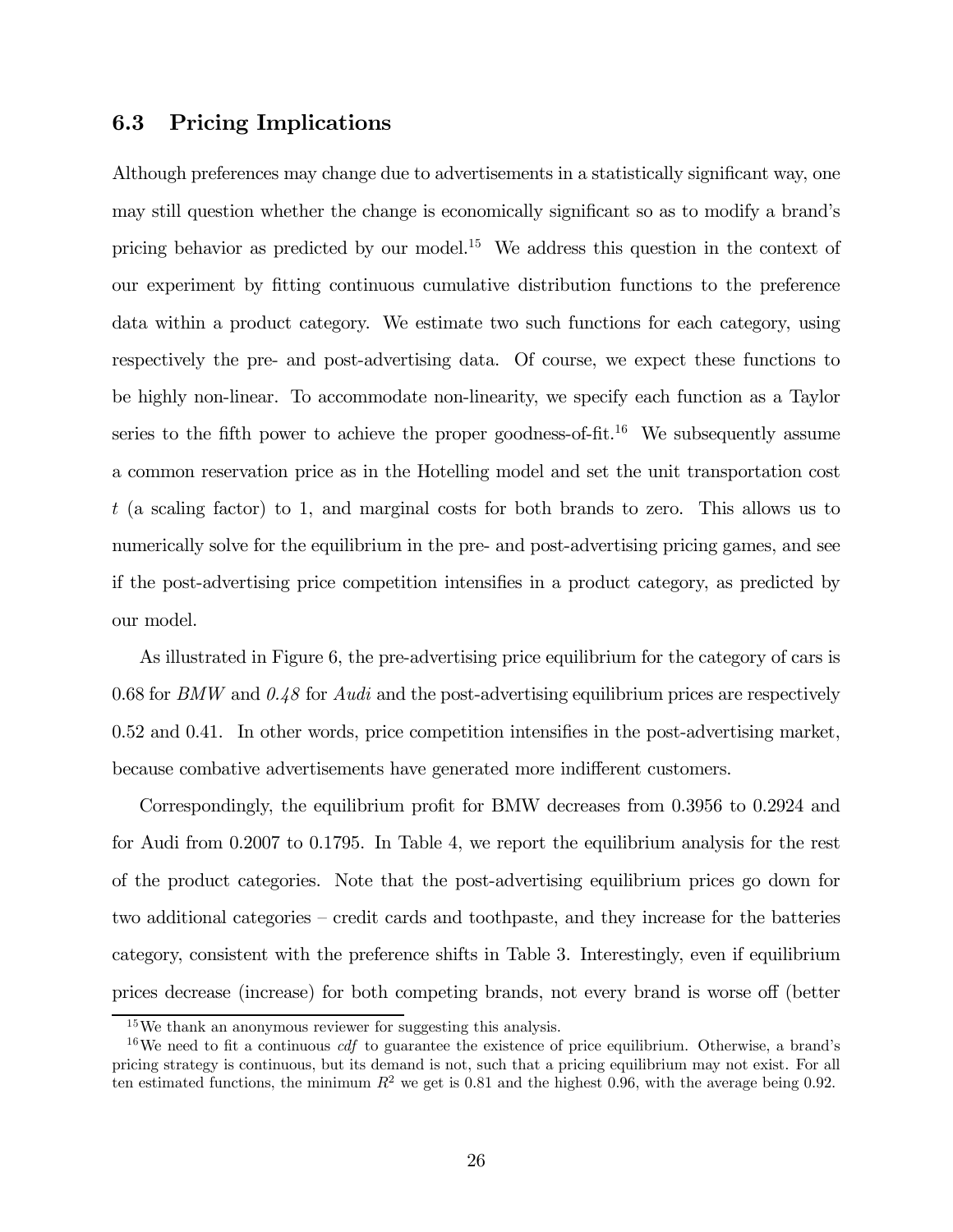off), as shown in the case of Mastercard (Energizer), because of preference-induced market share changes.<sup>17</sup>



Figure 6a: Pre-Advertising Price Equilibrium Figure 6b: Post-Advertising Price Equilibrium INSERT TABLE 5 ABOUT HERE

Overall, our experimental analysis demonstrates that combative advertisements can indeed generate indifferent customers, and lead to intensified price competition.

### 7 Conclusions and Future Research

Our objective in this research is to examine the competitive implications of combative advertising. We show that although from an individual firm's perspective, combative advertising can change consumer preferences in its favor, through competitive interactions in the marketplace, such advertising may not favor the firm. We show that combative advertising can generate either more partisan customers or more indifferent customers. In the

 $17$ While our analysis in this section confirms the possibility of intensified/reduced price competition as a consequence of combative advertising, it would be worthwhile to empirically observe this intensified/reduced price competition in test markets, given changes in advertising levels and differences in consumer responsiveness. Such an analysis is outside our current scope, but we believe it would be an interesting avenue for future research.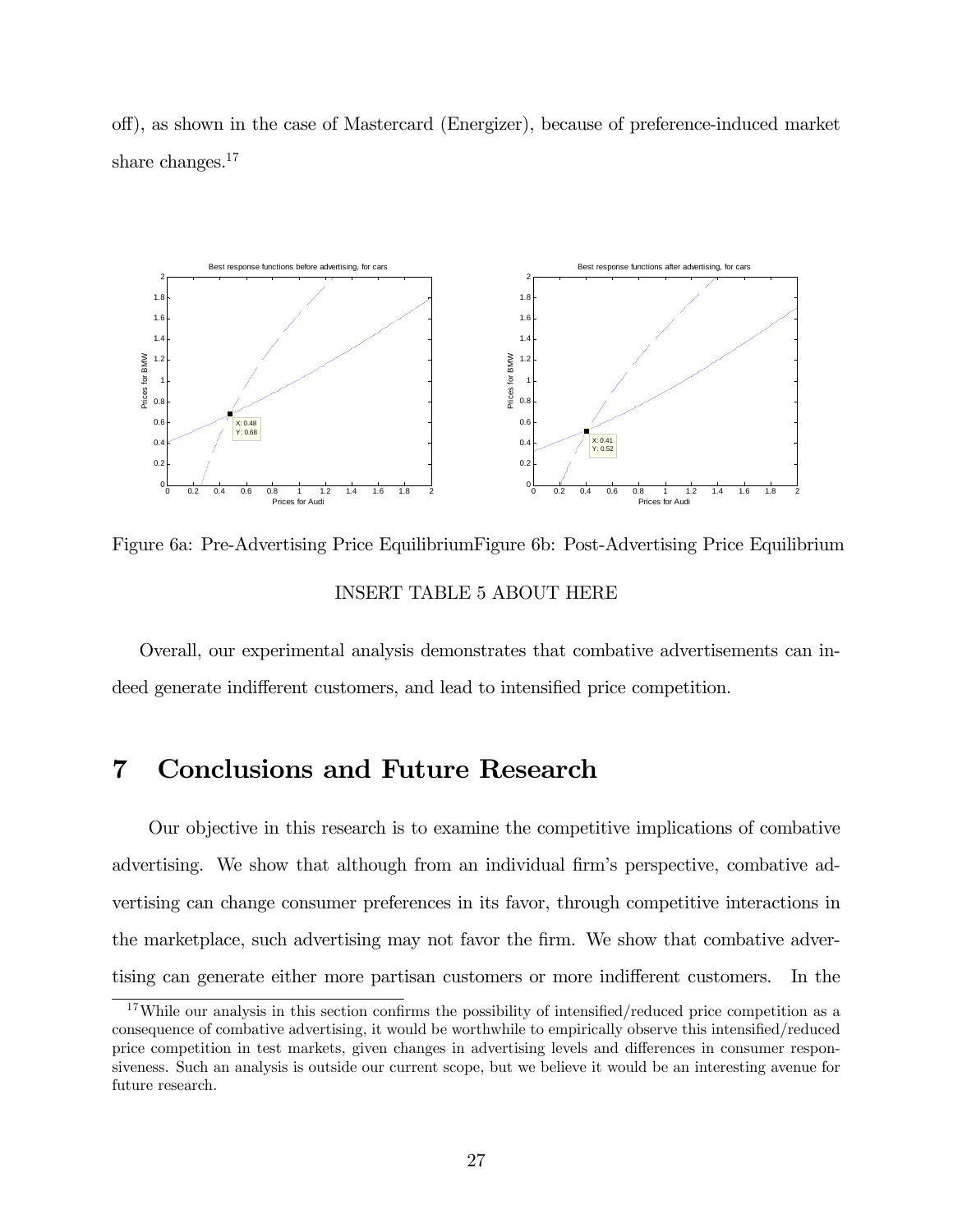former case, more consumers will have a stronger preference for a particular firm's product and hence reduce price competition. In the latter case, more consumers feel indifferent about buying from either firm so as to intensify price competition through reduced product differentiation. Our analysis shows that what mediates the two different outcomes is how responsive consumers are to advertising. In markets where consumers are sufficiently responsive, heavy combative advertising will create more partisan customers to the benefit of competing firms. In contrast, in markets where consumers are not sufficiently responsive, combative advertising might simply create more indifferent customers. As a result, price competition in the market could intensify.

Looking at it from a slightly different perspective, consumers in the market are subject to forces from opposite directions when firms engage in combative advertising. Our analysis reveals that depending on the strengths of these opposing forces, consumers are either pulled away from the middle (more partisan customers) or pulled towards the middle (more indifferent customers). To the best of our knowledge, our model is the first in the literature that studies the mechanics of combative advertising, analyzing the full range of competitive implications of the preference-changing effects of advertising. The conclusion about indifferent customers is surprising, but plausible. Indeed, our experiment shows that the outcome we have uncovered is not just a theoretical curiosity, it can happen with real people watching real commercials and evaluating real products.

Our analysis, informed by empirical research on advertising, also provides a number of insights that may guide practice in, and future research on, advertising. First, if combative advertising can have anti-competitive effects in one case, but pro-competitive effects in the other, it is important for us to ascertain the mediators for these two kinds of effects. Our model suggests that the mediators are most likely related to the consumer responsiveness to advertising, which is, in turn, related perhaps to consumer characteristics, product characteristics, and message effectiveness. Future research, most suitably experimental research, can further explore those mediators. Second, by recognizing the phenomenon of combative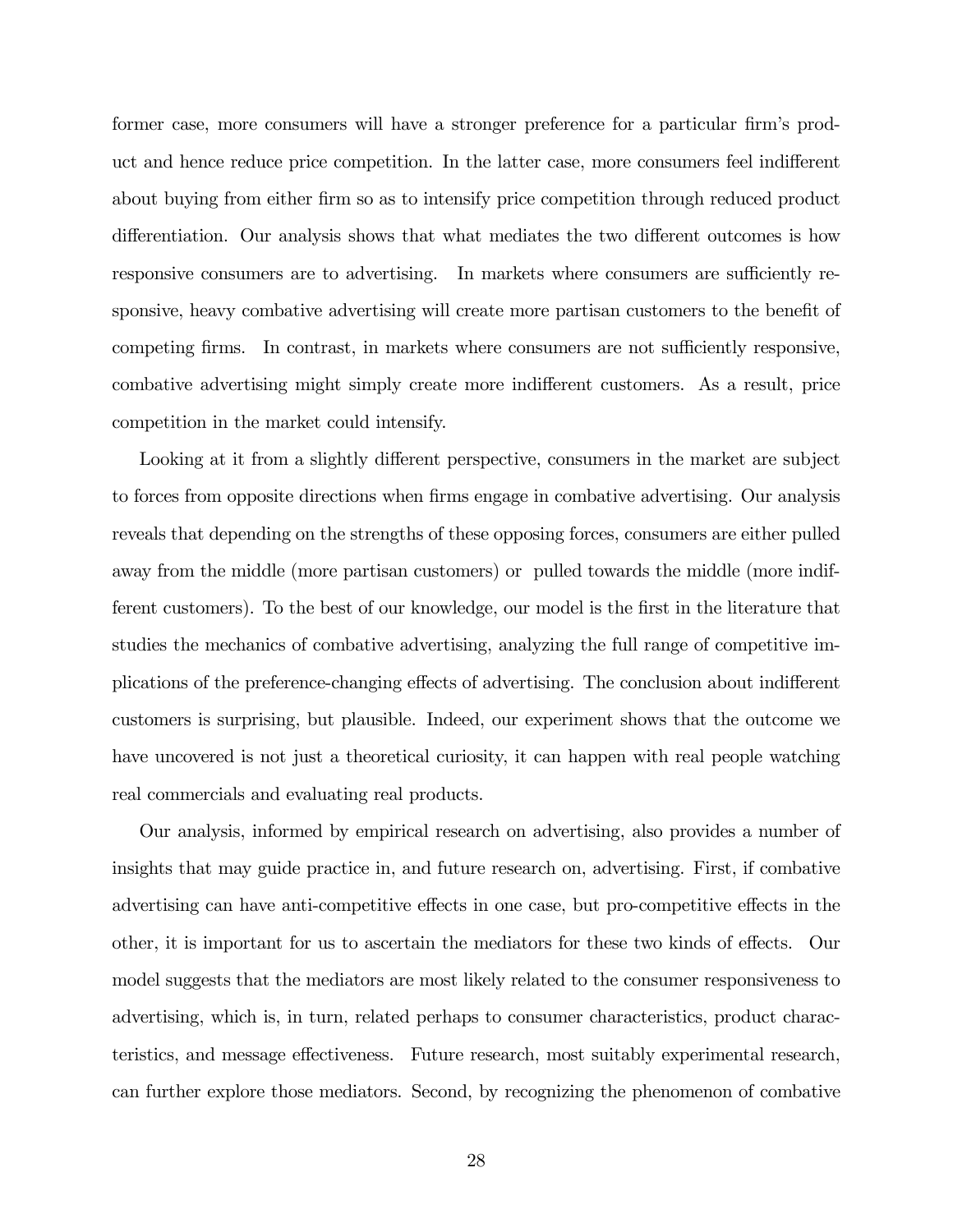advertising generating partisan and indifferent customers, we find an intuitive, measurable way of gauging its competitive effects in practice. As the creation of partisan or indifferent consumers is a phenomenon that could be observed even in the presence of more than two firms in the market, we are inclined to believe that the findings from our model are easily generalizable to product categories where oligopolistic competition is more prevalent as compared to duopolistic competition. Third, the competitive implications of advertising may differ in different markets depending on how responsive consumers are to advertising. This means that lumping different product categories together to measure competitive effects may not be advisable. Finally, in the context of combative advertising, lower advertising costs may or may not be a blessing for a firm. In markets where advertising creates indifferent customers, firms may want to embrace, rather than fight, the increase in advertising costs.

As a first attempt to study competitive implications of combative advertising, our model obviously can be improved in many ways. For instance, the model needs to allow for other marketing decision variables.<sup>18</sup> Also, it might be desirable to have a more detailed model at the micro-level, once more consensus is formed about how different types of consumers may be affected differently by unique competing messages. Another possibility is to introduce dynamic advertising competition between firms over time. We hope that the first step we have taken here shows the fruitfulness of research on combative advertising.

<sup>&</sup>lt;sup>18</sup>One could argue that in place of our functional specification for  $f$ , a traditional beta distribution (as typically used in marketing to specify consumer preferences) could be used to generate the two distributions illustrated in Figure 3. Although that is a possibility, the beta distribution was not amenable to closed-form solutions for problem setup considered in this paper.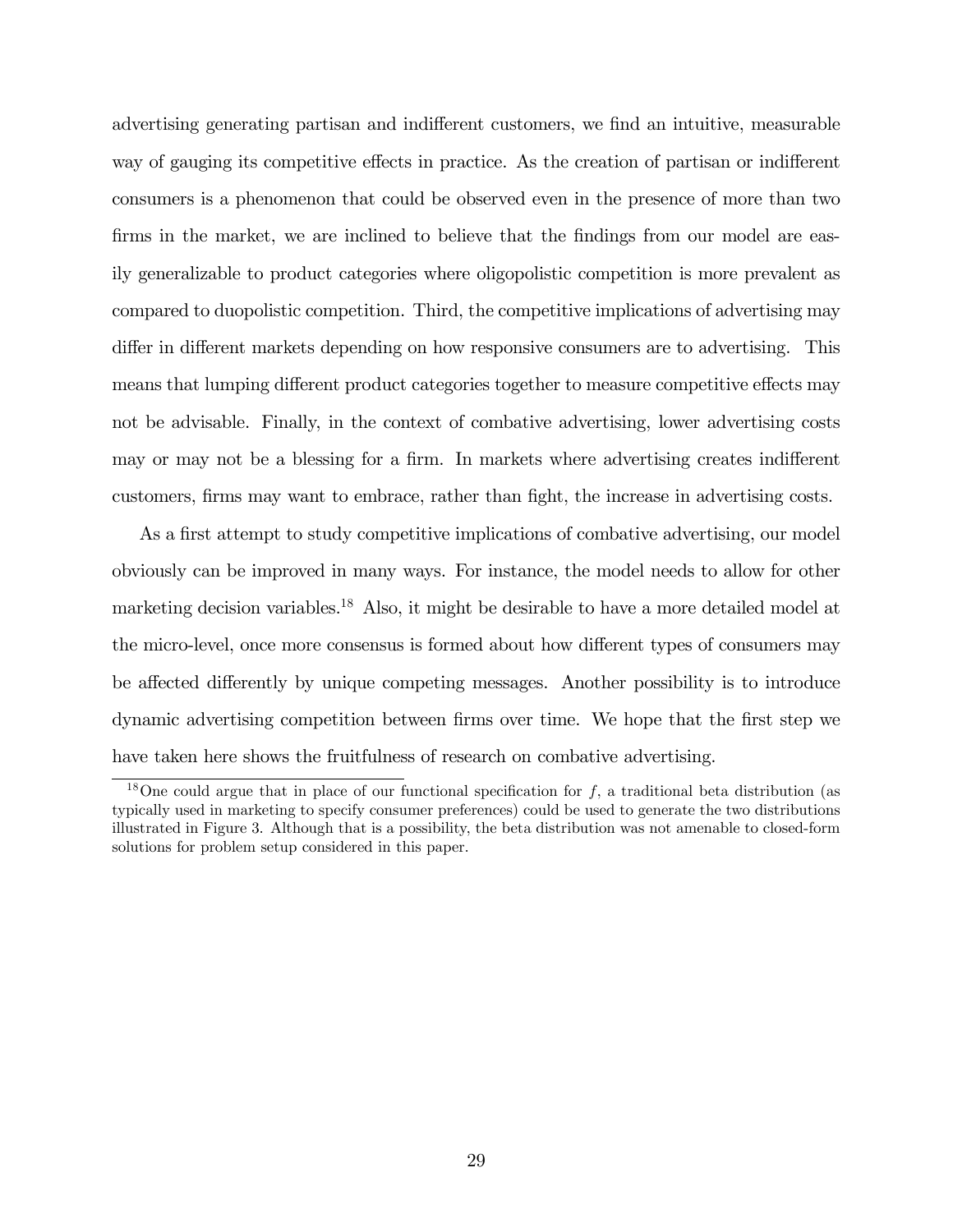### References

Albion, M. S. and P. W. Farris (1981), The Advertising Controversy: Evidence on the Economic Aspects of Advertising, Boston, MA: Auburn House Publishing Company.

Bagwell, K. (2005), "The Economic Analysis of Advertising," Forthcoming in M. Armstrong and R. Porter.(Eds.), Handbook of Industrial Organization, Volume 3, North-Holland, Amsterdam.

Batra, R., J. G. Myers and D. A. Aaker (1996), Advertising Management, Upper Saddle River, NJ: Prentice Hall.

Becker, G. S. and K. M. Murphy (1993), "A Simple Theory of Advertising as a Good or Bad," The Quarterly Journal of Economics, 108(4), 941-64.

Bloch, F. and Manceau (1999), "Persuasive Advertising in Hotelling's Model of Product Differentiation," International Journal of Industrial Organization, 17, 557-74.

Braithwaite, D. (1928), "The Economic Effects of Advertisement," Economic Journal, 38 (Mar), 16-37.

Comanor, W. S. and T. A. Wilson (1967), "Advertising, Market Structure and Performance," The Review of Economics and Statistics, 49, 423-440.

Erickson, G. M. (1985), "A Model of Advertising Competition," Journal of Marketing Research, 22, 297-304.

Erickson, G. M. (2003), Dynamic Models of Advertising Competition, Norwell, MA: Kluwer Academic Publishers.

Farris, P. W. and D. J. Reibstein (1979), "How Prices, Ad Expenditures, and Profits are Linked," Harvard Business Review, 57, November/December, 173-184.

Gasmi, F., J. J. Laffont and Q. Vuong (1992), "Econometric Analysis of Collusive Behavior in a Soft-Drink Market," Journal of Economics and Management Strategy, 1.2, Summer, 277-311.

Gatignon, H. (1984), "Competition as a Moderator of the Effects of Advertising on Sales," Journal of Marketing Research, 21, November, 387-398.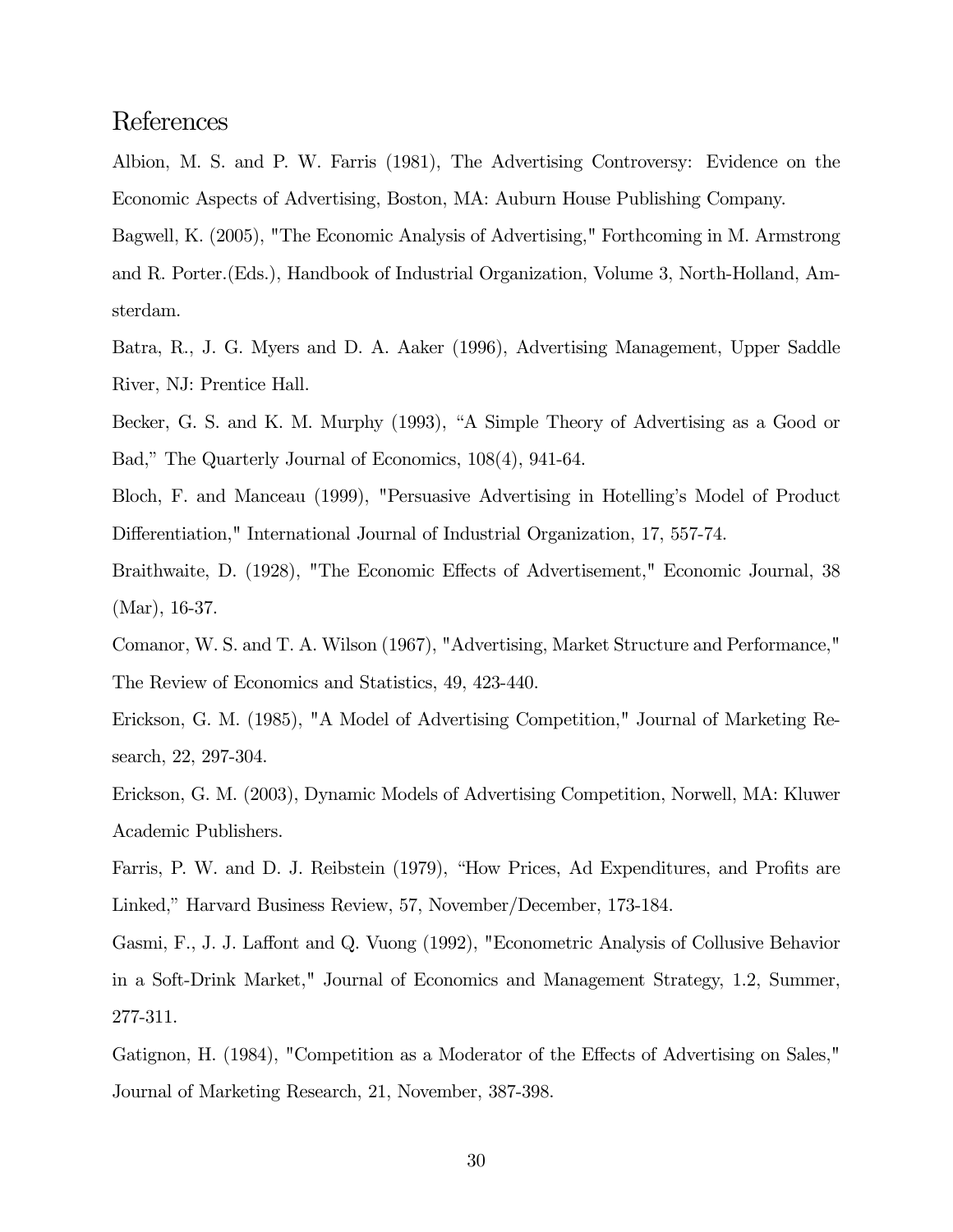Grossman, G. M. and C. Shapiro (1984), "Informative Advertising with Differentiated Products," The Review of Economic Studies, 51.1, January, 63-81.

Hotelling, H. (1929), 'Stability in Competition,' Economic Journal, 39, 41-57.

Iyengar, S. and A. F. Simon (2000), 'New Perspectives and Evidence on Political Communication and Campaign Effects,' Annual Review of Psychology, 51, 149-169.

Kaldor, N. V. (1950), "The Economic Aspects of Advertising," Review of Economic Studies, 18, February, 1-27.

Kanetkar, V., C. B. Weinberg, and D. L. Weiss (1992), "Price Sensitivity and Television Advertising Exposures: Some Empirical Findings," Marketing Science, 11(4), 359-371.

Kaul, A. and D. R. Wittink (1995), "Empirical Generalizations About the Impact of Advertising on Price Sensitivity and Price," Marketing Science, 14(3-2), G151-160.

Krishnamurthi, L. and S. P. Raj (1985), "The Effect of Advertising on Consumer Price Sensitivity," Journal of Marketing Research, 22(May), 119-129.

Lilien, G. L., P. Kotler and K. S. Moorthy (1992), Marketing Models, Upper Saddle River, NJ: Prentice Hall.

Little, J. D. C. (1979), "Aggregate Advertising Models: The State of the Art," Operations Research, 24.4, 629-667.

Lodish, L. M., M. M. Abraham, S. Kalmenson, J. Livelsberger, B. Lubetkin, B. Richardson and M. E. Stevens (1995), "How T.V. Advertising Works: A Meta-Analysis of 389 Real World Split Cable T.V. Advertising Experiments," Journal of Marketing Research, 32, 125-139.

Marshall, A. (1921), Industry and Trade: A study of Industrial Technique and Business Organization; and of Their Influences on the Conditions of Various Classes and Nations, London: MacMillan and Co.

Meurer, M. and D. Stahl (1994), "Informative Advertising and Product Match," International Journal of Industrial Organization, Elsevier, 12(1), 1-19.

Morrison, D. G. (1973) "Reliability of Tests: A Technique Using the "Regression to the Mean" Fallacy," Journal of Marketing Research, 10-1, 91-93.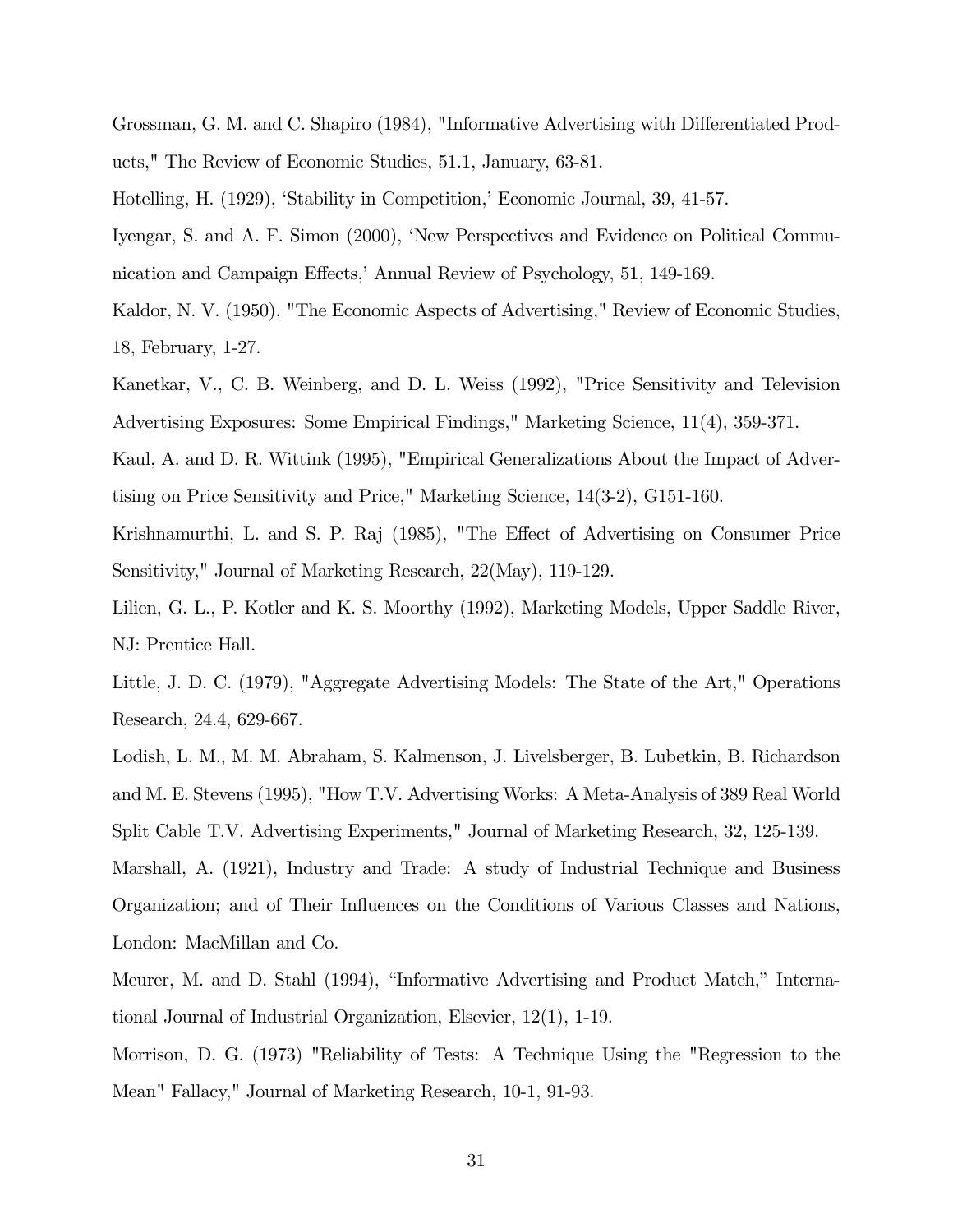Pedrick, J. H. and F. S. Zufryden (1991), "Evaluating the Impact of Advertising Media Plans: A Model of Consumer Purchase Dynamics Using Single-Source Data," Marketing Science, 10(2), 111-130.

Reibstein, D. J., Y. V. Joshi and P. W. Farris (2004), "Marketing Costs and Prices, An Expanded View", in The Profit Impact of Marketing Strategy Project: Retrospect and Prospects, Ed. P. W. Farris and M. J. Moore, Cambridge University Press, 124-152.

Simon, J. L. and J. Arndt (1980), "The Shape of the Advertising Response Function," Journal of Advertising Research, 20(4), 11-28.

Steiner, R. L. (1973), "Does Advertising Lower Consumer Prices?," Journal of Marketing, 37, October, 19-26.

Tellis, G. J. and D. L. Weiss (1995), "Does TV Advertising Really Affect Sales? The Role of Measures, Models and Data Aggregation," Journal of Advertising, 24.3, 1-12.

Tellis, G.J. (2004), Effective Advertising: Understanding When, How and Why Advertising Works, Thousand Oaks, CA: Sage Publications.

Tirole, J. (1988), The Theory of Industrial Organization, Prentice Hall of India, New Delhi. Tremblay, V. J. and C. Martins-Filho (2001), "A Model of Vertical Differentiation, Brand Loyalty, and Persuasive Advertising," in 'Advertising and Differentiated Products', Edited by Baye and Nelson, Elsevier Publications.

Tremblay, V. J. and S. Polasky (2002), "Advertising with Subjective Horizontal and Vertical Product Differentiation," Review of Industrial Organization, 20, 253-265.

Vakratsas, D. and T. Ambler (1999), "How Advertising Works: What Do We Really Know?," Journal of Marketing, 63, January, 26-43.

von der Fehr, N.-M. and K. Stevik (1998), "Persuasive Advertising and Product Differentiation," Southern Economic Journal, 65-1, 113-126.

Winter, F. W. (1973), "A Laboratory Experiment of Individual Attitude Response to Advertising Exposure," Journal of Marketing Research, 10, May, 130-140.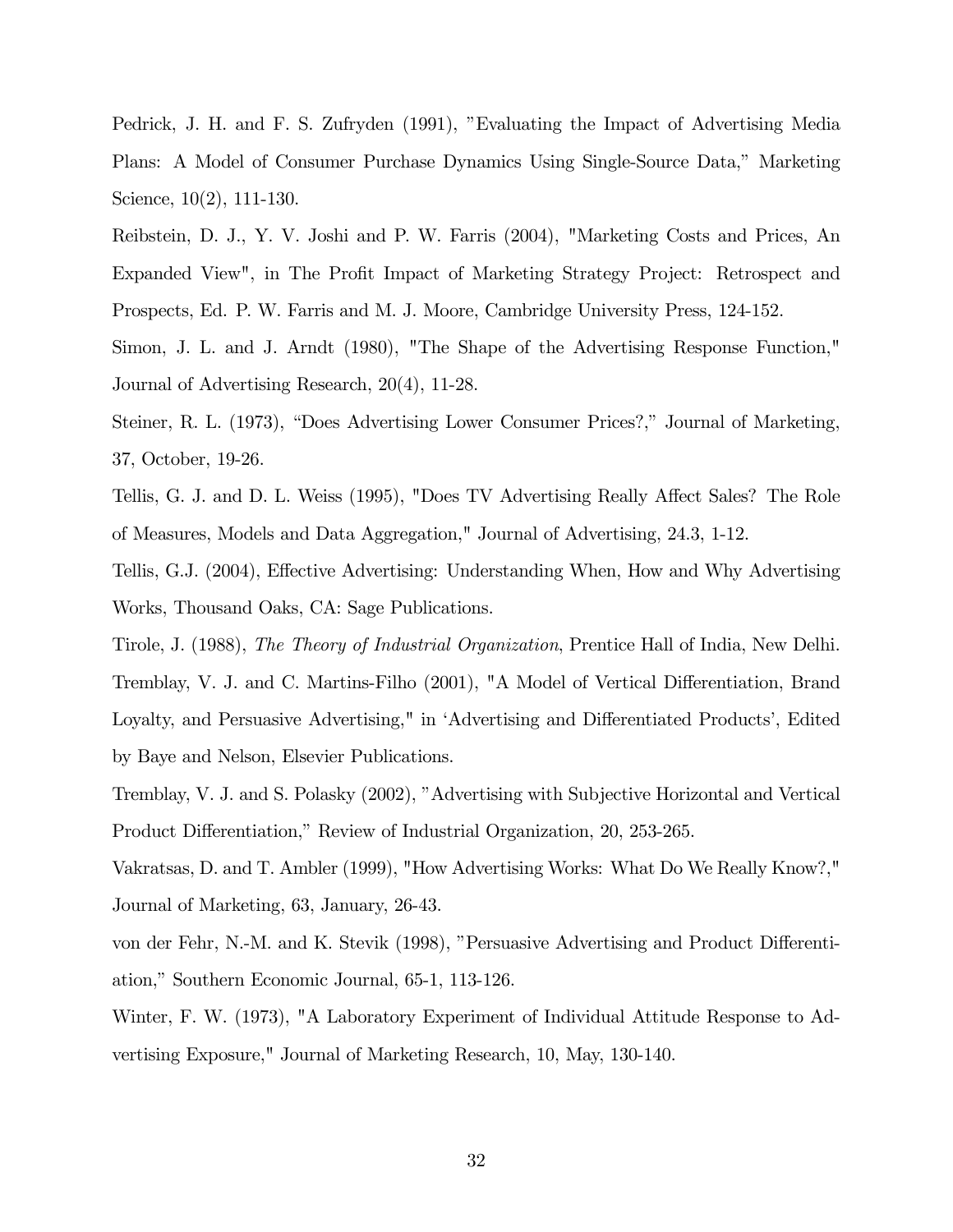We first establish the existence and uniqueness of the second stage pricing equilibrium. From the first order conditions (Section 3), we have:

$$
\frac{\partial [p_1 F(d)]}{\partial p_1} = 0, \quad \frac{\partial [p_2(1 - F(d))]}{\partial p_2} = 0; \quad \Rightarrow p_1^* = \frac{2tF(d^*)}{f(d^*)}, \quad p_2^* = \frac{2t[1 - F(d^*)]}{f(d^*)};
$$
  
where,  $d = \frac{t - (p_1 - p_2)}{2t}; \quad d^* = \frac{t - (p_1^* - p_2^*)}{2t}$   
 $\Rightarrow p_1^* - p_2^* = t - 2td^* = \frac{2tF(d^*)}{f(d^*)} - \frac{2t[1 - F(d^*)]}{f(d^*)}$   
 $\Rightarrow g(d^*) = 4F(d^*) - (1 - 2d^*)f(d^*) - 2 = 0$ 

We now show that  $g(d)$  has a unique solution for  $d \in [0,1]$ . First, note that  $g(0) < 0$  and  $g(1) > 0$ ; hence a solution exists for  $d \in (0,1)$ . Given our specification of  $f(x)$ ,  $F(d)$  is of the form  $F(d) = c_1d + c_2d^2 + c_3d^3$ . With this functional form for  $F(d)$ , solving for  $g(d) = 0$ (in *Mathematica*) gives us three roots; of which two are imaginary. Therefore,  $g(d)=0$  has a unique solution on  $d \in (0,1)$ .

We can show that  $p_i^*$  solved from the unique solution for  $d^*$  from  $g(d^*)=0$  constructs the unique equilibrium.  $p_i^*$  is unique because  $d^*$  is unique. We now argue that  $p_i^*$  is an equilibrium solution. Let us consider the case where it is not the equilibrium solution: then  $p_i^*$  is a local minimum. From the uniqueness of  $p_i^*, p_i^*$  must then be the unique local minimum, and this implies that the profit at  $p_i = 0$  is higher than the profit at  $p_i^*$  given the same  $p_j^*$ . However, we know  $p_i D$  is 0 at  $p_i = 0$  but  $p_i^* D$  is positive. Hence,  $p_i^*$  cannot be a local minimum, thus it has to be a local maximum. The uniqueness of  $p_i^*$  then implies that  $p_i^*$  is also the unique global maximum. This completes the proof of the existence and uniqueness of the second stage pricing equilibrium.

Solving the FOCs for the equilibrium prices under symmetric advertising conditions  $(k_1 =$  $k_2 = k$ , we get  $p^*|_{k_1 = k_2 = k} = \frac{t}{1 + k - 6ak + 6bk^2}$ .

We establish uniqueness of the first stage advertising equilibrium numerically, by checking for deviations in the entire advertising strategy space followed by competitive price setting by both firms. Such a deviation is never profitable, establishing that the first stage equilibrium exists and is unique.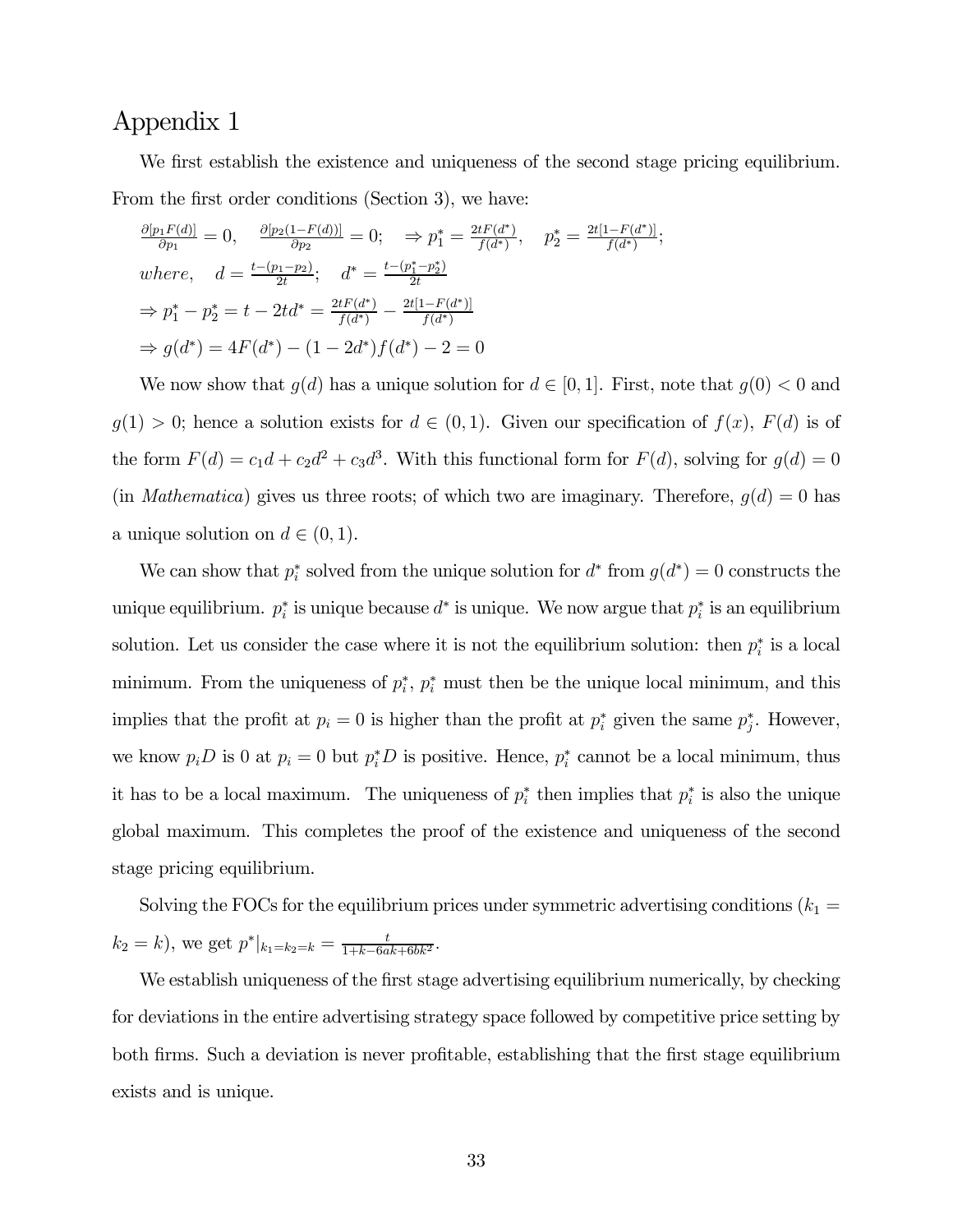The expression for  $k^{\ast}$  is

$$
k^* = \frac{1}{1152b^2} \left( \frac{64(2^{\frac{2}{3}})(9(1-3a)a+45b-1)b^2}{\beta_1} + 64(9a-1)b - 32(2^{\frac{1}{3}})\beta_1 \right)
$$

where,

$$
\beta_1 = \sqrt[3]{-27b^4 + 2(9a - 2)(9a - 1)b^3 + \beta_2}
$$
  

$$
\beta_2 = \sqrt{b^6(16(9(1 - 3a)a + 45b - 1)^3 + (54a(3a - 1) - 27b + 4)^2)}
$$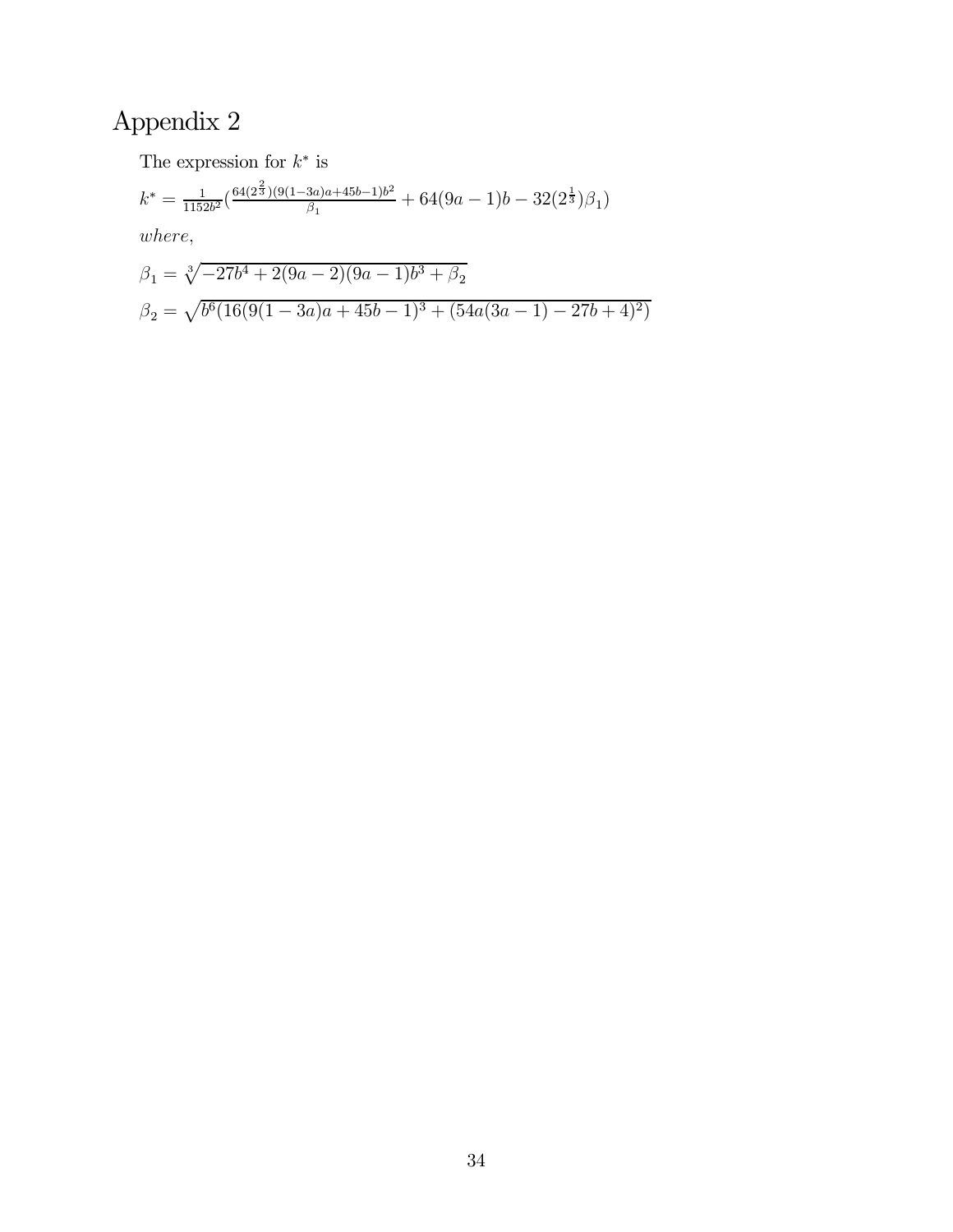Assume the individual true mean as  $x_i^*$  and  $x_{1i}$  and  $x_{2i}$  are the values for individual i pre- and post-advertising. If the only effect presented is a regression to mean,  $x_i^*$  will be unchanged pre- and post-advertising. We can define  $x_{1i} = x_i^* - e_i$  and  $x_{1i} = x_i^* + e_i$ , where  $e_i$ can be negative or positive with 0 mean and follows a symmetric distribution (e.g. a normal distribution).

For any symmetric distribution of preferences, its mean m is equal to its median so that there are an equal number of people on both sides of the mean Also this mean should not change pre- and post-advertising.

The conditional mean change for those with pre-advertising preference less than  $m$  is

$$
\Delta m_c(post - pre) = \left[ \sum_{x_i^* - e_i \le m} (x_i^* + e_i) - \sum_{x_i^* - e_i \le m} (x_i^* - e_i) \right] / (n/2)
$$
  
\n
$$
= \left[ 2 \sum_{x_i^* - e_i \le m} e_i \right] / (n/2)
$$
  
\n
$$
= 4 \left( \sum_{x_i^* - e_i \le m} e_i \right) / n
$$
  
\n
$$
= 4 \left( \sum_{e_i \ge x_i^* - m} e_i \right) / n
$$
  
\n
$$
= 0,
$$

where *n* is the number of people. In the above proof, we used the fact  $\sum$  $e_i$ ≥−∞  $e_i = 0$  so that  $\sum$  $e_i \geq x_i^* - m$  $e_i > 0$  given the symmetry in the distribution of  $e_i$ . Similarly, we can show that the conditional mean change for those with pre-advertising preference larger than  $m$  is less than 0. Thus, together they imply that conditional means can move to the middle purely due to the RTM effect.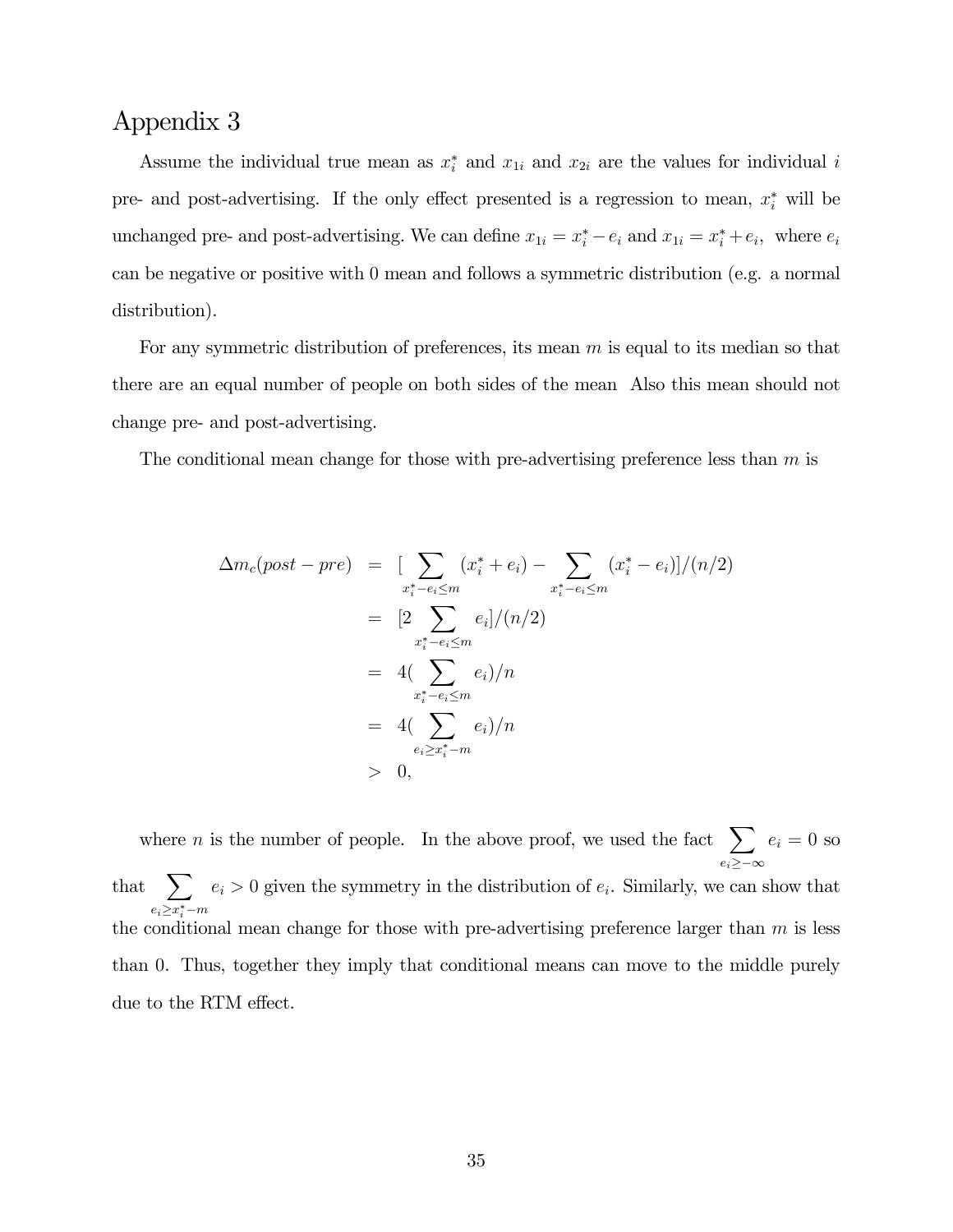Assume that an individual's true mean is  $x_i^*$  and  $x_{1i}$  and  $x_{2i}$  are the values for individual i pre- and post-advertising. If only the RTM effect is present,  $x_i^*$  will be unchanged before and after advertising exposures. We can define  $x_{1i} = x_i^* - e_i$  and  $x_{1i} = x_i^* + e_i$ , where  $e_i$ can be negative or positive with 0 mean and follows a symmetric distribution (e.g. normal distribution).

For any symmetric distribution of preferences, its mean is equal to its median so that there are equal number of people on both sides. Also this mean does not change pre- and post-advertising. The total pre-advertising distance to this mean m across all people is

$$
D_{before} = \sum_{i} |x_{i}^{*} - e_{i} - m|
$$
  
= 
$$
\sum_{x_{i}^{*} - e_{i} > m} (x_{i}^{*} - e_{i} - m) + \sum_{x_{i}^{*} - e_{i} < m} (m - x_{i}^{*} + e_{i})
$$
  
= 
$$
\sum_{x_{i}^{*} - e_{i} > m} -e_{i} + \sum_{x_{i}^{*} - e_{i} < m} e_{i} + \sum_{x_{i}^{*} - e_{i} > m} x_{i}^{*} + \sum_{x_{i}^{*} - e_{i} < m} -x_{i}^{*}
$$

In the above proof, we used the fact that the preference distribution is symmetric so that the number of people with  $x_i^* - e_i > m$  is equal to the number of people with  $x_i^* - e_i < m$ .

Similarly, the total post-advertising distance to this mean  $m$  across all people is

$$
D_{after} = \sum_{i} |x_{i}^{*} + e_{i} - m|
$$
  
= 
$$
\sum_{x_{i}^{*} + e_{i} > m} (x_{i}^{*} + e_{i} - m) + \sum_{x_{i}^{*} + e_{i} < m} (m - x_{i}^{*} - e_{i})
$$
  
= 
$$
\sum_{x_{i}^{*} + e_{i} > m} e_{i}^{*} + \sum_{x_{i}^{*} + e_{i} < m} e_{i}^{*} + \sum_{x_{i}^{*} + e_{i} > m} e_{i}^{*} + \sum_{x_{i}^{*} + e_{i} < m} e_{i}^{*}
$$

Therefore,  $D_{before} - D_{after}$  is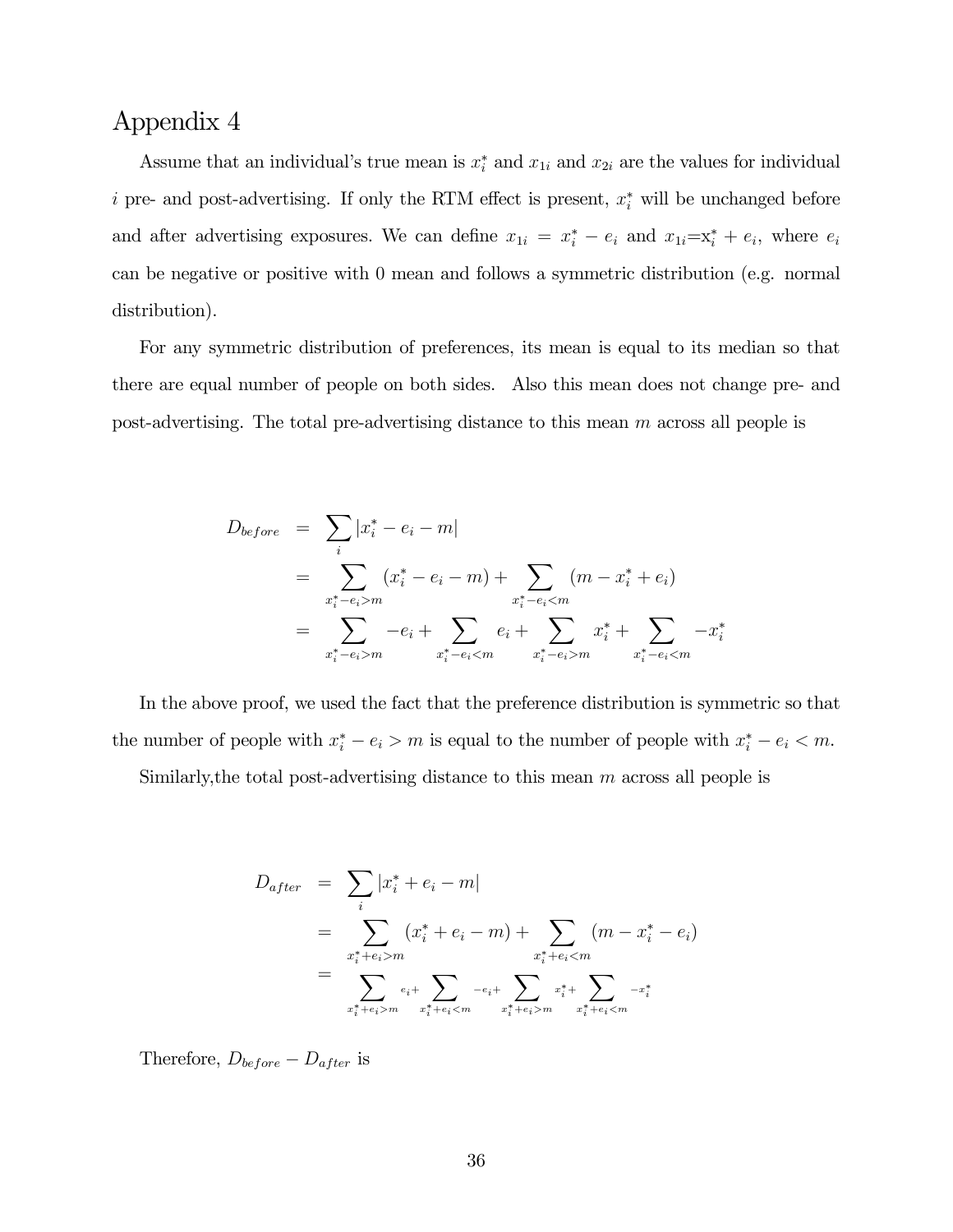$$
\begin{split}\n&\left(\sum_{x_i^* - e_i > m} -e_i + \sum_{x_i^* - e_i < m} e_i - \sum_{x_i^* + e_i > m} -e_i\right) \\
&+ \left(\sum_{x_i^* - e_i > m} x_i^* - \sum_{x_i^* - e_i < m} x_i^* - \sum_{x_i^* + e_i > m} x_i^* + \sum_{x_i^* + e_i < m} -e_i\right) \\
&= (-\sum_{x_i^* - e_i > m, x_i^* + e_i > m} 2e_i + \sum_{x_i^* - e_i < m, x_i^* + e_i < m} 2e_i) \\
&+ \left(\sum_{x_i^* - e_i > m, x_i^* + e_i < m} 2x_i^* - \sum_{x_i^* - e_i < m, x_i^* + e_i > m} 2x_i^*\right) \\
&= (-\sum_{x_i^* - m > e_i, x_i^* - m > -e_i} 2x_i^* - \sum_{x_i^* - m < e_i, x_i^* - m < -e_i} 2x_i^*) \\
&+ \left(\sum_{x_i^* - m > e_i, x_i^* - m > -e_i} 2x_i^* - \sum_{x_i^* - m < e_i, x_i^* - m > -e_i} 2x_i^*\right) \\
&+ \sum_{e_i > 0} (-\sum_{x_i^* - m > e_i} 2e_i + \sum_{x_i^* - m < e_i} 2e_i) \\
&+ \sum_{e_i > 0} (-\sum_{x_i^* - m > e_i} 2e_i + \sum_{x_i^* - m < e_i} 2e_i)] \\
&+ \left[\sum_{e_i > 0} (\sum_{|x_i^* - m| < |e_i|} 2x_i^* - \sum_{|x_i^* - m| < |e_i|} 2x_i^*\right) + \sum_{e_i < 0} (-\sum_{|x_i^* - m| < |e_i|} 2x_i^*\right] \\
&= \sum_{e_i > 0} (-\sum_{x_i^* - m < e_i} 2e_i) + \sum_{e_i < 0} (-\sum_{x_i^* - m > -e_i} 2e_i)] + \left[\sum_{e_i > 0} \sum_{x_i^* - m < e_i} 2x_i^* - \sum_{e_i < 0} x_i^* - \sum_{e_i < 0} 2x_i^*\right] \\
&= \sum_{e_i < 0} (-\sum_{x_i^* - m > -e_i} 2x_i^* - \
$$

The last two steps are due to fact that  $e$  is symmetrically distributed with zero mean.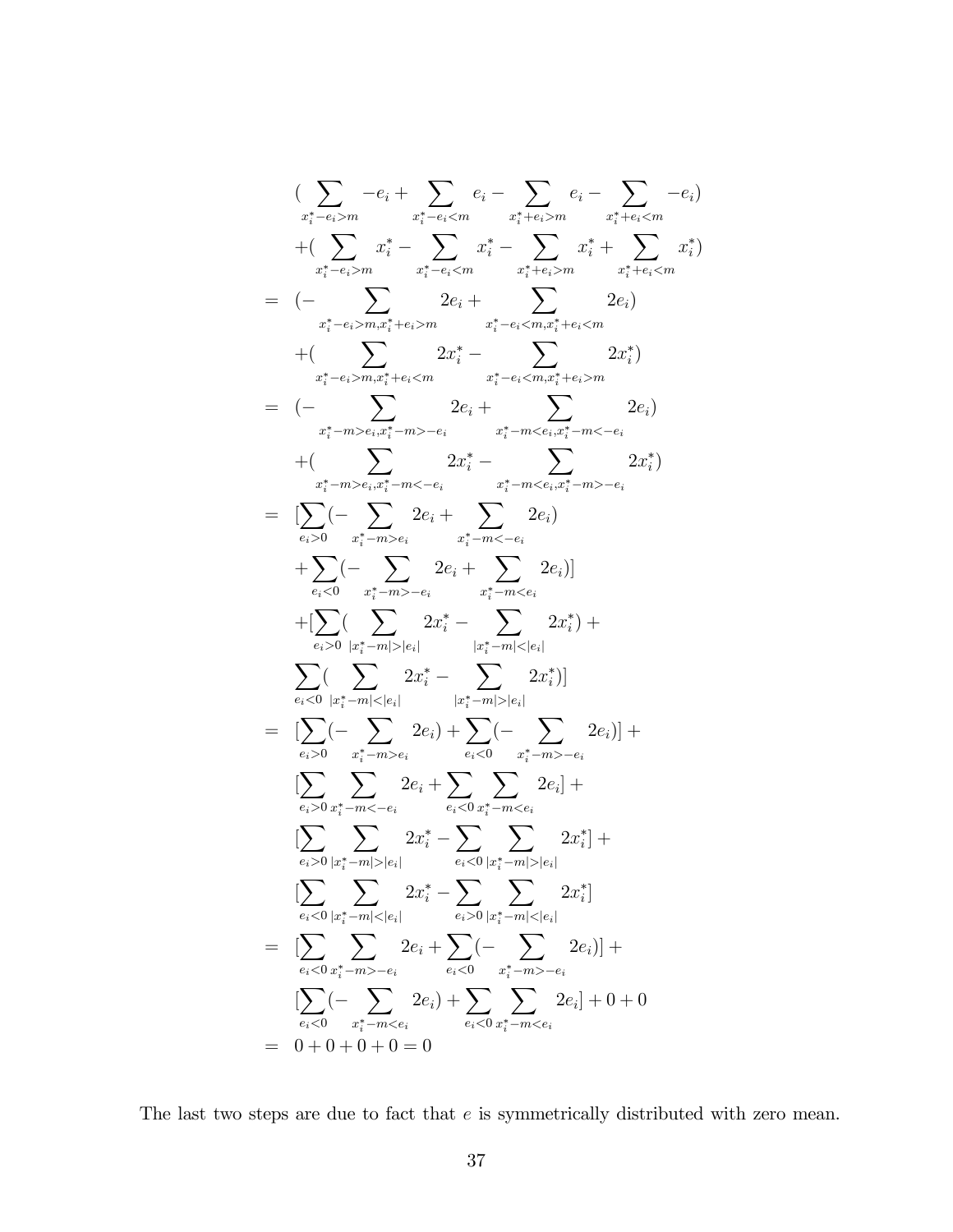What this means is that by looking at the difference in the distances across the subjects, we cancel out any RTM effect so that any detected difference in distances can only be due to advertising exposures.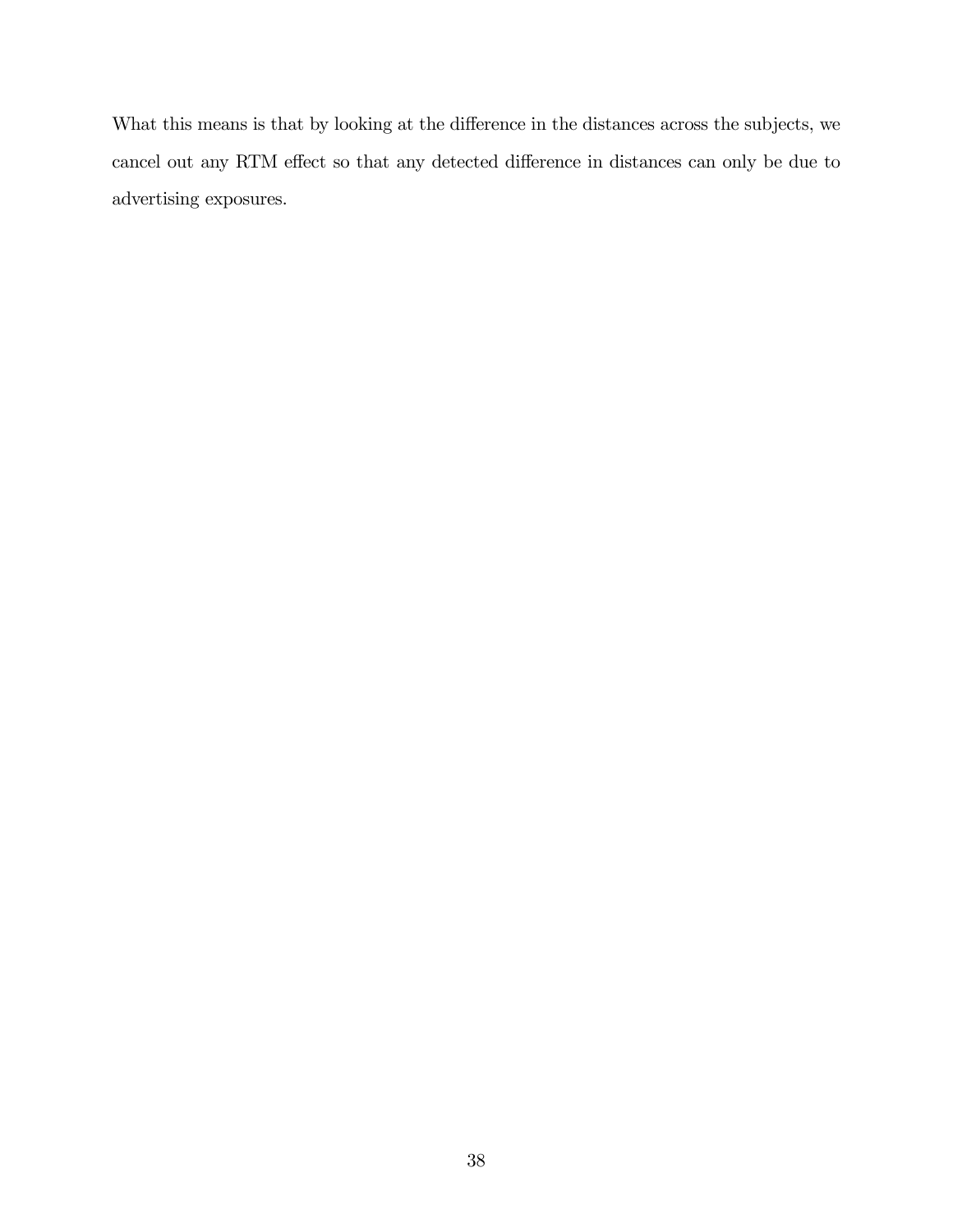|                 | FedEx | <b>UPS</b> | Aquafresh | Colgate | Mastercard | Visa  | Audi  | <b>BMW</b> | Duracell | Energizer |
|-----------------|-------|------------|-----------|---------|------------|-------|-------|------------|----------|-----------|
| Mean Before     | 53.08 | 46.92      | 39.18     | 60.82   | 38.60      | 61.40 | 36.74 | 63.26      | 50.67    | 49.33     |
| Mean After      | 48.74 | 51.26      | 38.82     | 61.18   | 45.60      | 54.40 | 41.77 | 58.23      | 60.73    | 39.27     |
| Median Before   | 50    | 50         | 40        | 60      | 50         | 50    | 30    | 70         | 50       | 50        |
| Median After    | 50    | 50         | 40        | 60      | 50         | 50    | 40    | 60         | 60       | 40        |
| $\sigma$ Before | 16.58 | 16.58      | 23.51     | 23.51   | 20.80      | 20.80 | 20.26 | 20.26      | 17.58    | 17.58     |
| $\sigma$ After  | 17.05 | 17.05      | 21.00     | 21.00   | 17.34      | 17.34 | 16.75 | 16.75      | 18.90    | 18.90     |

Table 1: Summary Statistics

Table 2: Analysis of Conditional Means

|                          | FedEx   | <b>UPS</b> | Aquafresh | Colgate | Mastercard | <b>Visa</b> | Audi    | <b>BMW</b> | Duracell | Energizer |
|--------------------------|---------|------------|-----------|---------|------------|-------------|---------|------------|----------|-----------|
| Mean Before              | 37.84   | 60.07      | 34.43     | 73.42   | 43.06      | 70.42       | 37.38   | 72.17      | 38.81    | 60.38     |
| Mean After               | 48.68   | 55.00      | 48.21     | 67.37   | 47.50      | 57.80       | 48.71   | 61.50      | 34.82    | 43.94     |
| $#$ Observations         | 97      | 67         | 53        | 111     | 54         | 110         | 42      | 122        | 84       | 80        |
| t-statistic              | $-6.40$ | 2.19       | $-4.66$   | 3.72    | $-1.81$    | 7.18        | $-5.20$ | 7.04       | 1.94     | 7.40      |
| $p$ -value $(2$ -tailed) | 0.0000  | 0.0323     | 0.0000    | 0.0003  | 0.0762     | 0.0000      | 0.0000  | 0.0000     | 0.0554   | 0.0000    |